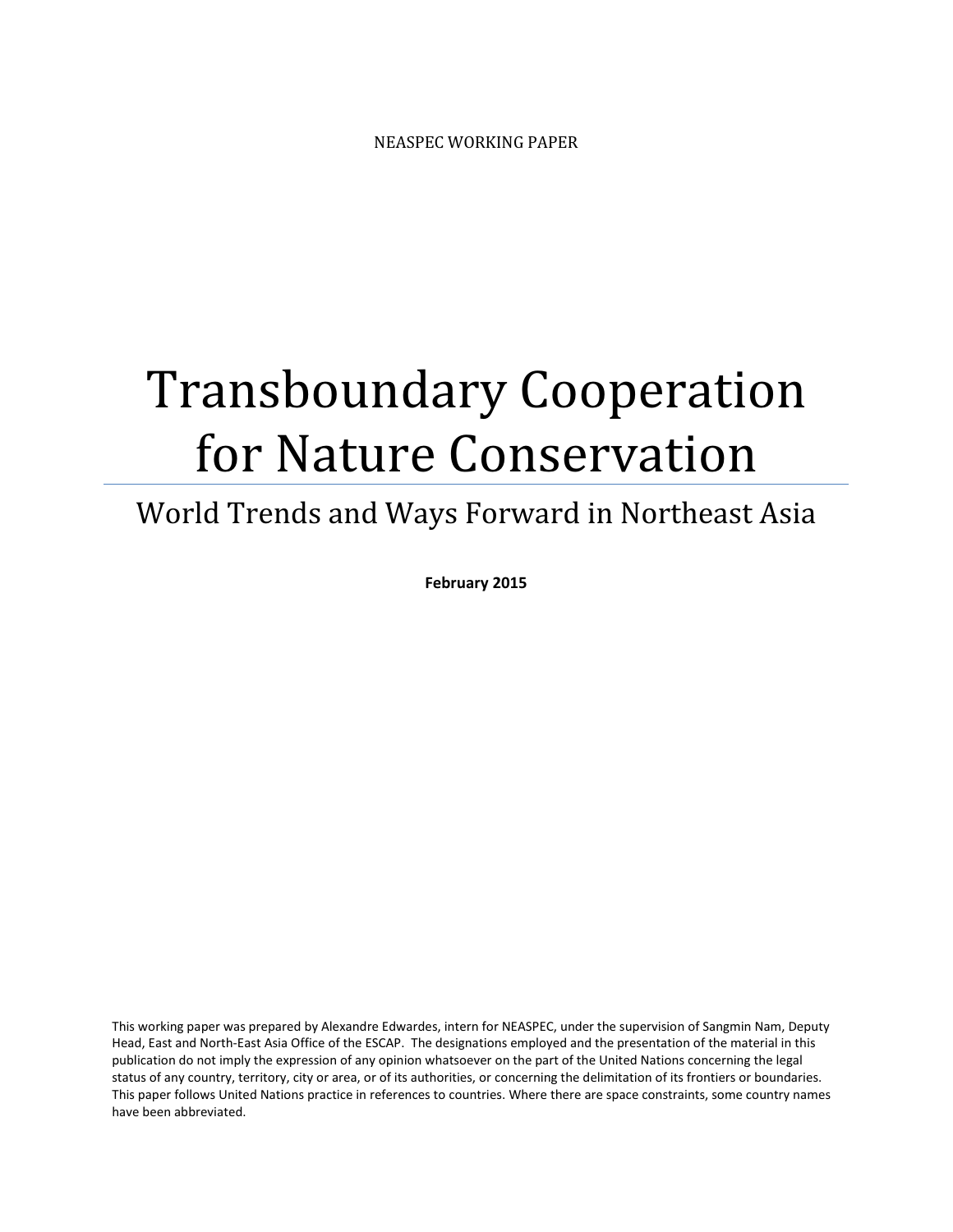## Transboundary Cooperation for Nature Conservation

## World Trends and Ways Forward in Northeast Asia (May 2015)

## Table of Contents

| 1. |           |                                                                                                 |  |
|----|-----------|-------------------------------------------------------------------------------------------------|--|
| 2. |           |                                                                                                 |  |
|    | a.        |                                                                                                 |  |
|    | b.        |                                                                                                 |  |
|    | $\bullet$ |                                                                                                 |  |
|    | $\bullet$ |                                                                                                 |  |
|    |           |                                                                                                 |  |
|    | $\bullet$ |                                                                                                 |  |
|    | $\bullet$ |                                                                                                 |  |
|    | c.        |                                                                                                 |  |
|    | $\bullet$ |                                                                                                 |  |
|    |           |                                                                                                 |  |
|    |           |                                                                                                 |  |
|    | $\bullet$ |                                                                                                 |  |
|    | d.        |                                                                                                 |  |
|    | $\bullet$ |                                                                                                 |  |
|    |           |                                                                                                 |  |
|    |           |                                                                                                 |  |
|    | $\bullet$ |                                                                                                 |  |
|    | e.        | Case study of existing transboundary nature conservation: the Prespa Lakes (Albania, Macedonia, |  |
|    |           |                                                                                                 |  |
|    |           |                                                                                                 |  |
|    |           |                                                                                                 |  |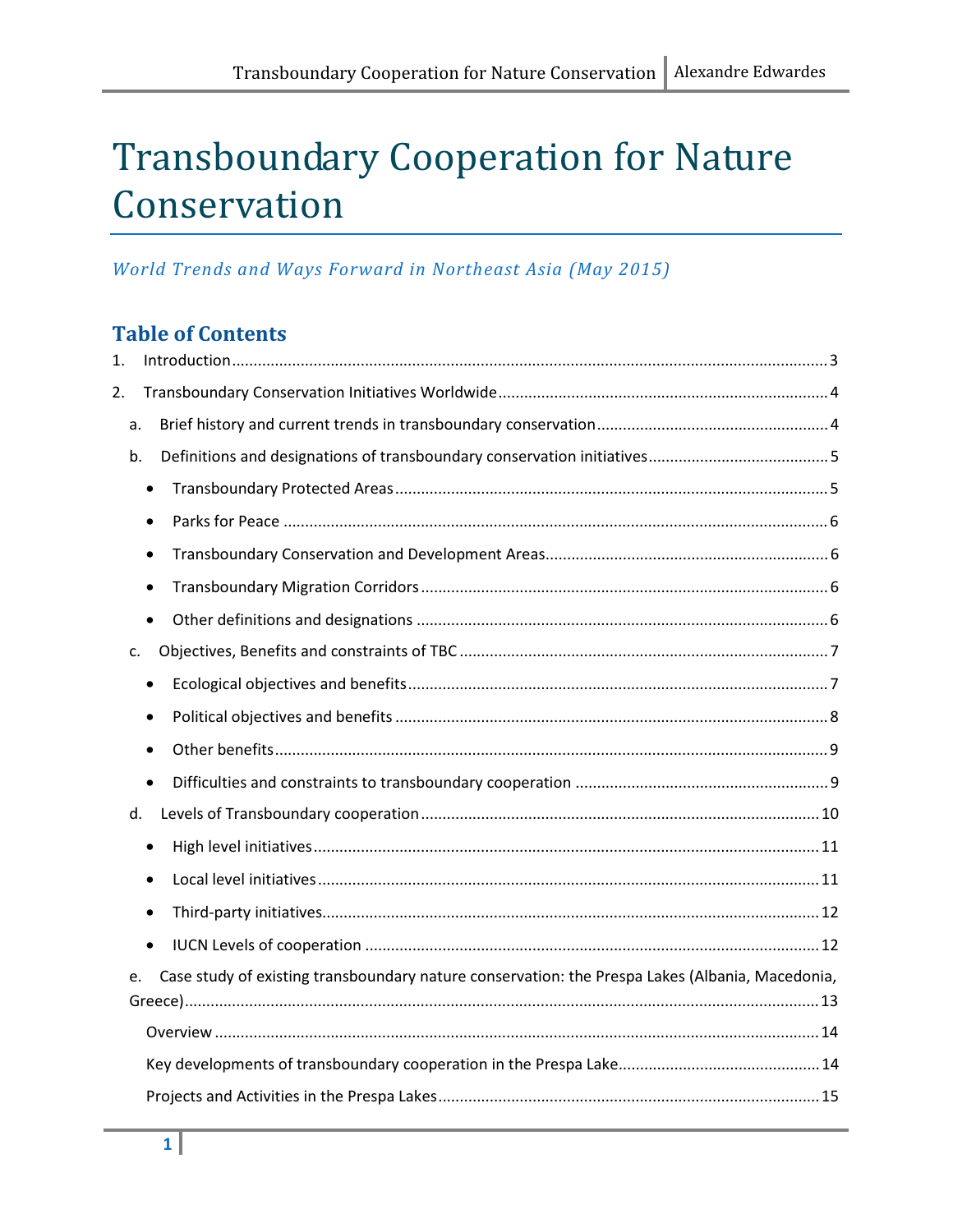|    | Benefits and challenges of transboundary cooperation in the Prespa Lakes 16                      |
|----|--------------------------------------------------------------------------------------------------|
| 3. | Nature Conservation Mechanisms in Northeast Asia: a Case Study of the Lower Tumen River Basin 17 |
| a. |                                                                                                  |
| b. |                                                                                                  |
|    | $\bullet$                                                                                        |
|    | $\bullet$                                                                                        |
|    | $\bullet$                                                                                        |
|    | $\bullet$                                                                                        |
|    | $\bullet$                                                                                        |
| c. |                                                                                                  |
| d. |                                                                                                  |
| e. | Observations, trends and needs for transboundary conservation in the LTRB 29                     |
|    |                                                                                                  |
| 4. | Transboundary Conservation of Wetlands: Towards Greater Environmental Diplomacy in Northeast     |
| a. |                                                                                                  |
| b. | Two experiences of transboundary wetland conservation: the Wadden Sea area and the Saloum-       |
|    | $\bullet$                                                                                        |
| c. |                                                                                                  |
|    |                                                                                                  |
|    | Transboundary mechanisms to promote ecotourism: examples from the Sava River Basin 45            |
|    |                                                                                                  |
| d. |                                                                                                  |
|    |                                                                                                  |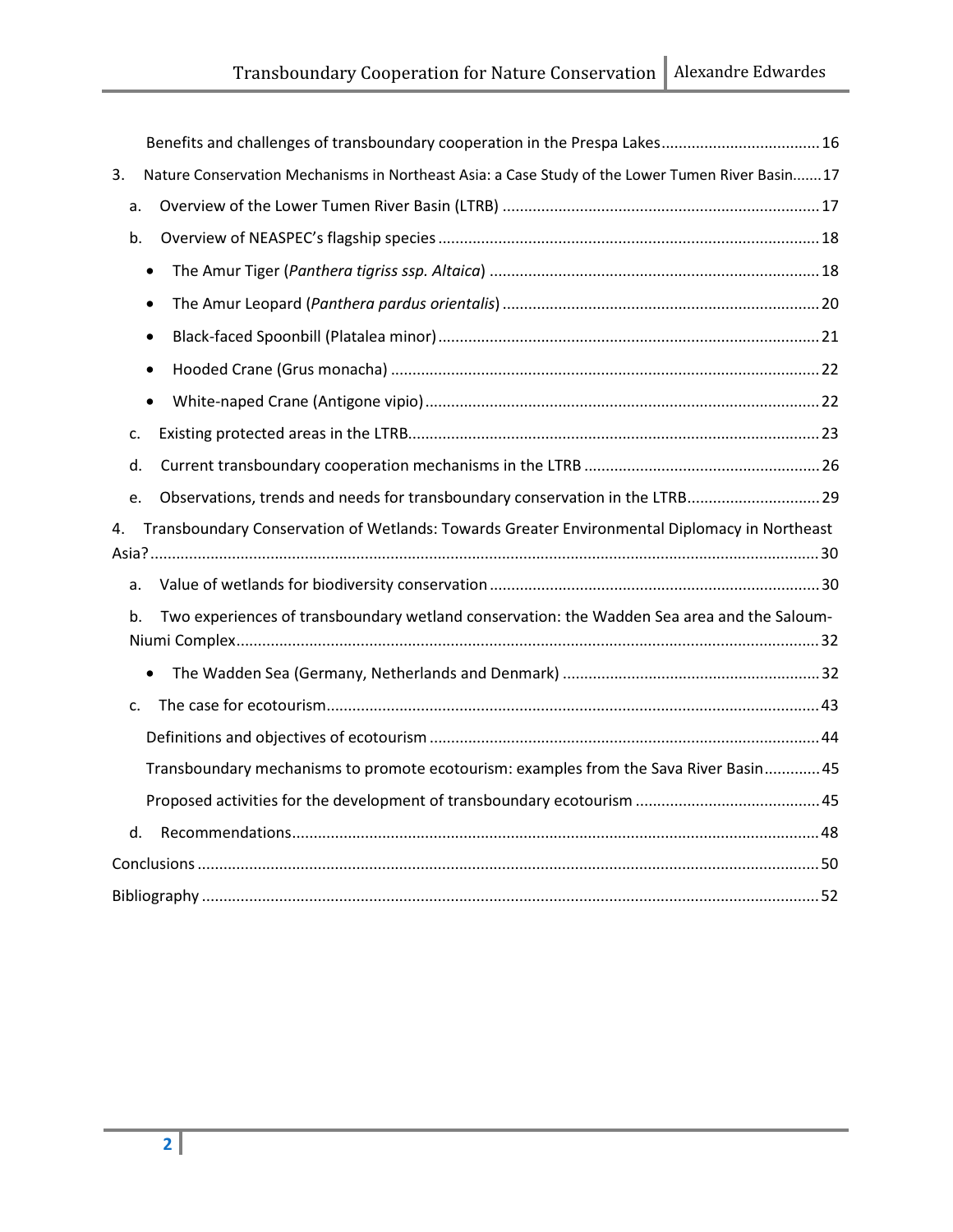## 1. Introduction

The borders that delineate our sovereign states are part of the foundations of our modern world. They evolved through historical processes shaped by conflicts, revolutions, wars and peace. These borders can range from a virtual division of space with no physical presence on the ground, to very clear separations marked by fences, walls and more. This very human world is in contradiction with the inherent characteristics of the natural world that does not adapt to these human borders and cannot be constrained by administrative and political divisions. Hence, some ecosystems extend over the borders of two or more states, migratory species move freely across them and the water cycles disregard them too.

And yet despite this situation, transboundary conservation areas are still relatively rare and only compose a minority of the otherwise fast growing number of natural protected areas throughout the world. As we will see in this report, transboundary cooperation is a challenging and complex process that requires a lot of effort and trust from all stakeholders involved. However, the benefits of cooperation are significant and range from improving biodiversity and ecosystem conservation, creating opportunities for an ease in diplomatic relations between states, providing sustainable development for local communities through activities such as ecotourism, or creating cultural exchanges between local communities.

The central aim of this report is to provide an overview on the situation of transboundary nature conservation on the international scale in order to highlight its benefits, challenges, mechanisms and processes in the hope of bringing relevant information and examples to stakeholders wanting to engage in transboundary conservation. The more specific aim is to provide an overview of transboundary cooperation activities in East and Northeast Asia and the potential for their development by looking at transboundary wetland conservation worldwide and in the Lower Tumen River Basin.

By providing general information and case studies of transboundary cooperation, this report hopes to put forward ideas of frameworks and mechanisms for a variety of stakeholders to promote and engage in transboundary cooperation for nature conservation. As such, this report is divided into three different parts: the first section will look at transboundary conservation trends worldwide, its various definitions, objectives, benefits, challenges and levels of cooperation. The second section will focus on transboundary cooperation taking place in East and Northeast Asia, and more specifically in the Lower Tumen River Basin. Here we will look at the work of NEASPEC in the subregion and giving an update on their most recent projects and activities and thinking of ways to move forward. The third section will look at the value of transboundary wetland conservation for biodiversity protection and environmental diplomacy. Here we will analyze some case studies from abroad and the value of ecotourism for promoting conservation and enhancing local livelihoods.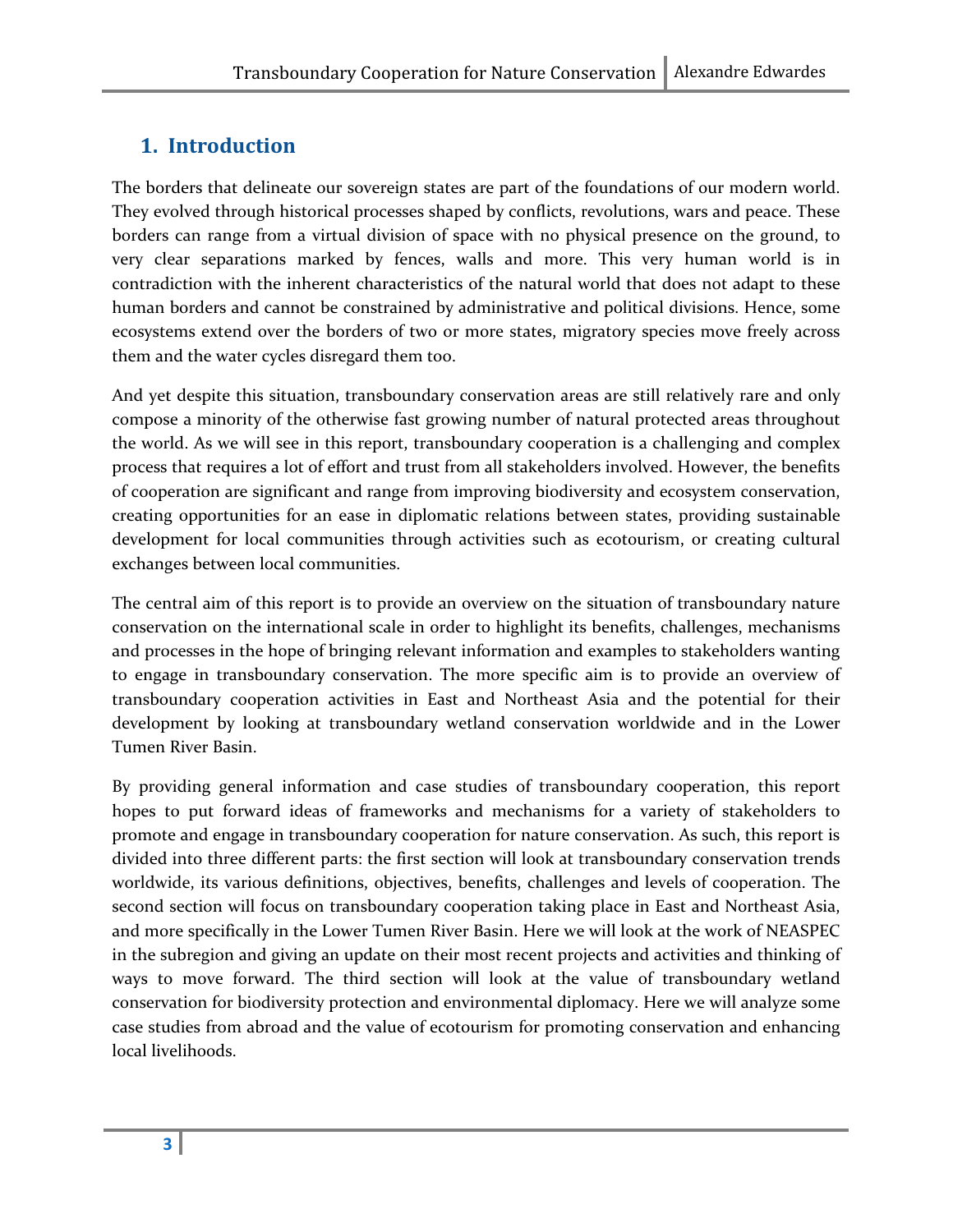## 2. Transboundary Conservation Initiatives Worldwide

The development of transboundary conservation initiatives came as a response to the observation that nature has no regard for our human created national borders. As all human creations, TBCs exist in an abundance of forms, have a variety of definitions, objectives and even names. This section will attempt to provide an overview of this complex landscape by looking at the history and current trends of TBCs, their various definitions and categories and finally their objectives and benefits.

## a. Brief history and current trends in transboundary conservation

The brief history of transboundary cooperation for nature conservation can be dated back to the early  $20^{th}$  century when, in 1924, Poland and Czechoslovakia signed the Krakow Protocol that "pioneered the concept of international cooperation in establishing border parks".<sup>1</sup> At this stage in time, these parks had no other specific goal other than the preservation of natural landscapes, which happened to cross over an international border. If this project did serve to mitigate some left over border conflicts from the First World War, it wasn't until the creation of the Glacier-Waterton International Peace Park on the Canadian-US border in 1932 that a declared transboundary park focused on nature conservation and the promotion of peace. This park was to be a living testimony to the bonds of peace and friendship built between the two nations. It was the "Convention Relative to the Preservation of Fauna and Flora in their Natural State", signed by the European powers in London in 1933, which took a more explicit stance for cross border consultation and cooperation when establishing protected areas that are contiguous and adjacent to those of other nation states.<sup>2</sup> More recently, these parks have come to be generally known as "Transboundary Protected Areas" (TBPA) or "Parks for Peace" and are designed to promote goodwill, peace and cooperation amongst sovereign nations through the action of conserving nature.

Under the current era of globalization the number of TBPAs has increased from only 59 in 1988 to 169 in 2001. The most recent revision of the list on transboundary conservation areas was based on the review of WDPA maps by the United Nations Environmental Program, World Conservation Monitoring Centre in 2007. The result took into account both Transboundary Protected Areas and Internationally Adjoining Protected Areas and based on the IUCN's definition of a protected area. The result was 227 transboundary complexes (representing 3 043 individual protected areas or internationally designated sites).<sup>3</sup> If these numbers are good indicators of the global trends in the evolution of transboundary protected areas, the latest database does present some challenges in terms of definitions and what area is included or excluded from the list. For example, it does not distinguish in between the TBPAs and IAPAs, nor does it include several protected areas found

 $^{\rm 1}$  Michael Schoon, "A brief History of Transboundary Protected Areas", Global Transboundary Conservation Network website, accessed on the 26<sup>th</sup> of March 2015, <u>http://www.tbpa.net/page.php?ndx=17</u><br><sup>2</sup> Ibid.

 $3$  Ibid.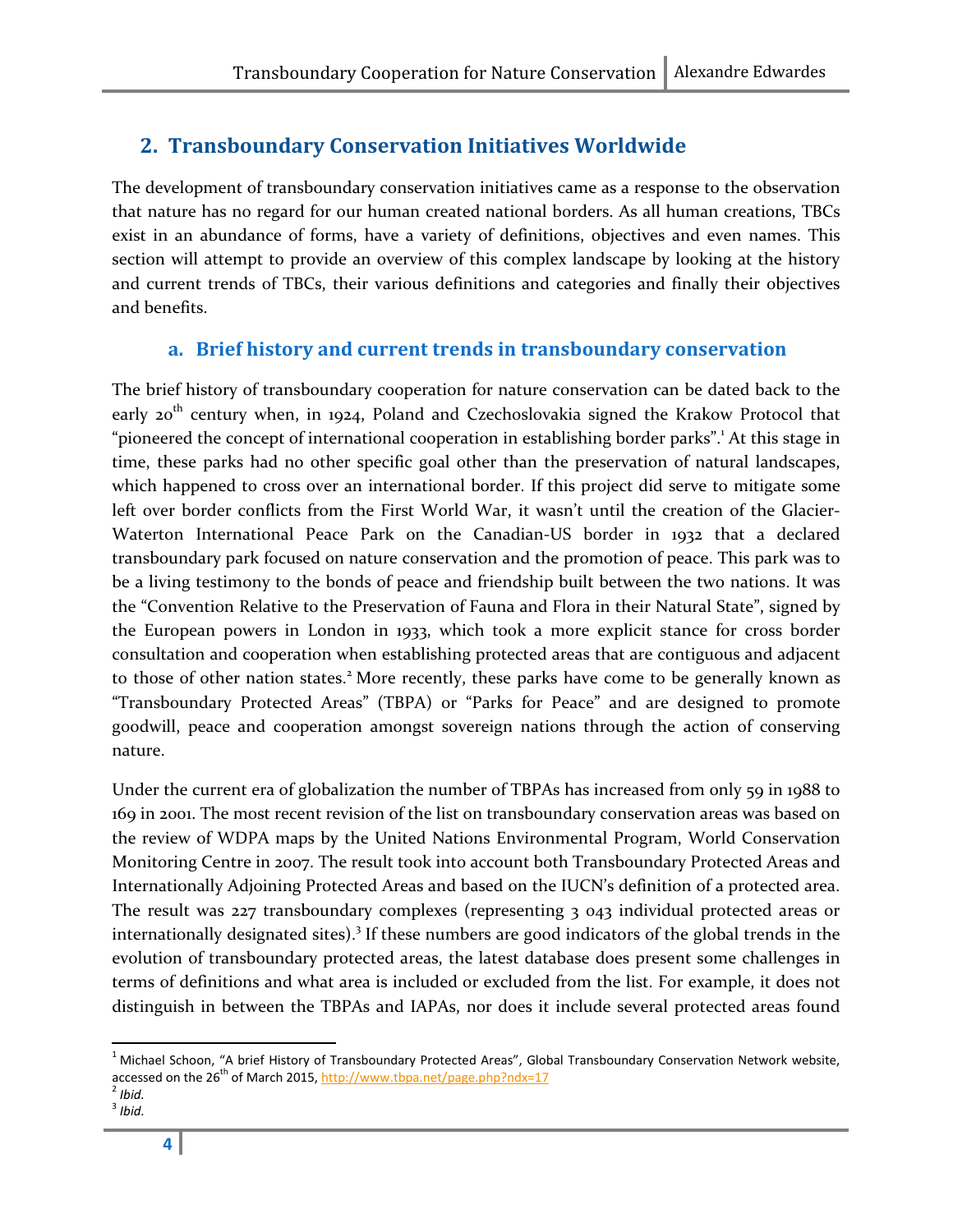within transboundary complexes.<sup>4</sup> Some more recent initiatives such as the Protected Planet website managed by the WCMC, does provide another opportunity to collect in-depth information concerning transboundary conservation areas on a global basis.

In any case, the general conclusion that can be taken from these numbers is that transboundary conservation is an appealing process worldwide and that there is an interest to develop cooperation for nature conservation across borders in order to foster the ecological, political, social and economic benefits that cooperation can create. But before assessing these potential objectives and benefits of cooperation, an overview of the various definitions and categories will be explained in the following section.

## b. Definitions and designations of transboundary conservation initiatives

In its most simple form, transboundary conservation implies working across boundaries to achieve conservation objectives.<sup>5</sup> Still today there is a vast array of terms to denote this process such as "international peace parks", "transfrontier protected areas", "peace parks" and many others, resulting in confusion as to their meaning and objectives. This section will look at the key categories put forward by the IUCN as well as those of the EUROPARC Foundation and UNESCO.

It wasn't until the early years of the  $21<sup>st</sup>$  century that there was any substantial effort to harmonize and standardize the definitions and terminologies used for transboundary conservation areas. The International Union for the Conservation of Nature (IUCN) has worked throughout the years to try and bring clarity to this otherwise rather grey area of nature conservation. It was in 2006, with the publication of the IUCN's "Managing Protected Areas: A Global Guide" that comprehensive definitions and categories were presented and offered to act as the basis for future cooperation efforts. As such, four main categories of transboundary conservation practice were put forwards: Transboundary Protected Areas, Parks for Peace, Transboundary Conservation and Protected Areas and Transboundary Migratory Corridors. We will look into each of these categories in turn.

#### • Transboundary Protected Areas

Defined as "An area of land and/or sea that straddles one or more borders between states, subnational units such as provinces and regions, autonomous areas and/or areas beyond the limit of national sovereignty or jurisdiction, whose constituent parts are especially dedicated to the protection and maintenance of biological diversity, and of natural and associated cultural resources, and managed cooperatively through legal or other effective means."<sup>6</sup>

<sup>&</sup>lt;sup>4</sup> B. Vasilijevic and M. McKinney, "Initiating effective transboundary conservation, a practitioner's guideline based on the experience from the Dinaric Arc", published by the International Union for the Conservation of Nature and Natural Resources, 2012, p14.

 $5$  Ibid.

<sup>&</sup>lt;sup>6</sup> International Union for the Conservation of Nature and Natural Resources website, World Commission of Protected Areas, Transboundary Conservation Specialist Group, accessed on the 25<sup>th</sup> of March 2015, http://www.tbpa.net/page.php?ndx=83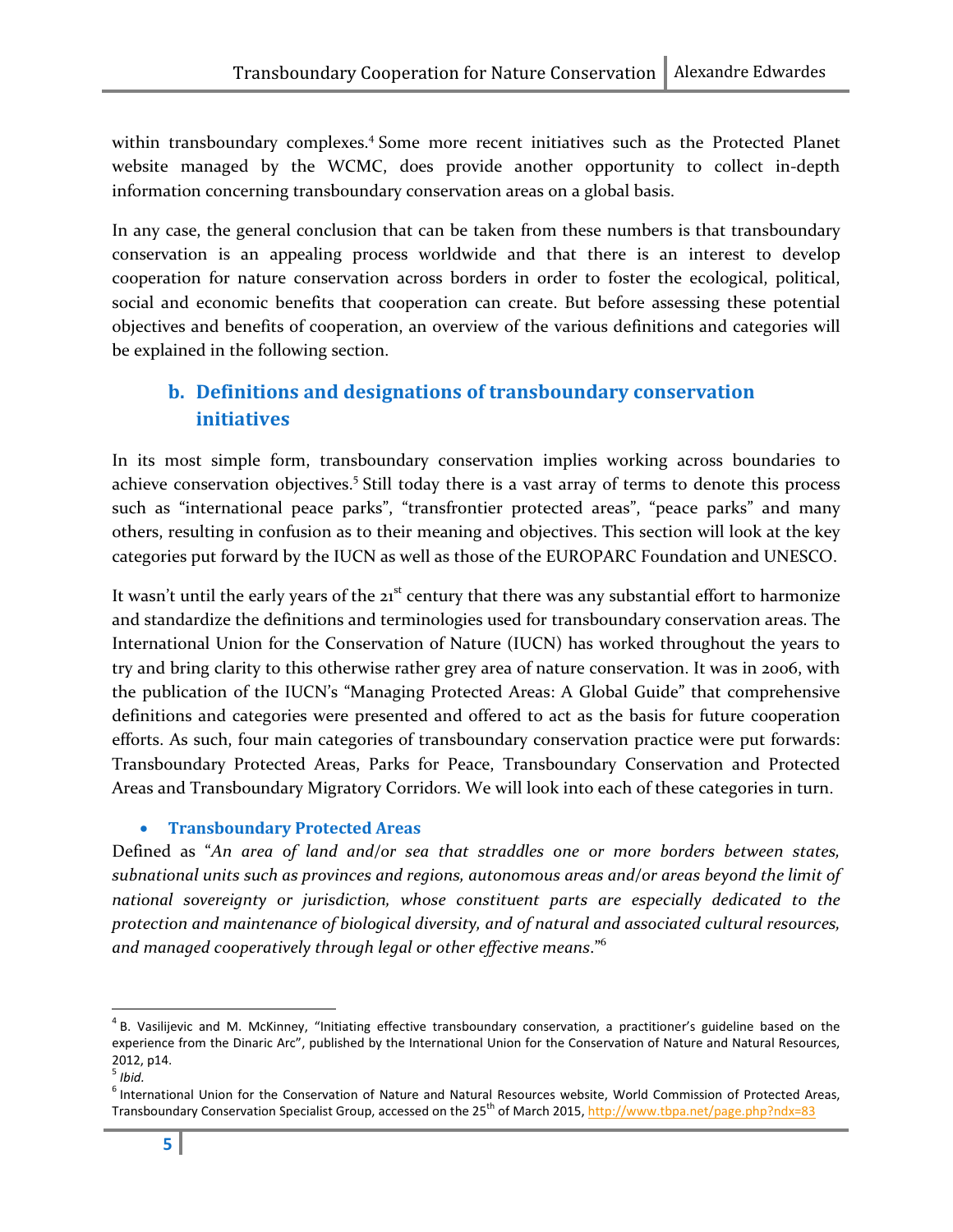Some examples include: The Fertő-Neusiedler See in Hungary and Austria, La Amistad International Park in Costa Rica and Panama, and the Kgaladi Transfrontier Park in Botswana and South Africa.

#### • Parks for Peace

Defined as "transboundary protected areas that are formally dedicated to the protection and maintenance of biological diversity and of natural and associated cultural resources, and to the promotion of peace and cooperation." $\bar{z}$ 

Some examples include: Waterton-Glacier International Peace Park in USA and Canada and the Cordillera del Cóndor in Ecuador and Peru.

#### • Transboundary Conservation and Development Areas

Defined as "Areas of land and/or sea that straddle one or more borders between states, subnational units such as province and regions, autonomous areas and/or areas beyond the limit of national sovereignty or jurisdiction, whose constituent parts form a matrix that contributes to the protection and maintenance of biological diversity and of natural and associated cultural resources, as well as the promotion of social and economic development and which are managed cooperatively through legal or other effective means."<sup>8</sup>

Some examples include: the Maloti Drakensberg Transfrontier Conservation and Development Area in Lesotho and South Africa and the Pfõlzerwald – Vosges du Nord in France and Germany.

#### • Transboundary Migration Corridors

Defined as "areas of land and/or sea in two or more countries, which are not necessarily contiguous, but are required to sustain a biological migratory pathway and where cooperative management has been secured through legal or other effective means".<sup>9</sup>

Some examples include: the European Green Belt, the Meso-American Biological Corridor and the Sredneussuriisky Wildlife Refuge in between Russia and China.

#### • Other definitions and designations

These definitions are those put forward by the IUCN and WCPA, however it is important to note that there are other definitions used that were developed and are still used by other prominent organizations in the field of conservation. For example the EUROPARC Federation, one of the leading organizations promoting transboundary conservation in Europe, defined a Transboundary Protected Area as "an area composed of two or more protected areas located within the territories of two or more Parties, adjacent to the state border, each remaining under the jurisdiction of

 $^7$  International Union for the Conservation of Nature and Natural Resources website, World Commission of Protected Areas, Transboundary Conservation Specialist Group, accessed on the 25<sup>th</sup> of March 2015, http://www.tbpa.net/page.php?ndx=83

 $8$  Ibid.

<sup>&</sup>lt;sup>9</sup> Ibid.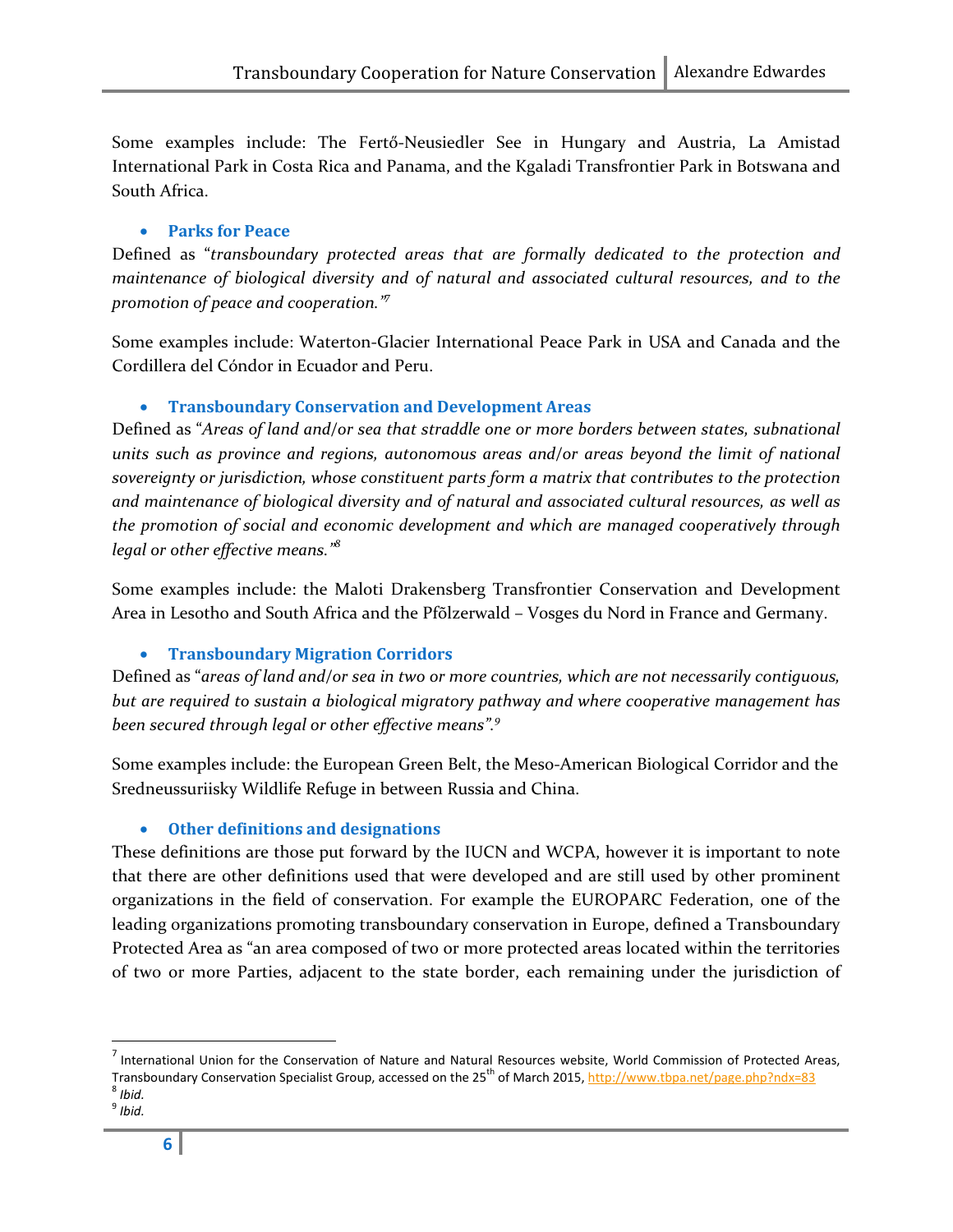respective Party".<sup>10</sup> Another example can be the definition put forward by the Peace Parks Foundation of South Africa where a Transfrontier Conservation Area is "part of a large ecological region that straddles the national borders of states, including protected areas and multiple resource use areas".<sup>11</sup>

It is important to note that in addition to IUCN's four categories of TBC initiatives, there are three other designations that exist, which can be superimposed on any of the four types above:

- The first is UNESCO's Transboundary World Heritage Site, where protected areas on either side of an international boundary fall collectively into the designation of the area as a World Heritage site.<sup>12</sup>
- The second is also under UNESCO patronage and known as Transboundary Biosphere Reserves under the Man and the Biosphere program.
- The third falls under the Ramsar convention, where Contracting Parties agree to establish a Ramsar Site on their territory as part of a bigger Transboundary Ramsar Site. The authorities on both sides of the border agree to collaborate in the management of the Transboundary site and to notify the Secretariat of their intents.

## c. Objectives, Benefits and constraints of TBC

As we have just seen there is a considerable amount of ways to define and categorize transboundary nature conservation initiatives. However, the same cannot be said of the objectives and potential benefits of TBCs who generally tend towards the enhancement of biodiversity conservation and greater international cooperation and integration. In order to best understand the relative success of TBCs worldwide and to reinforce the need of such cooperation in Northeast Asia, this section will look at the key ecological and political benefits of TBCs (the economic benefits will be assessed later in this paper).

#### • Ecological objectives and benefits

The core objectives of TBCs are the protection and maintenance of biological diversity, which can be achieved through improved spatial scales and connectivity as well as through better crossborder management cooperation.

Firstly, the creation of a TBC area can connect to initially divided natural habitats and hence increase the core habitat. Indeed, habitat fragmentation is a leading cause of biodiversity destruction and measures to create larger and unified protected areas can help conserve a whole ecosystem and its various inhabitants. The benefits for biodiversity arise from a more varied and

 $10$  B. Vasilijevic and M. McKinney, "Initiating effective transboundary conservation, a practitioner's guideline based on the experience from the Dinaric Arc", published by the International Union for the Conservation of Nature and Natural Resources, 2012, p9.

 $11$  Ibid.

<sup>&</sup>lt;sup>12</sup> Trevor Sandwith and Charles Besançon, Trade-Offs Among Multiple Goals for Transboundary Conservation, published by the Wilson Center, August 2005, http://wilsoncenter.org/sites/default/files/Besancon\_Sandwith.pdf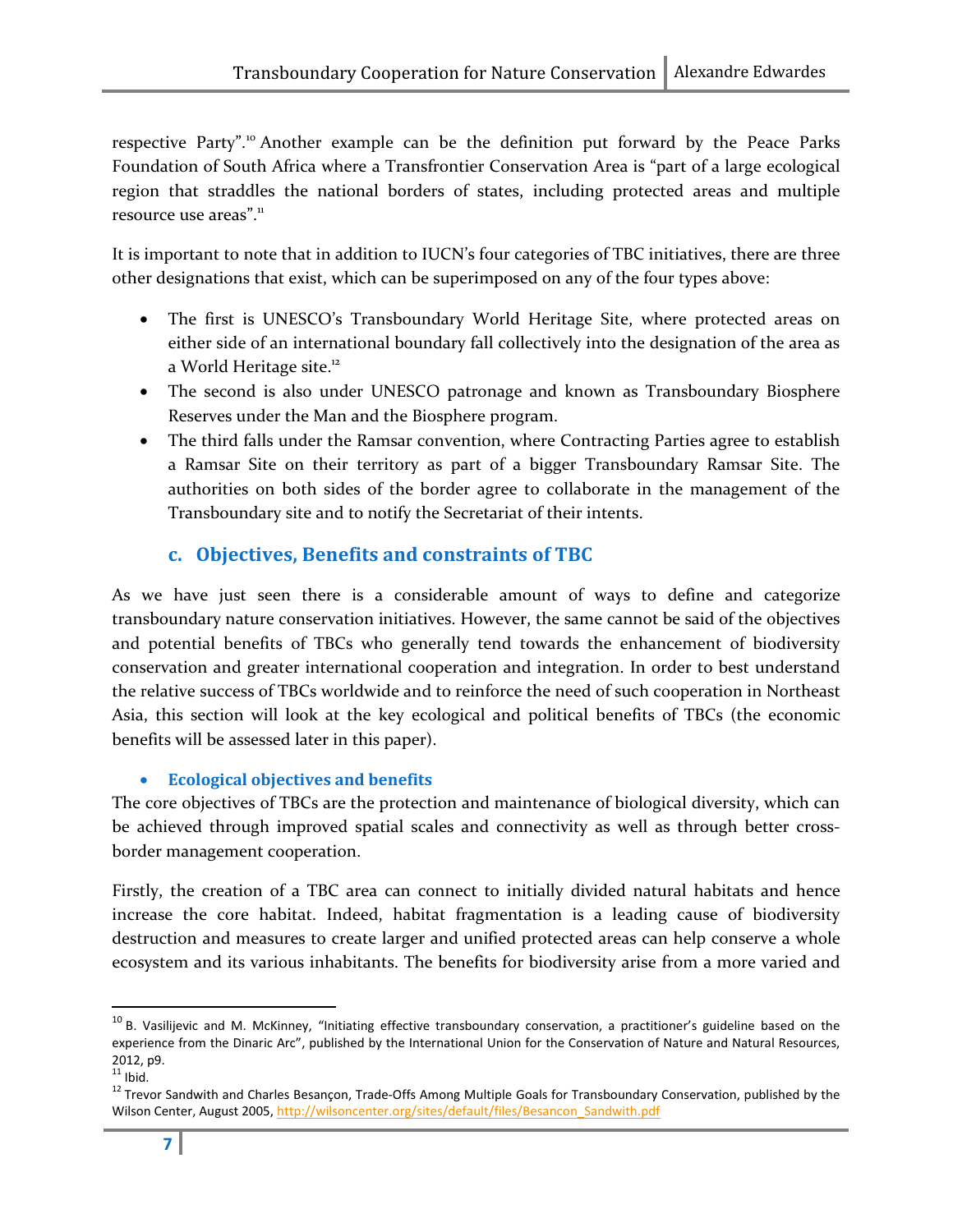undisturbed habitat, native vegetation, a larger home range for certain species who need expansive territories or have migratory requirements. More space also means minimizing the chances of overpopulation, genetic drift, human and animal conflict and species driven habitat destruction.

Secondly, conservation and management strategies that are based on natural delineations rather than political ones are more likely to manage ecosystems in a holistic and conservation focused manner. Undertaking joint activities can also enable to pool together limited resources and to maximize efficiency and productivity by avoiding replication for example. Such resources can include personnel, local knowledge, field techniques, funding, material, infrastructure and equipment. These increased capacities can help in the planning and implementation of conservation strategies, leading to the improved management of ecosystems and thus of its biodiversity. Other activities such as research to increase the understanding and knowledge of ecosystems and species can help towards their management, breeding, reintroduction programs and the sustainable exploitation of natural resources. Increased cooperation can also improve the control of illegal human activities such as poaching and smuggling, invasive species, disease control and wildfires. Finally, in a time when climate change mitigation and adaptation are so important, it is vital to expand the protection of large areas that conserve carbon rich habitats, which ultimately help towards increasing the resilience to adjust to climate change.<sup>13</sup>

#### • Political objectives and benefits

The creation of a TBC is a highly political initiative and requires basic to very complex forms of cooperation, administrative, legal and technical integration in between two or more political entities. By creating a TBC two countries can foster better relations and reinforce confidence and trust through the joint management of a TBC. By working together, officials from adjacent countries learn to understand, trust and empathize with their counterparts, hence reducing the chances for misunderstandings and enabling further cooperation on areas that can be more politically sensitive. Indeed, there are many levels to transboundary nature conservation, the most complex try to harmonize certain administrative and legal procedures with regards to nature conservation and can help build greater stability and move towards economic cooperation and social development.

More specifically, some areas can be called "Parks for Peace" which, as the name suggests, have a more direct commitment to the promotion of peace and cooperation. Through the establishment of a Peace Park the objectives are to build trust, understanding, reconciliation and cooperation between and among countries, communities, agencies and stakeholders; to prevent or resolve tensions, including over access to natural resources; promoting the resolution of armed conflict, sharing biodiversity and cultural resource management skills and experience, including cooperative research and information management, enhancing the benefits of conservation and

<sup>&</sup>lt;sup>13</sup> B. Vasilijevic and M. McKinney, "Initiating effective transboundary conservation, a practitioner's guideline based on the experience from the Dinaric Arc", published by the International Union for the Conservation of Nature and Natural Resources, 2012, p 17.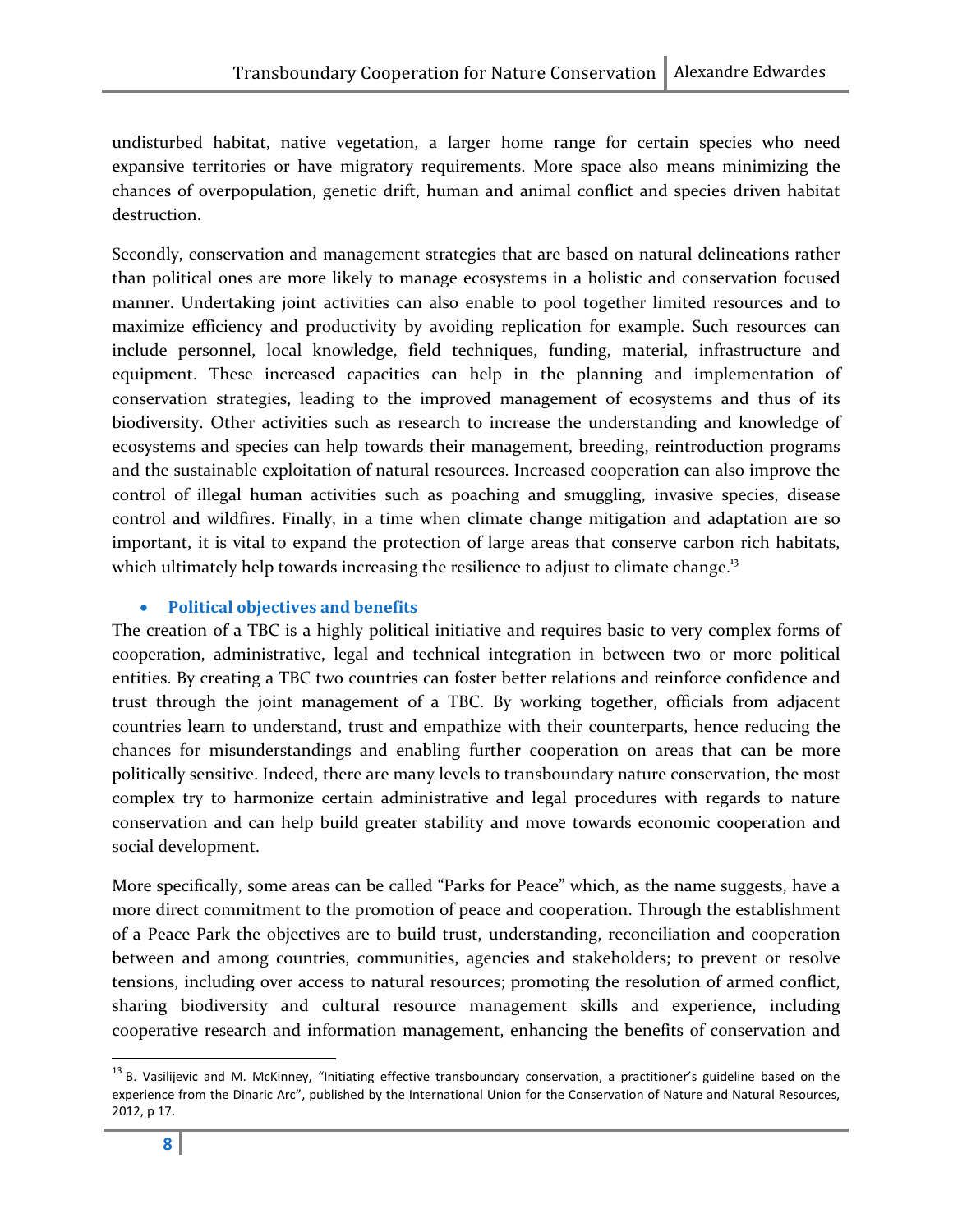promoting benefit sharing across boundaries and stakeholder.<sup>14</sup> The overall idea being that by cooperating over less politically contentious issues such as nature conservation, Peace Parks can increase trust and build up friendship, thus reducing tensions in between two or more states.

#### • Other benefits

Other benefits from transboundary cooperation can include the pooling of scientific resources such as knowledge, experience and data. This can increase understanding of an ecological unit and thus benefit its effective conservation. Another benefit can be the joint management of resources which can avoid conflicts of interest and a duplication of efforts. It can also help raise awareness of issues by involving high-level officials who can raise their prominence and facilitate their resolution. Transboundary sites usually attract higher levels of investment and have a greater fundraising capacity and potential as trust and effective cooperation between stakeholders gives greater confidence in the longevity of activities and projects. A transboundary protected area can attract higher levels of visitors and increase rates of tourism in the area because of its natural value and state of conservation. This is a strong economic incentive for states to cooperate over transboundary nature conservation, which can play a significant economic and social role in the area, whilst providing more funds to improve conservation and protection. Finally, extending cooperation across borders can create some cultural and social benefits by enhancing and promoting exchanges between communities. This can create greater trust and friendships among neighboring communities, create cultural exchanges, education and other activities that downplay the risks of conflict.

#### • Difficulties and constraints to transboundary cooperation<sup>15</sup>

There are many constraints to the development of transboundary nature conservation, as attested by the very low number of transboundary sites throughout the world. If we must not take these constraints as insurmountable obstacles, their impacts should not be downplayed and need to be addressed by all stakeholders participating in the elaboration of transboundary cooperation project.

#### Political tensions and mistrust

Tensions such as these can reside at the local level and rise all the way to the national and governmental level. In many cases, historical tensions over issues such as border disputes, wars, misunderstandings can be significant barriers to cooperation as the lack of trust and willingness to engage in joint activities are close to zero.

#### Economic, legal and administrative disparities

Disparities such as these are very common in the case of neighboring countries with different historical backgrounds, making the implementation of joint measures difficult. In cases such as

<sup>&</sup>lt;sup>14</sup> Trevor Sandwith, Clare Shine et al., Transboundary Protected Areas for Peace and Cooperation, published by the World Commission on Protected Areas and the IUCN, Best Practice Protected Areas Guidelines Series n°7, 2001, pp. 4-5.<br><sup>15</sup> This section is based on the 5<sup>th</sup> European Regional Meeting on the Implementation and Effectiveness of t

Convention, Workshop D, "Shared catchments and wetlands – increasing transboundary cooperation" , 4-8 December 2004, pp 10-11.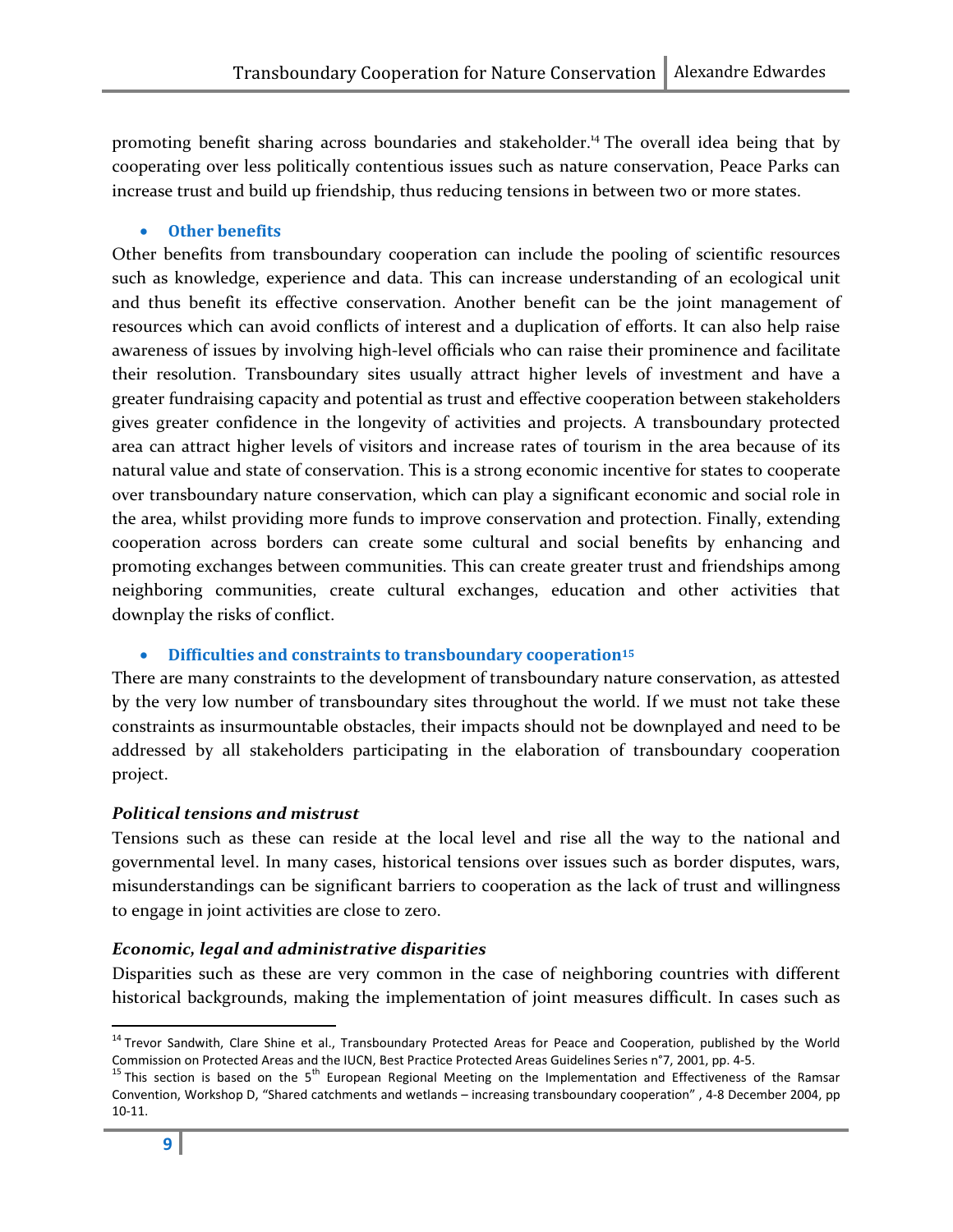these, efforts must be focused on harmonizing, where possible, the necessary tools in order to facilitate cooperation.

#### Different concepts of nature conservation

Not all countries share the same understanding of nature conservation, nor do they necessarily attach it with the same amount of importance in terms of national priorities. Thus the prevalence of the issue and ways to deal with it can vary greatly from country to country.

#### Language and cultural differences

The ability to communicate directly at all levels of society is an essential prerequisite for transboundary cooperation. However, communication is often hampered by adjacent countries not sharing a common language. If we look at one of this report's case studies, Prespa Park which crosses over the territory of three states (Albania, Macedonia and Greece), each and every document has to be translated into four languages, whilst every meeting requires simultaneous translation. This can obviously cause delays, high costs and in certain situations, can lead to misunderstandings. Finally, using English as a "lingua franca" is not always acceptable or viable to resolve this issue.

#### Frontiers

By nature, transboundary nature conservation will always be confronted with national frontiers. The aim of developing transboundary conservation is mainly to go beyond these human boundaries and manage a natural ecosystem as a unit. However, in some cases crossing a frontier is a difficult, costly and time consuming process that hampers contact in between staff of adjacent parks. In Europe, cases of "hardening" frontiers, to control terrorism, smuggling and other forms of crime, have disrupted cooperation patterns. Moreover, the physical infrastructure that is required to monitor and control national borders can be a serious issue for migrating species and biodiversity at large, by fragmenting their habitat.

#### Lack of funds

This is possibly one of the most significant barriers when stakeholders want to initiate cooperation or have already started forms of joint activities. As we will see in some of the case studies in this report, transboundary cooperation requires funds, especially in its early stages in order to provide for the organization of meetings, ensuring secretarial services, covering costs of modest activities before the more major projects are launched. A sustainable and predictable flow of funds is also required to enable the longevity of cooperation and its ensuing projects and activities. In some cases, the lack of funds has significantly slowed down the development of cooperation, if not stopped it all together. Finding strategies to attract funds from donors is a significant challenge for projects that go beyond local exchanges and joint activities.

#### d. Levels of Transboundary cooperation

The elaboration of transboundary conservation initiatives is a politically complex undertaking and can take many forms, involve various stakeholders and imply different levels of implication from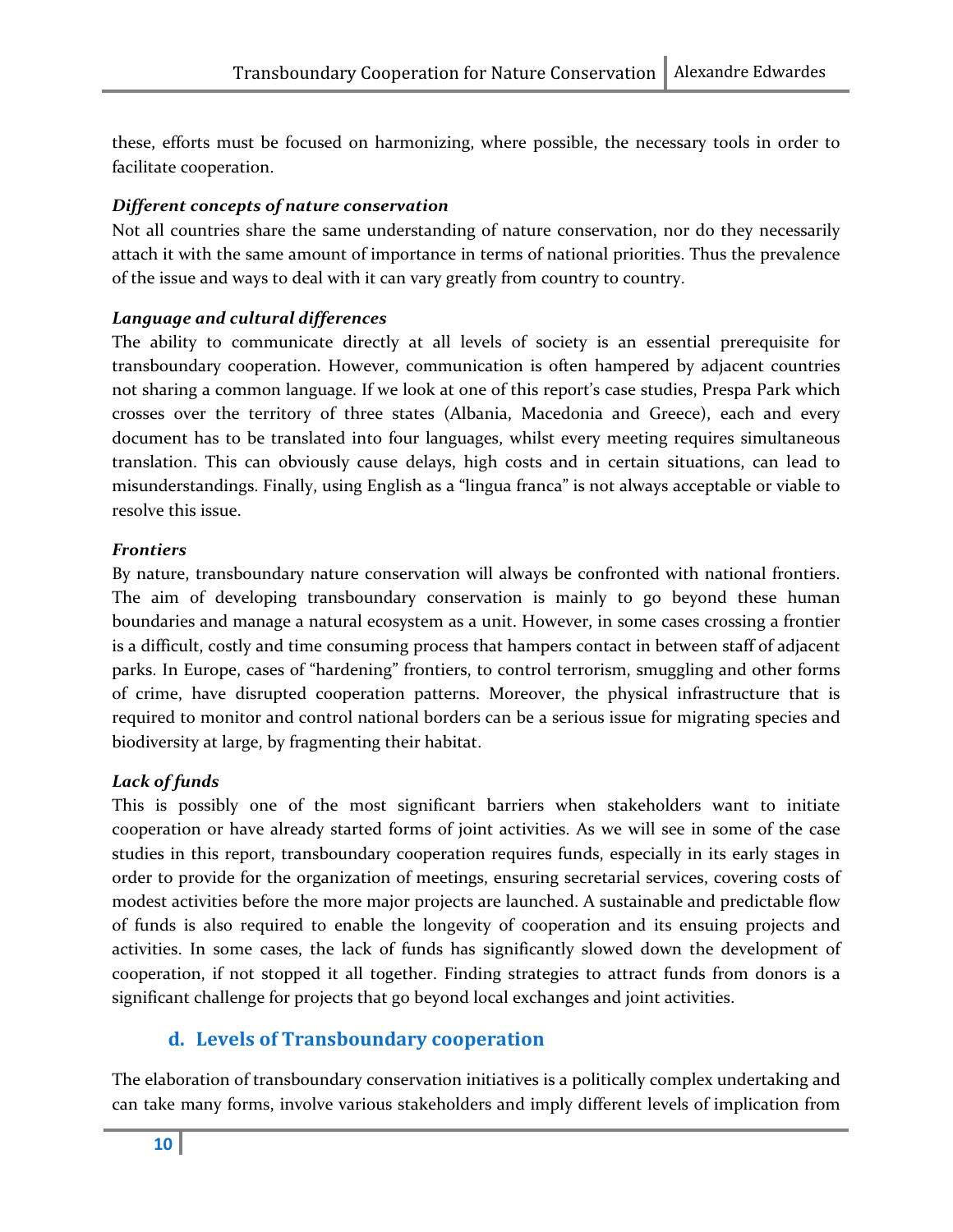national authorities. If there is no "one size fits all" model to follow, this section will put forward the different levels of involvement these initiatives can take in order to provide some form of benchmark to give the reader an idea of the level of cooperation taking place in Northeast Asia and the rest of the world.

#### • High level initiatives

In many cases TBCs are implemented at a high political level involving agency heads, ministries and in some cases Heads of State. The proposal to create a TBC is sent to the relevant authorities the other side of the border and can result in a formal agreement signed at high level in each country. These agreements can encompass a few key features such as a unifying theme, mutual assistance in emergencies, an oversight body and a suggested institutional framework that can evolve over time.<sup>16</sup> One famous example can be the general Memorandum of Understanding between the United States and Canada, where they agreed to cooperate in the management, protection, conservation, research and presentation of national parks and national historic sites. These agreements do not have to be done exclusively on a bilateral basis: they can also be signed and negotiated with the help of an international organization such as UNESCO (Man and Biosphere Program or Transboundary World Heritage site) or Ramsar. These types of agreement can lead to what is referred to as "co-management" where "government agencies, local communities and resource users, NGOs and other stakeholders negotiate, as appropriate to each context, the authority and responsibility for the management of a specific area or set of resources.<sup>17</sup> As such, co-management implies consultation, collaboration and coordination of planning graded between lowest and highest levels.

#### • Local level initiatives

On the other hand, local level initiatives require much less coordination at such high political levels. Indeed, it may take place in between two individual staff members who cooperate over specific tasks such as fire prevention and suppression. As their collaboration expands to other tasks it may also spread to other members of staff in the park and make its way up to the directors. In such situations, efficient transboundary conservation can take place with little formal agreement in between two countries. If this can be ideal in certain specific situations, it is better for them to have the policy support from a higher level. As such cooperation between two park directors can take place in the context of an interagency agreement for example.<sup>18</sup>

<sup>&</sup>lt;sup>16</sup> Trevor Sandwith, Clare Shine et al., Transboundary Protected Areas for Peace and Cooperation, published by the World Commission on Protected Areas and the IUCN, Best Practice Protected Areas Guidelines Series n°7, 2001, pp. 4-5.

<sup>&</sup>lt;sup>17</sup> B. Vasiliievic and M. McKinney, "Initiating effective transboundary conservation, a practitioner's guideline based on the experience from the Dinaric Arc", published by the International Union for the Conservation of Nature and Natural Resources, 2012, p7.

 $18$  B. Vasilijevic and M. McKinney, "Initiating effective transboundary conservation, a practitioner's guideline based on the experience from the Dinaric Arc", published by the International Union for the Conservation of Nature and Natural Resources, 2012, p11.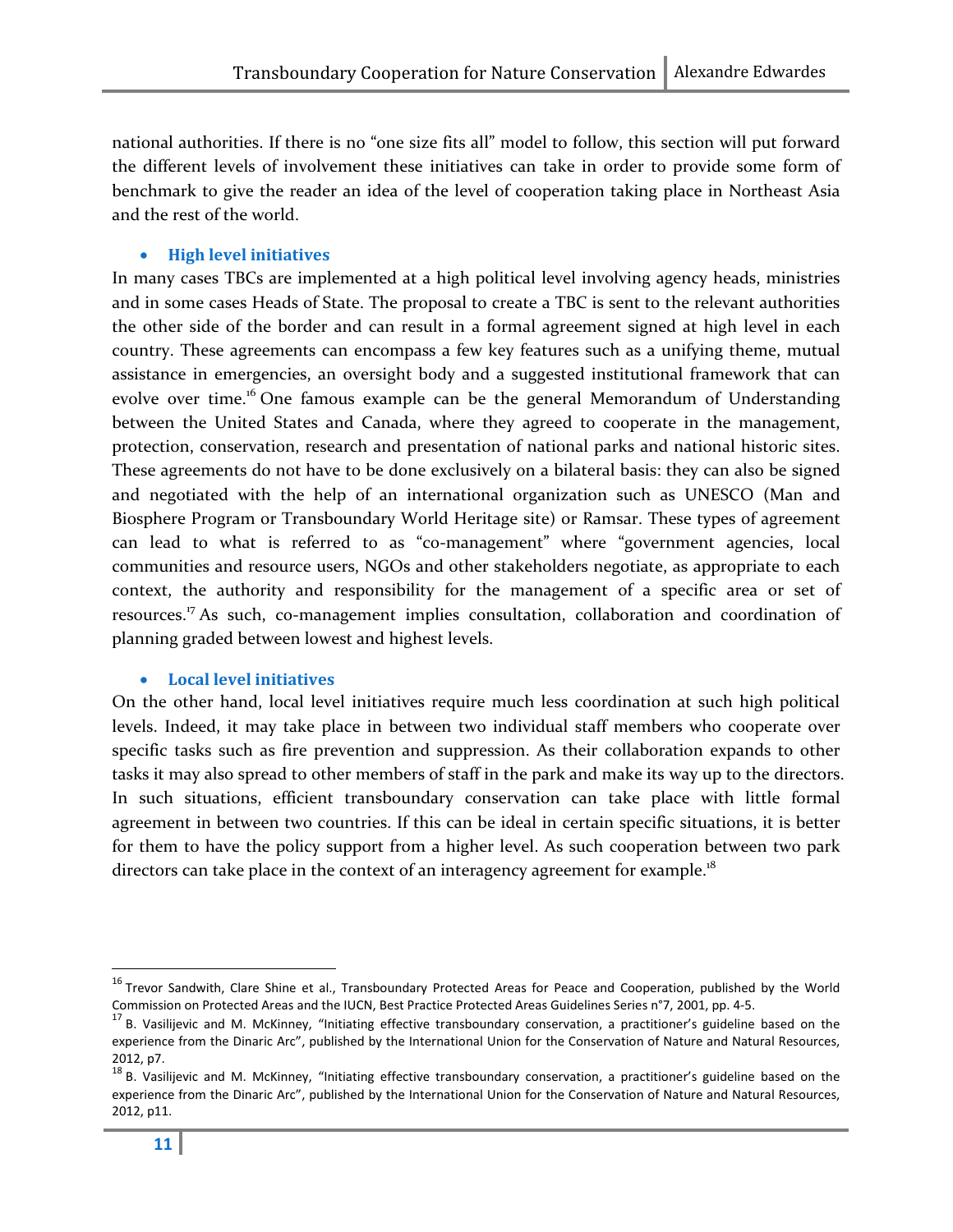#### • Third-party initiatives

A third alternative put forward by the IUCN is that cooperation takes place through a third party such as an international organization or a non-governmental organization (NGO) that effectively encourages and supports joint transboundary management. To give an example, the Waterton-Glacier International Peace Park established in between the United States and Canada in 1932, was initiated by Rotary International, an NGO. Other forms of encouragement can come as funding and grants, loans and technical assistance that support transboundary cooperation and give an extra impetus to national governments to enter a more formal agreement towards the establishment of TBC.<sup>19</sup> The support given by UNESCO, Ramsar and NEASPEC are good examples of the role that third parties can play in encouraging states to cooperate in transboundary nature conservation.

#### • IUCN Levels of cooperation

The table below summarizes the key different levels of cooperation between internationally adjoining protected areas going from no cooperation to full cooperation. This information can serve as a benchmark to assess the current level of cooperation taking place in Northeast Asia and help determine future potential steps in order to move towards level 5.

| <b>Levels of Cooperation</b> | <b>Characteristics</b>                                                                                                                                                                                                                           |  |
|------------------------------|--------------------------------------------------------------------------------------------------------------------------------------------------------------------------------------------------------------------------------------------------|--|
| Level o: No cooperation      | Staff from two protected areas (PA) never<br>communicate or meet<br>There is no sharing of information or<br>cooperation on any specific issues                                                                                                  |  |
| Level 1: Communication       | There is some two-way communication<br>between the PA's<br>Meetings/communication takes place at<br>least once a year<br>Information is sometimes shared<br>Notification of actions which may affect<br>the other PA will sometimes take place   |  |
| Level 2: Consultation        | Communication is more frequent (at least<br>three times a year)<br>Cooperation occurs on at least two<br>different activities<br>The two sides usually share information<br>Notification of actions affecting the<br>adjoining PA usually occurs |  |
| Level 3: Collaboration       | Communication is frequent (at least<br>٠<br>every two months)                                                                                                                                                                                    |  |

Table 1: IUCN levels of cooperation for transboundary nature conservation.

<sup>&</sup>lt;sup>19</sup> B. Vasilijevic and M. McKinney, "Initiating effective transboundary conservation, a practitioner's guideline based on the experience from the Dinaric Arc", published by the International Union for the Conservation of Nature and Natural Resources, 2012, p12.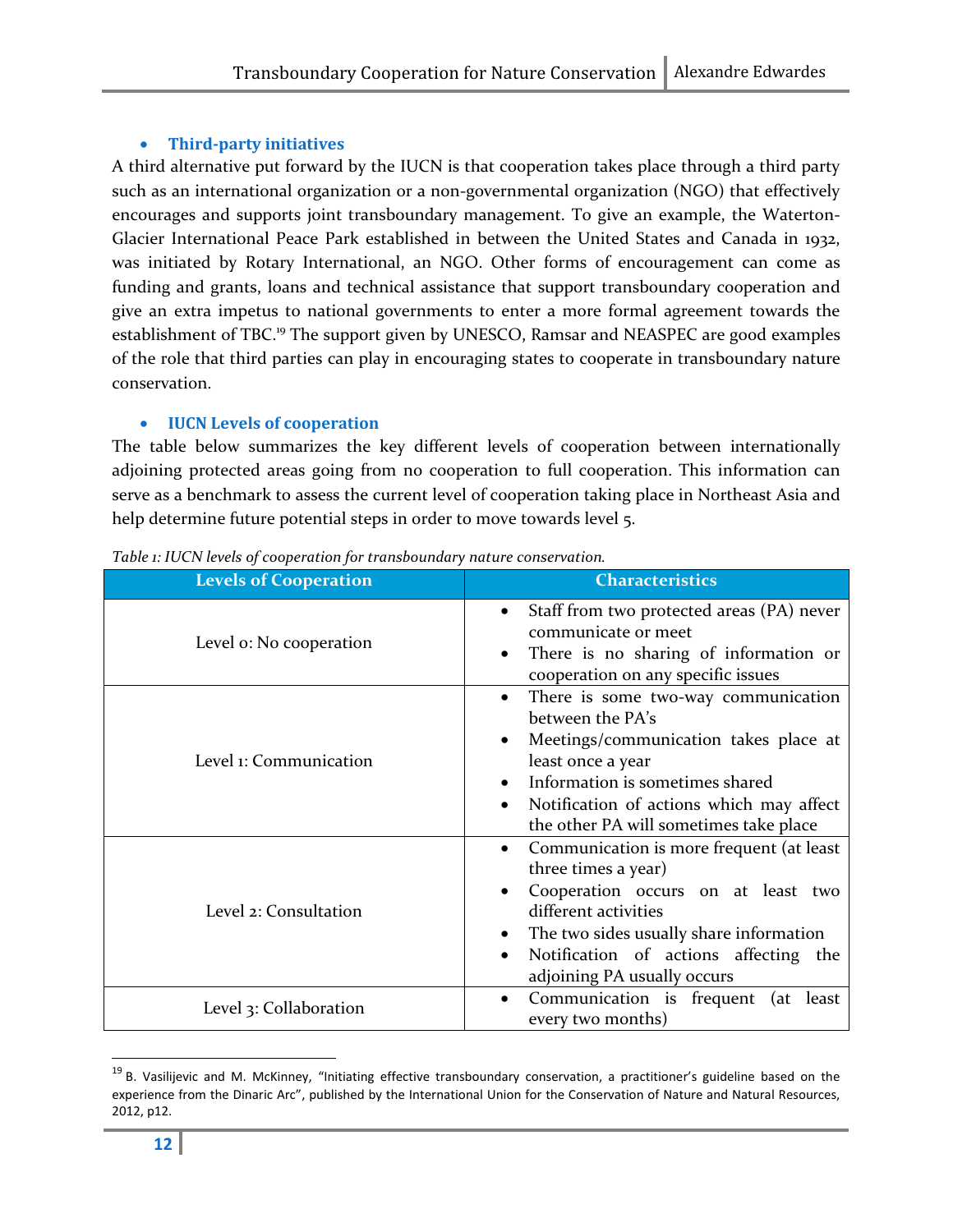|                                   | Meetings take place at least three times a<br>year<br>The two PA's actively cooperate on at<br>four<br>activities,<br>least<br>sometimes<br>coordinating their<br>planning<br>and<br>consulting with the other PA before<br>taking action                                                                                                                                                                                                  |
|-----------------------------------|--------------------------------------------------------------------------------------------------------------------------------------------------------------------------------------------------------------------------------------------------------------------------------------------------------------------------------------------------------------------------------------------------------------------------------------------|
| Level 4: Coordination of planning | The two PA's communicate often and<br>$\bullet$<br>coordinate<br>actions<br>in<br>some<br>areas,<br>especially planning<br>The two PA's work together on at least<br>five activities, holding regular meetings<br>and notifying each other in case of<br>emergency<br>PA's usually coordinate their planning,<br>often treating whole areas as one single<br>ecological unit                                                               |
| Level 5: Full cooperation         | Planning for the two PA's is fully<br>٠<br>integrated and if appropriate, ecosystem<br>based, with implied joint decision making<br>and common goals<br>Joint planning occurs and, if the two<br>share an ecosystem, this planning usually<br>treats the two PA's as a whole<br>Joint management sometimes occurs,<br>with cooperation on at least six activities<br>A joint committee exists for advising on<br>transboundary cooperation |

Source: Sandwith et al. 2001 (Sandwith, T., Shine, C., Hamilton, L. and Sheppard, D. (2001). Transboundary Protected Areas for Peace and Co-operation. IUCN, Gland, Switzerland and Cambridge, UK).

## e. Case study of existing transboundary nature conservation: the Prespa Lakes (Albania, Macedonia, Greece)

The Prespa Lakes is a region composed of two lakes (Great and Small Prespa Lakes) and lies within the sovereign territories of three states: Albania, Macedonia and Greece. These three countries present a very different economic status, do not share a common language, and have varying levels of environmental awareness and policies. However, since the year 2000, these three countries have shown a bold initiative to integrate transboundary ecosystem management and protection within their environmental policies, despite an often tense political and diplomatic background. The Prespa Lakes is a perfect example of how transboundary nature conservation can act as an effective diplomatic tool and contribute to greater conservation and protection of an ecosystem.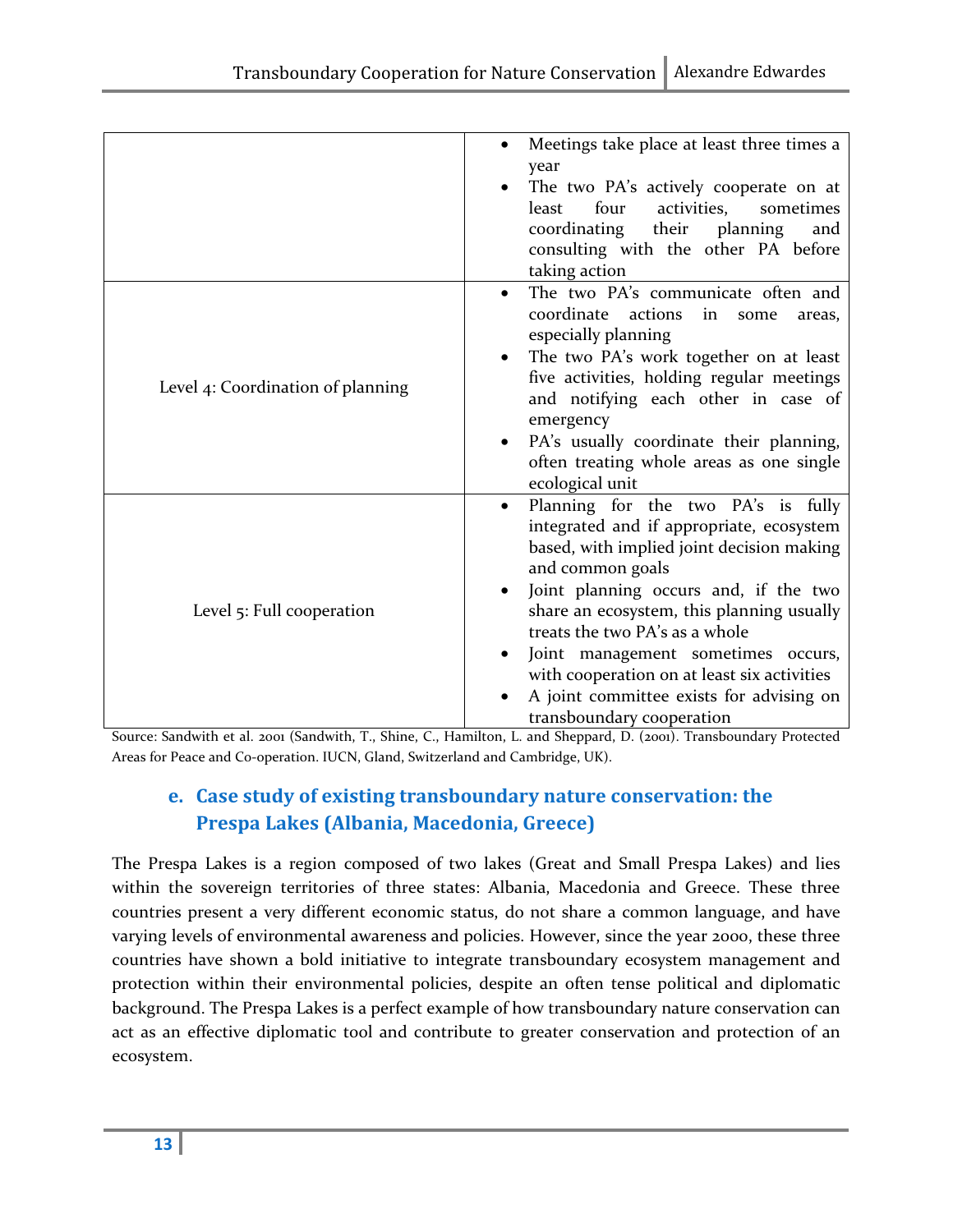#### **Overview**

The Prespa Lake is composed of two lakes, the Greater and the Smaller Preska Lake that span three countries: Albania, Macedonia and Greece. The total area of the Prespa basin is approximately 1600 square kilometers, of which 62% lies in Macedonia, 17% in Albania and 21% in Greece.<sup>20</sup> The lakes present a wide diversity of geomorphologic forms, distinctive hydrology and unique biodiversity that give them huge ecological value. It has a unique assemblage of species and habitats which reflects the adaptation of flora and fauna to the different conditions found on each mountain surrounding the lakes. The almost total isolation of the aquatic fauna and flora over the past 12 million years and relative isolation of high altitude fauna and flora make the Prespa Lake a truly unique ecosystem. It is important to note that approximately 29 343 people live in the Prespa Lakes basin, with 57% of this population located in Macedonia, 36% in Albania and the remaining 7% in Greece. Their main source of income comes from agriculture for 75% of the population in the basin. $21$ 

On the Albanian side, the Prespa Lake is designated as a 13500 ha Prespa National Park (designated in 1999). There are three protected areas within Macedonia: the Galičica National Park (designated in 1958), the Pelister National Park (1948) and the Ezerani Strict Nature Reserve (1996). On the Greek side, the Prespa National Forest was designated in 1974, followed in 2009 by the desgination of the Prespa National Park to protect the majority of the area of Great and Small Prespa Lakes, focusing on the terrestrial part. In addition to this, the overall area of the Prespa Lakes is a Wetland of International Importance under the Ramsar Convention, but not a Transboundary Ramsar Site. Despite this situation, the three states have opened the path for trilateral cooperation and the development of agreements to promote cooperation and conservation of this outstanding ecosystem.

#### Key developments of transboundary cooperation in the Prespa Lake

If we compare the cooperation taking place in the Prespa Lake basin to the IUCN levels of cooperation, we can see that cooperation is towards level 4 and 5 and takes place at the highest political level in each state. The decision to initiate transboundary cooperation was taken on the 2 February 2000 by the Prime Ministers of the three countries, who signed a Joint Declaration (the Prespa Agreement), creating the Prespa Park and formalizing their intentions to cooperation over conservation. One of the key resolution of the declaration promised "enhanced cooperation among competent authorities in the three littoral countries with regard to environmental matters. In this context, joint actions would be considered in order to maintain and protect the unique ecological values of the Prespa Park..."<sup>22</sup>

In 2002, the three Ministers responsible for the environment established the Prespa Park coordination Committee (PPCC) as a non-legally binding entity whose members are appointed by

 $\overline{a}$ 

<sup>&</sup>lt;sup>20</sup> Maja Vasilijevic and Tomase Pezold, Crossing Border for Nature, European Examples of Transboundary Conservation, published by the IUCN Office for South Eastern Europe, 2011, p18<br><sup>21</sup> Ibid p19.

 $22$  Ibid.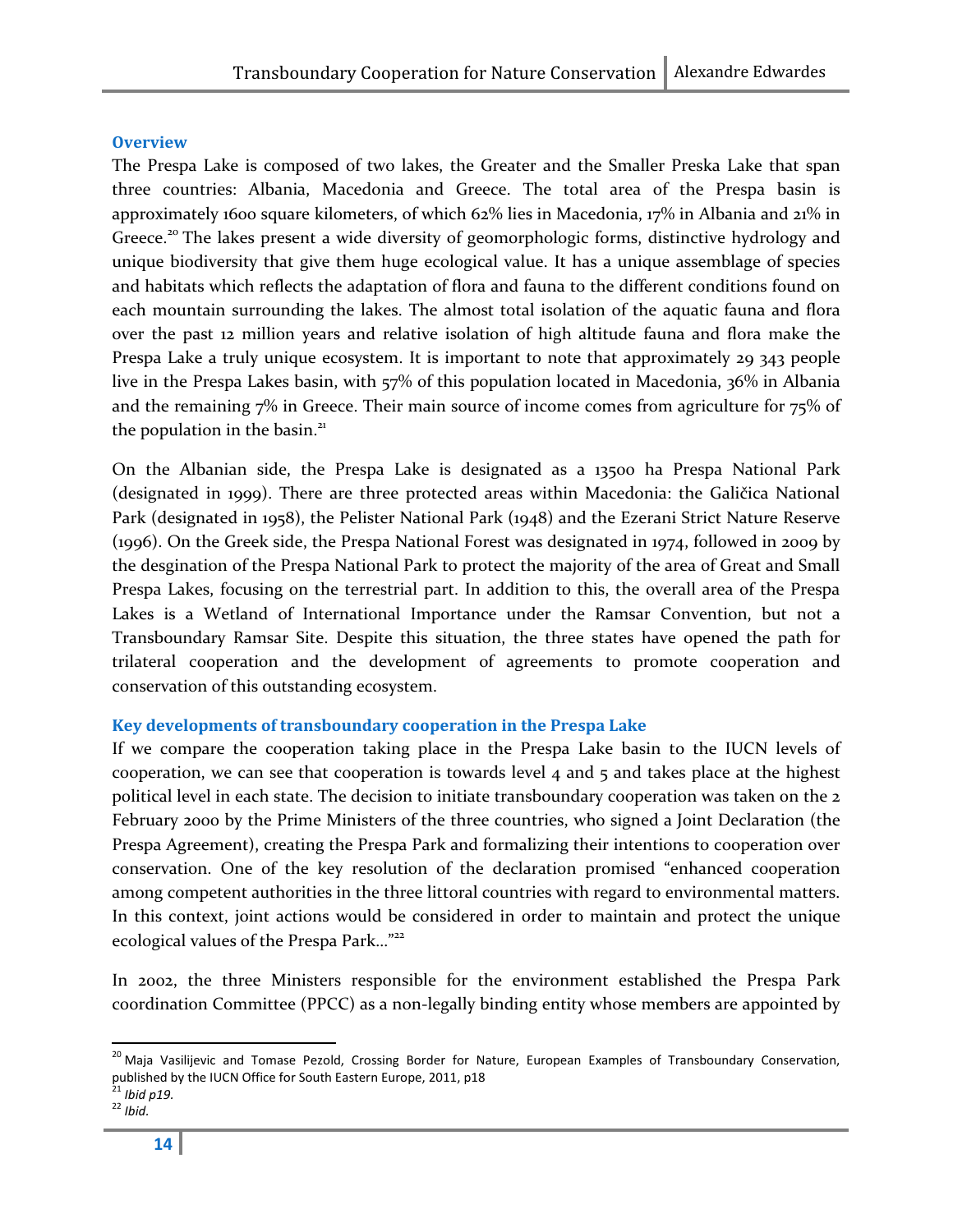the three ministers. Membership of the PPCC is composed of one representative from each of the following institutions from each of the three countries: Ministry responsible for the environment, NGO, local government and a permanent MedWet observer. However, its non-binding nature means that the governments have no legal commitment to support the PPCC, making its decisions closer to advice rather than legally binding commitments. A PPCC secretariat was formed by three NGOs, one from each country and is hosted by the Society for the Protection of the Prespa (funded by WWF Greece).

Finally in 2010, after ten years of trilateral cooperation, Ministers from each country signed the Tripartite Agreement for the Protection and Sustainable Development of the Prespa Park Area. On this day the "International Agreement for the Protection and Sustainable Development of the Prespa Park Region" was signed by the Environment Ministers of the three countries and the EU, paving the way for a new era of transboundary cooperation in the Prespa Park. For indeed, under this agreement, the states are now legally bound to establish permanent structures for collaboration in order to develop a joint strategy and implement measures to conserve the environment and protect human activities within the park. Despite the diplomatic tensions in between Greece and Macedonia that have frozen most relations in between the two countries for the past fifteen years, this agreement, free of politics, brings the legal commitment of the countries to protect the Prespa Lakes and reinforces their willingness to cooperate over nature conservation issues.

| Area of Activity                                    | <b>Detail of activities</b>                                                                                                                                                                                                                                                                                                                                                                                                                                                                                                                                                                                                                                                     |
|-----------------------------------------------------|---------------------------------------------------------------------------------------------------------------------------------------------------------------------------------------------------------------------------------------------------------------------------------------------------------------------------------------------------------------------------------------------------------------------------------------------------------------------------------------------------------------------------------------------------------------------------------------------------------------------------------------------------------------------------------|
| Development of a transboundary monitoring<br>system | This activity was jointly undertaken by UNDP-<br>GEF Transboundary Prespa Project, the Society<br>of Protection of Prespa and Tour de Vallat. The<br>monitoring system encompasses monitoring of<br>land use, water quality and quantity, forests<br>and other terrestrial habitats, birds, fish and<br>fisheries, aquatic habitats and vegetation. The<br>building of this consensus-based transboundary<br>monitoring system is guided by the trilateral<br>Monitoring and Conservation Working Group<br>(MCWG), coordinated by the Transboundary<br>Prespa Project. Tour du Vallat provides the<br>assistance required for<br>technical<br>the<br>development of the system. |
| Transboundary water management                      | In 2008, the three countries completed an<br>assessment of the state of play of water                                                                                                                                                                                                                                                                                                                                                                                                                                                                                                                                                                                           |

#### Projects and Activities in the Prespa Lakes<sup>23</sup>

<sup>&</sup>lt;sup>23</sup> B. Vasilijevic and M. McKinney, "Initiating effective transboundary conservation, a practitioner's guideline based on the experience from the Dinaric Arc", published by the International Union for the Conservation of Nature and Natural Resources, 2012, pp. 20-21.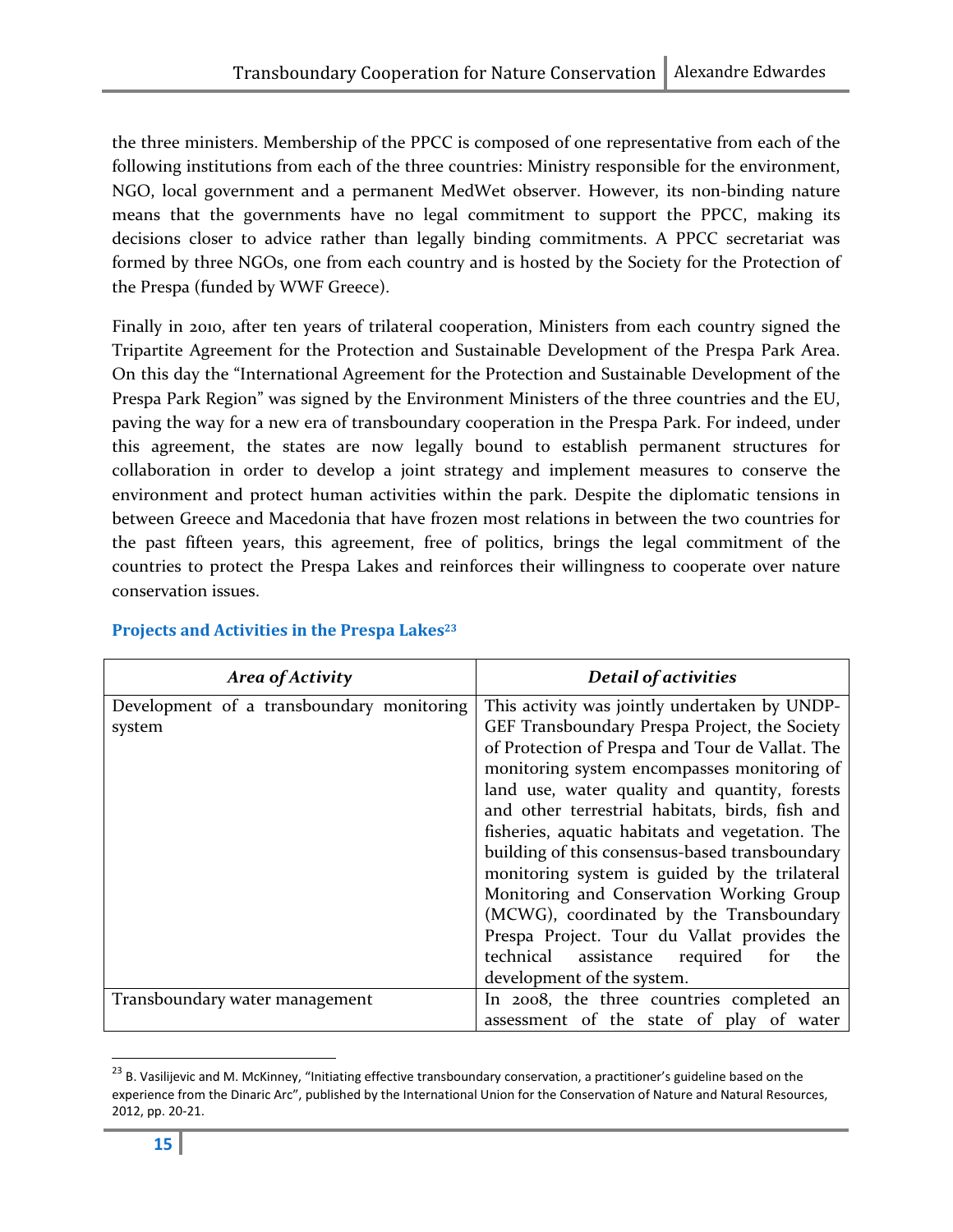|                                                 | management in each country. The commission        |  |
|-------------------------------------------------|---------------------------------------------------|--|
|                                                 | on Water that included Greece and Albania was     |  |
|                                                 | expanded to include Macedonia. The aim is to      |  |
|                                                 | establish and formally appoint a Prespa Water     |  |
|                                                 | Management working group.                         |  |
| Transboundary fish and fisheries - conservation | Development of a situation analysis<br>and        |  |
| and management planning                         | proposal for future<br>steps<br>towards<br>the    |  |
|                                                 | establishment of a transboundary fish and         |  |
|                                                 | fisheries management planning. Concrete steps     |  |
|                                                 | will be discussed and endorsed by the relevant    |  |
|                                                 | stakeholders in each country to achieve full      |  |
|                                                 | implementation.                                   |  |
| Crosscutting transboundary communications       | Completion of the PPCC website and Prespa         |  |
|                                                 | Project website. Other materials were produced    |  |
|                                                 |                                                   |  |
|                                                 | such as the Communications, Education and         |  |
|                                                 | Public Awareness Strategy.                        |  |
| habitat<br>Transboundary<br>species<br>and      | Aim is to improve monitoring, targeted            |  |
| conservation action planning process            | research and enable protected areas to serve as   |  |
|                                                 | effective refuges for biodiversity. An initiative |  |
|                                                 | was launched to identify priority transboundary   |  |
|                                                 | species and habitats and to launch small-scale    |  |
|                                                 | measures for their conservation and to develop    |  |
|                                                 | action plans for selected species and habitats.   |  |
| Transboundary<br>diagnostic<br>analysis<br>and  | Elaboration of a second new Transboundary         |  |
| strategic action planning process               | Diagnostic Analysis and Strategic Action          |  |
|                                                 | Planning Process for Prespa.                      |  |

#### Benefits and challenges of transboundary cooperation in the Prespa Lakes<sup>24</sup>

The development of transboundary cooperation for nature conservation in the Prespa Lakes made a definite break with past conditions and practices. Indeed, before the transboundary initiative was started unsustainable resource management practices, from water and land-use planning to agriculture, forestry and fisheries, failed to maintain and restore and conserver the ecosystems of the Prespa Lake. Moreover, the lack of communication in between stakeholders led to significant barriers in knowledge and experience sharing, subsequently diminishing people's ability to understand and adopt new practices. The lack of effective and adapted protection and conservation policies was leading to the degradation of habitats and biodiversity in the Prespa Lake basin. However, the development of transboundary cooperation came to challenge this situation.

The lack of harmonization and communication of management was responded to by the elaboration of the Strategic Action Plan for the Sustainable Development of the Prespa Park, with the aim of developing a common vision for conservation and sustainable development in the

<sup>&</sup>lt;sup>24</sup> B. Vasilijevic and M. McKinney, "Initiating effective transboundary conservation, a practitioner's guideline based on the experience from the Dinaric Arc", published by the International Union for the Conservation of Nature and Natural Resources, 2012, pp. 19-21.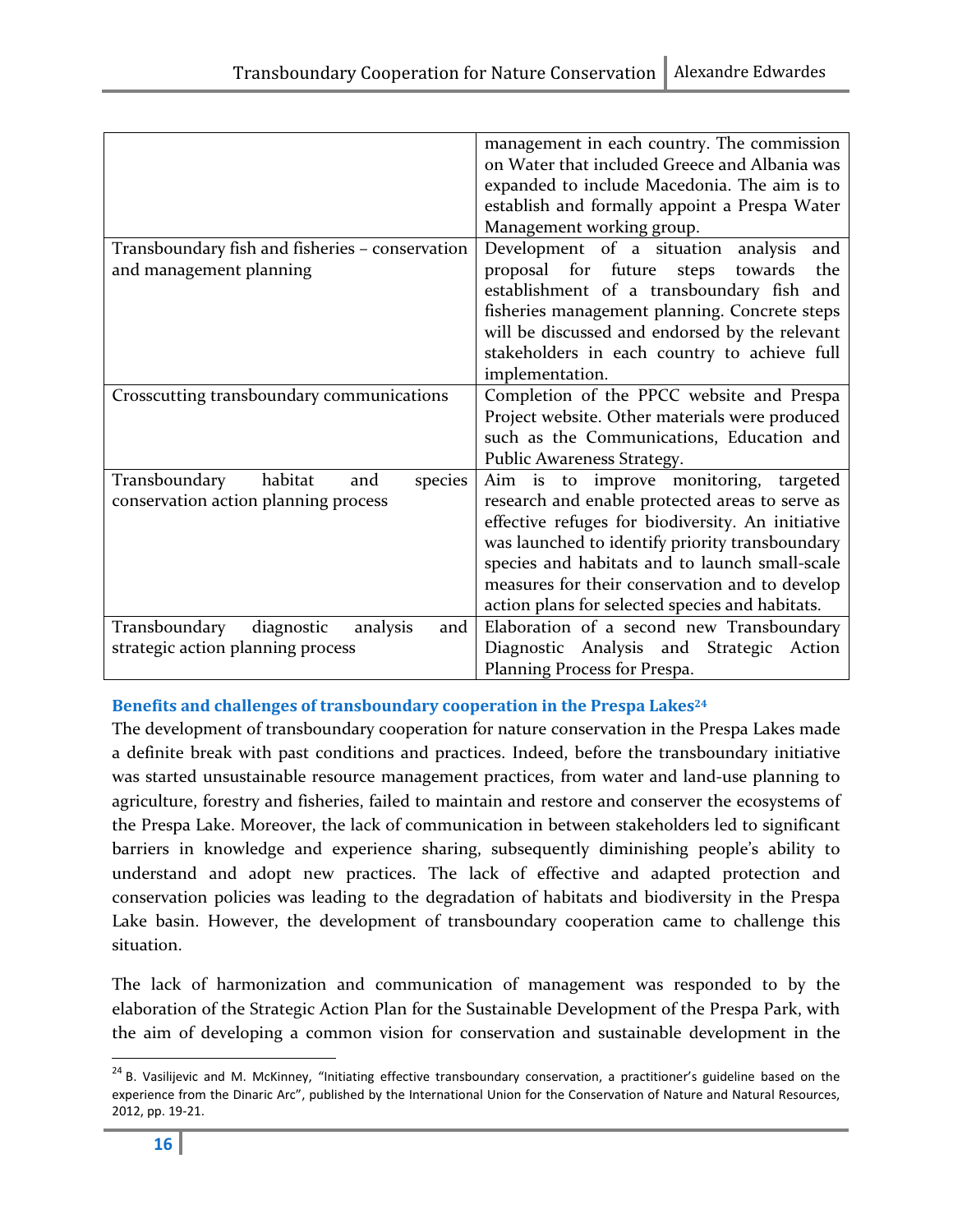basin. The plan also aimed to share information with stakeholders to facilitate future discussions and to be as transparent as possible on initiatives and procedures that should be taken to achieve environmental objectives. Moreover, the implementation of the UNDP-GEF "Transboundary Prespa Project" starting in 2006 came to consolidate the development of cooperation and the integration of ecological, economic and social goals. By strengthening the capacity of states to restore ecosystem health at the national level, the project laid the foundations for more effective transboundary cooperation by empowering the relevant national stakeholders to take part in joint activities and planning, which in turn strengthens transboundary institutions in the management of transboundary conservation.

Some challenges do remain: as of early 2015, Greece has still not ratified the International Agreement for the Protection and Sustainable Development of the Prespa Park Area, making it inactive.<sup>25</sup> Trilateral cooperation is still lacking, making the protection of the area dependent on initiatives taken by local and international actors. In the context of the "World Wetlands Day", seven environmental organizations met on the Greek side of Prespa in February 2015, to discuss common targets and priorities of action for the protection of the park. Calls have also been sent out to the new Greek government to ratify the Trilateral Agreement in order truly move forward on the agenda of transboundary conservation in the area. Macedonia and Albania have recently established a "Transboundary Biosphere Reserve" under the auspice of UNESCO, to which they have invited Greece to join.

Despite this situation, transboundary cooperation has had a positive effect on nature conservation in the Prespa Park. In fact, beyond conservation issues, this initiative has also proven the role that transboundary nature conservation can play in international diplomacy and the easing of tense political contexts. For indeed, by focusing on purely environmental conservation issues, which are significantly less politically contentious than other potential topics, governments managed to cooperate, exchange and most importantly build trust amongst each other. It is this trust that has been the fuel for success of this project, by acting as a magnet for national and international donors to allocate resources on this firmly built cooperation in between the three states.

## 3. Nature Conservation Mechanisms in Northeast Asia: a Case Study of the Lower Tumen River Basin

## a. Overview of the Lower Tumen River Basin (LTRB)

The Tumen River originates in Shi Yishui in China's Jilin Province and flows in to the East Sea. The river is 525km long, its lower basin covers 13 000km² and borders China, the Democratic People's Republic of Korea (DPRK) and the Russian Federation. This river is an important

<sup>&</sup>lt;sup>25</sup> Society for the Protection of Prespa website, World Wetlands Day: It's Time for the Ratification of the Agreement on the Transboundary Prespa,  $2^{nd}$  February 2015, accessed on the 28<sup>th</sup> of April 2015.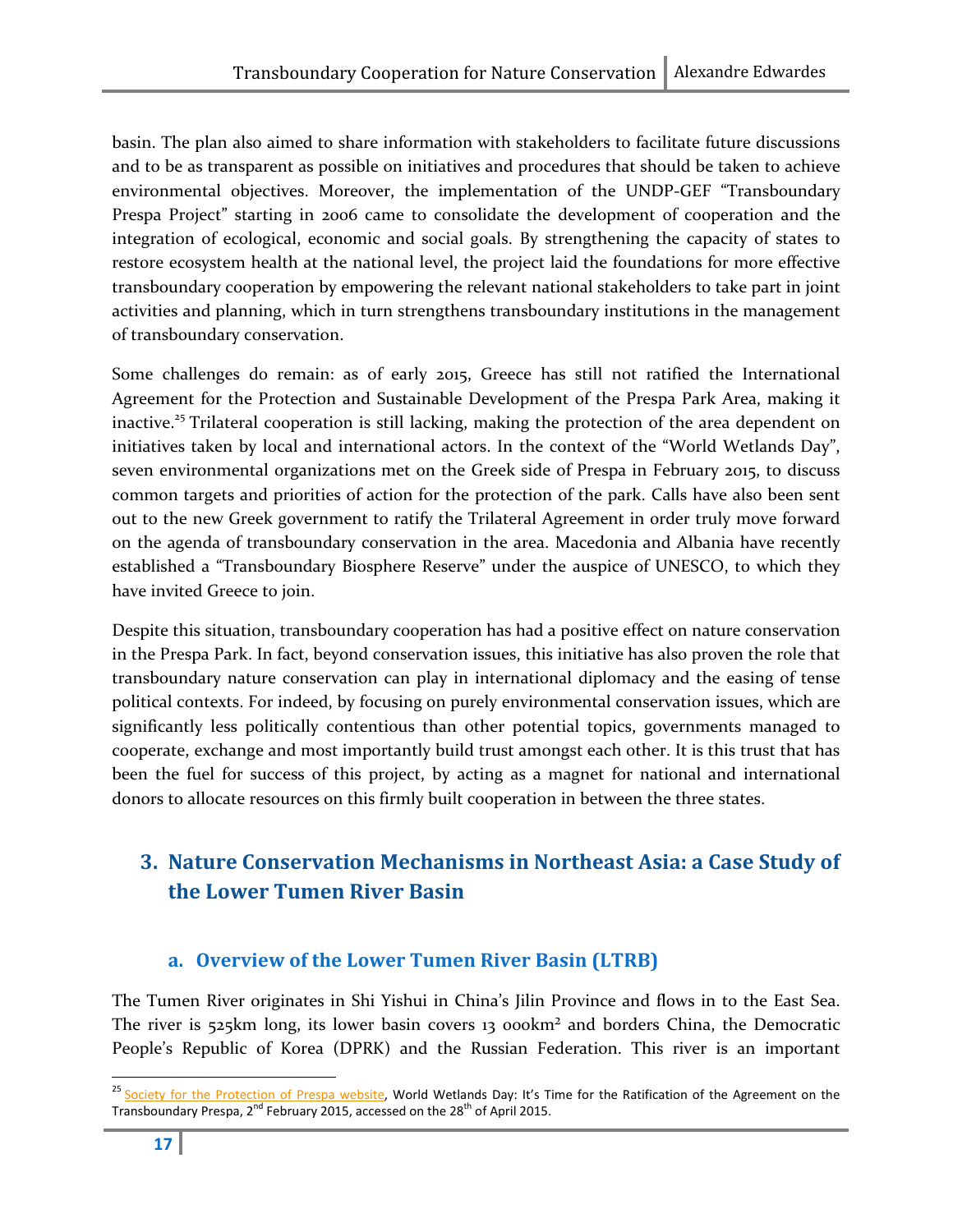provider of water resources to the adjacent areas of the three riparian countries, also helping to preserve global significant endemic biodiversity. As such, this transboundary area encompasses some of the most diverse ecosystems in the world, characterized by its steppes, temperate forests, coastal wetlands and offshore areas. The basin provides habitat for eighty-six mammals, including endangered species such as the Siberian Tiger, the Far Eastern Leopard and the Asiatic Black Bear. The lower reaches of the river also provide habitat and serve as major migratory paths for the East Asian-Australasian Flyway and support over two-hundred species of migratory birds including thirty-six global endangered species listed on the IUCNs Red List. These include the red-crowned crane, the white-naped crane and the black faced spoonbill. Large populations of ducks, geese and moorhens are also observed in spring and autumn and other large bird populations are observed during the summer season, counting close to  $370$  species of birds.<sup>26</sup>

According to previous studies the water of the river is seriously polluted by industrial and urban sewage, making it unfit for natural reserves, drinking, domestic, industrial and agricultural uses. Resource exploitation with the Tumen region has resulted in serious deforestation and soil erosion.<sup>27</sup> Other forms of human activity have led to a significant amount of land use change for agriculture, urban expansion and road construction. Moreover illegal logging is also a large problem in the Russian Far East.<sup>28</sup> This environmental degradation is a threat to the survival of these ecosystems and their biodiversity and call for cooperation between the relevant stakeholders to minimize environmental degradation and maximize the conservation of the Lower Tumen River Basin. Before turning to the transboundary initiatives taking place in the area, we will now turn in more detail to the flagship species chosen by NEASPEC to further its transboundary conservation programs in the subregion.

## b. Overview of NEASPEC's flagship species

The two key NEASPEC flagship species are the Amur Tiger and Amur Leopard for large mammals and the Black-faced Spoonbill, the hooded Crane and the White-naped Crane for migratory birds. We will give a general overview of each of these species to best understand the activities taking place in the subregion and the need to deepen transboundary nature conservation in the subregion.

#### • The Amur Tiger (Panthera tigriss ssp. Altaica)

The estimates concerning the Amur tiger population vary but are generally found within the range of 350 to 450 adults found in the wild. In 2013 the WWF estimated that there were approximately 450 tigers remaining in the wild, up from 40 in 1940 and down from 500 in the 1980s.

 $^{26}$  UNESCO, Proceedings of the  $8^{th}$  Meeting of UNESCO-MAB East Asian Biosphere Reserve Network, 18-23 August 2003, Mongolia, p. 29, http://unesdoc.unesco.org/images/0014/001403/140376e.pdf

<sup>27</sup> Greater Tumen River Initiative website, Feasibility Study on Tumen River Water Protection, completed in March 2013, accessible here: <u>http://tumenprogramme.org/?info-612-1.html</u><br><sup>28</sup> World Wild Life Fund website, Amur Tiger Overview, accessed on the 2<sup>nd</sup> of April 2015,

http://www.worldwildlife.org/species/amur-tiger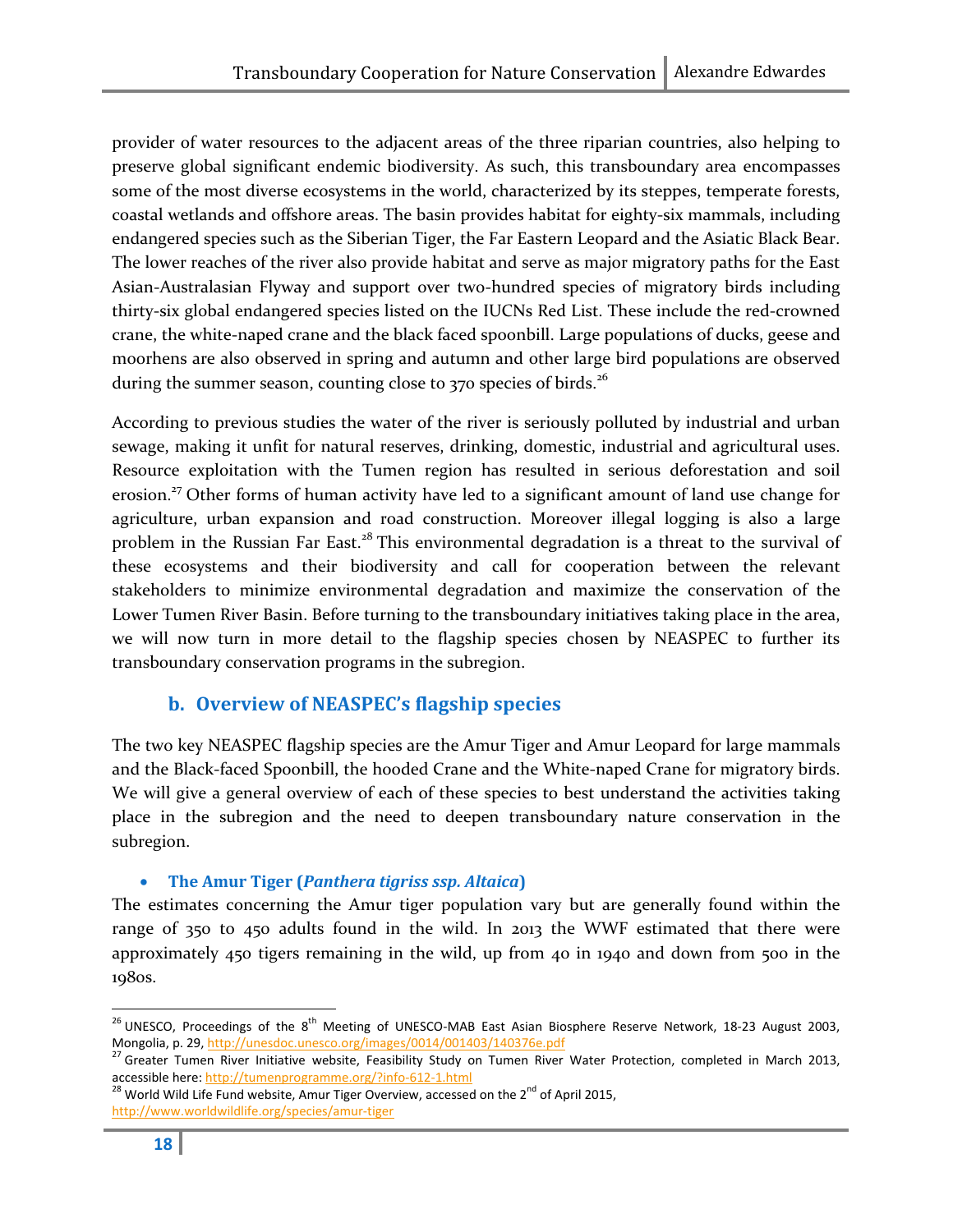Within the LTRB, NEASPEC has an international "Study on Transborder Movement of Amur Tigers and Leopards using Camera Trapping and Molecular Genetic Analysis" involving Chinese and Russian scientists. Taking place in April 2014, the study was undertaken in the Kedrovaya Pad Nature Reserve and the Land of the Leopard National Park. The study identified 32 Amur Tigers via camera traps and 86 by molecular genetic analysis.<sup>29</sup> Chinese researchers have also witnessed two wild Amur tigers near the Sino-Russian border in Suiyand (Heilongjiang province) in March 2014. Moreover, the number of wild Amur tigers in China has been increasing after a decade long campaign to restore the species by banning hunting and trapping. In Russia, researchers have been undertaking the reintroduction of Amur tigers into the Bastak Nature Reserve in Primorski Krai, in the Zhelundinsky Wildlife Refuge in Northwest Amurskaya oblast and the Whuravliny Wildlife Refuge. As of June 2014, six tigers (three males and three females) had been reintroduced.<sup>30</sup>

Despite a slow come back, the Amur tiger remains on the IUCN's Red List of Threatened Species as "endangered".<sup>31</sup> 95% of this population is located around the Sikhote-Alin range in the Primorski and Khabarovski provinces in the Russian Far East and to small pockets in the border areas of China and possibly North Korea. $32$  They require large and intact forest ecosystems (deciduous broadleaf and coniferous-deciduous broadleaf) due to low prey density and act as general indicators of the overall state of the ecosystem. The distribution of the population is mainly due to the presence of prey such as red deer, wild boar and the habitat needed for these prey to survive in (Korean pine-deciduous forests).<sup>33</sup>

The main threats to the survival of the Amur tigers are poaching, habitat loss and the illegal hunting of ungulates, which are the tiger's main prey. The construction of infrastructure such as roads also increases the access for poachers, making them another significant threat to tigers. Other less understood threats are inbreeding depression and disease which are more likely to spread across such small populations. Habitat loss from illegal logging is widespread throughout the Russian Far East, where Korean pine and Mongolian oak are cut down, thus decreasing the presence of prey and thus the survival of the tigers. According to the WWF, at least 30% of all Russian forest exports are tainted by illegal logging. Although these trees have been added to Appendix III of Cites, requiring permits to export Korean pine abroad, the issue is still widespread.<sup>34</sup> Similarly, according to WCS Russia, poaching accounts for 75 to 85% of all Amur

 $29$  NEASPEC, 19<sup>th</sup> Senior Official Meeting, Review of Program Planning and Implementation, Development of the Cooperation Mechanisms for Nature Conservation in Transboundary Areas in Northeast Asia, 22-23 September 2014, Moscow (Russian Federation), p3.

 $30$  Ibid p6.

<sup>31</sup> IUCN Red List of Threatened Species website, accessed April 215, http://www.iucnredlist.org/details/15956/0

<sup>&</sup>lt;sup>32</sup> World Wild Life Fund website, Amur Tiger Overview, accessed on the 2<sup>nd</sup> of April 2015,

 $33$ Wildlife Conservation Russia website, Wildlife – Amur Tiger section, accessed on the 2<sup>nd</sup> of April 2015, http://www.wcsrussia.org/en-us/wildlife/amurtiger.aspx

<sup>34</sup> World Wild Life Fund website, Amur Tiger Overview, accessed on the 2<sup>nd</sup> of April 2015, http://www.worldwildlife.org/species/amur-tiger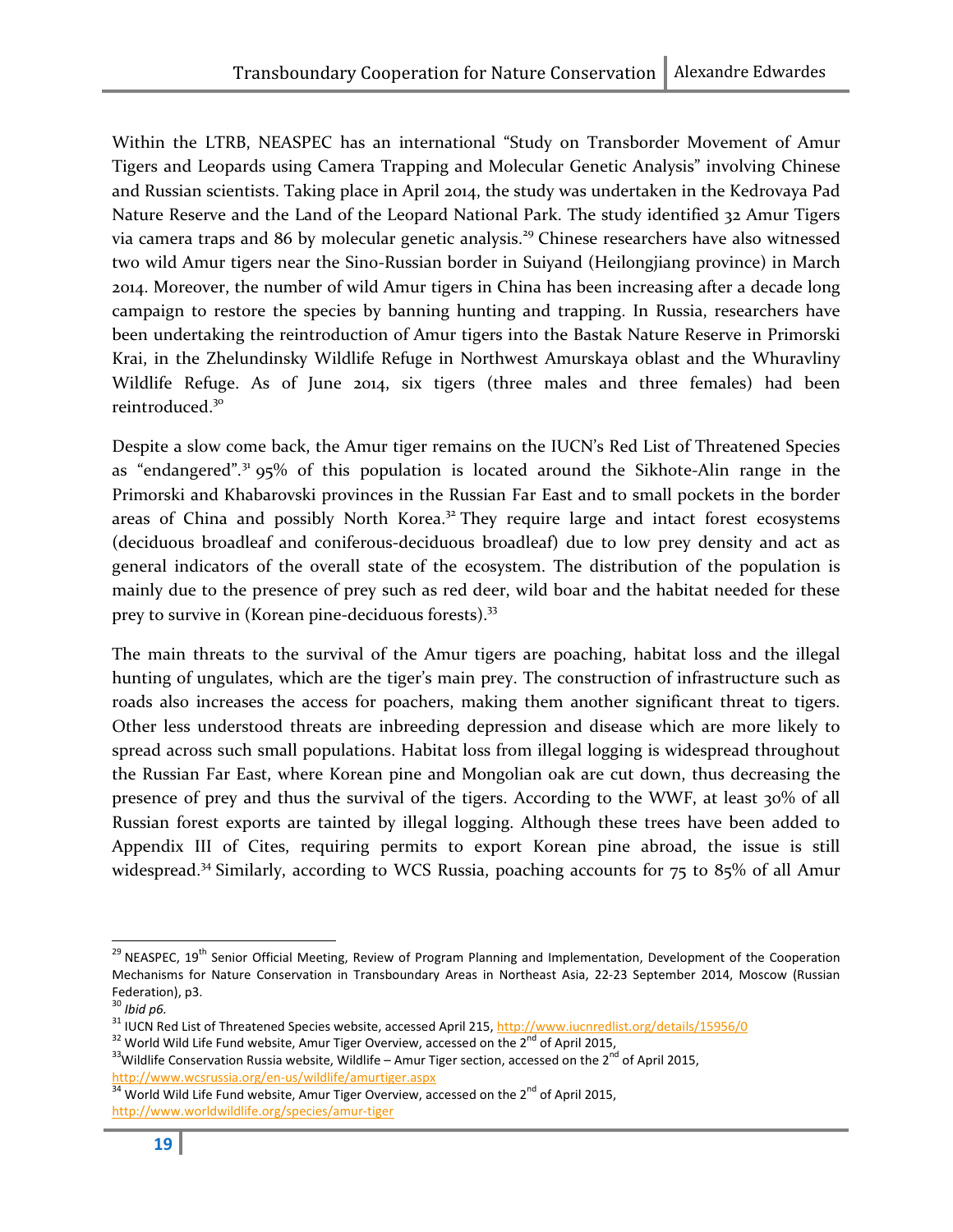tiger deaths.<sup>35</sup> Coordinated transboundary efforts to reduce such activities could play a significant role in conserving and restoring Amur tigers within this subregion.

#### • The Amur Leopard (Panthera pardus orientalis)

The estimates for the Amur leopard vary considerably from 60 for the WWF $36$ , to 25-40 for the  $WCS^{37}$  and hardly 30 for the IUCN.<sup>38</sup> This rare sub-species has been on the brink of extinction for decades and remains on the IUCN's Red List of Threatened Species as "Critically Endangered". However, a new census data reveals that Amur leopards in Russia's Land of the Leopard National Park now number 57 individuals, meaning that the population has doubled in just seven years (up from 30 in 2007).<sup>39</sup> An additional 8 to 12 leopards were counted in adjacent areas of China. The census saw the installation of camera traps over more than 900 000 acres of leopard habitat, taking close to 10 000 images, leading the team of scientists to count almost 60 individuals, judging by the distinctive pattern of spots on the leopard's fur.

As with the Amur tiger, NEASPEC's "Study on Transborder Movement of Amur Tigers and Leopards using Camera Trapping and Molecular Genetic Analysis", held in April 2014, counted 32 Amur leopards via camera trapping and 48 by molecular genetic analysis (according to preliminary results).<sup>40</sup> Chinese researchers have camera trap footage of a female leopard with two cubs near the Wangqing National Nature Reserve, 30km away from Hunchun. This very rare appearance shows that Amur leopards are breeding in China. Additionally, a rare couple of Amur leopards was spotted in the Hunchun Nature Reserve in Jilin Province.<sup>41</sup>

The Amur leopard is mostly found in the Southwest Primorye in the Russian Far East and along the Russian border with Heilongjiang Province and Jilin Province in Northeast China. Some leopards may also exist in North Korea but no available surveys have yet been undertaken. The Amur leopard is the northernmost of all leopard subspecies, with his historic habitat ranging throughout Northeastern China and the Southern part of Primorsky Krai in Russia and the Korean Peninsula.<sup>42</sup> Today this range has shrunk to Southwest Primorsky Krai along the Chinese border. In terms of habitat, forest cover is important for the survival of the leopards, where they

 $\overline{a}$ 

 $35$  Wildlife Conservation Russia website, Wildlife – Amur Tiger section, accessed on the 2<sup>nd</sup> of April 2015, http://www.wcsrussia.org/en-us/wildlife/amurtiger.aspx

<sup>36</sup> World Wildlife Fund, Amur Leopard section, accessed on the 3<sup>rd</sup> of April 2015, https://www.worldwildlife.org/species/amurleopard

 $\frac{37}{37}$  World Conservation Society Russia website, Far Eastern Leopard section, accessed on the 3<sup>rd</sup> of April 2015, http://www.wcsrussia.org/en-us/wildlife/fareasternleopard.aspx

<sup>&</sup>lt;sup>38</sup> IUCN Red List for Threatened Species (2014), Panthera Pardus Orientalis, accessed on the 3<sup>rd</sup> of April 2015, http://www.iucnredlist.org/details/15957/0

<sup>39</sup> World Wild Life Fund website, "Amur Leopard, World's Rarest Cat, Doubles in Population", published on WWF website, 23 February 2015, https://www.worldwildlife.org/stories/amur-leopard-world-s-rarest-cat-doubles-in-population

<sup>&</sup>lt;sup>40</sup> NEASPEC, 19<sup>th</sup> Senior Official Meeting, Review of Program Planning and Implementation, Development of the Cooperation Mechanisms for Nature Conservation in Transboundary Areas in Northeast Asia, 22-23 September 2014, Moscow (Russian Federation), p3.

 $41$  Ibid p5.

 $42$ Amur Leopard and Tiger Alliance, Amur Leopard Fact file, accessed on the 3<sup>rd</sup> of April 2015, http://www.altaconservation.org/amur-leopard/amur-leopard-factfile/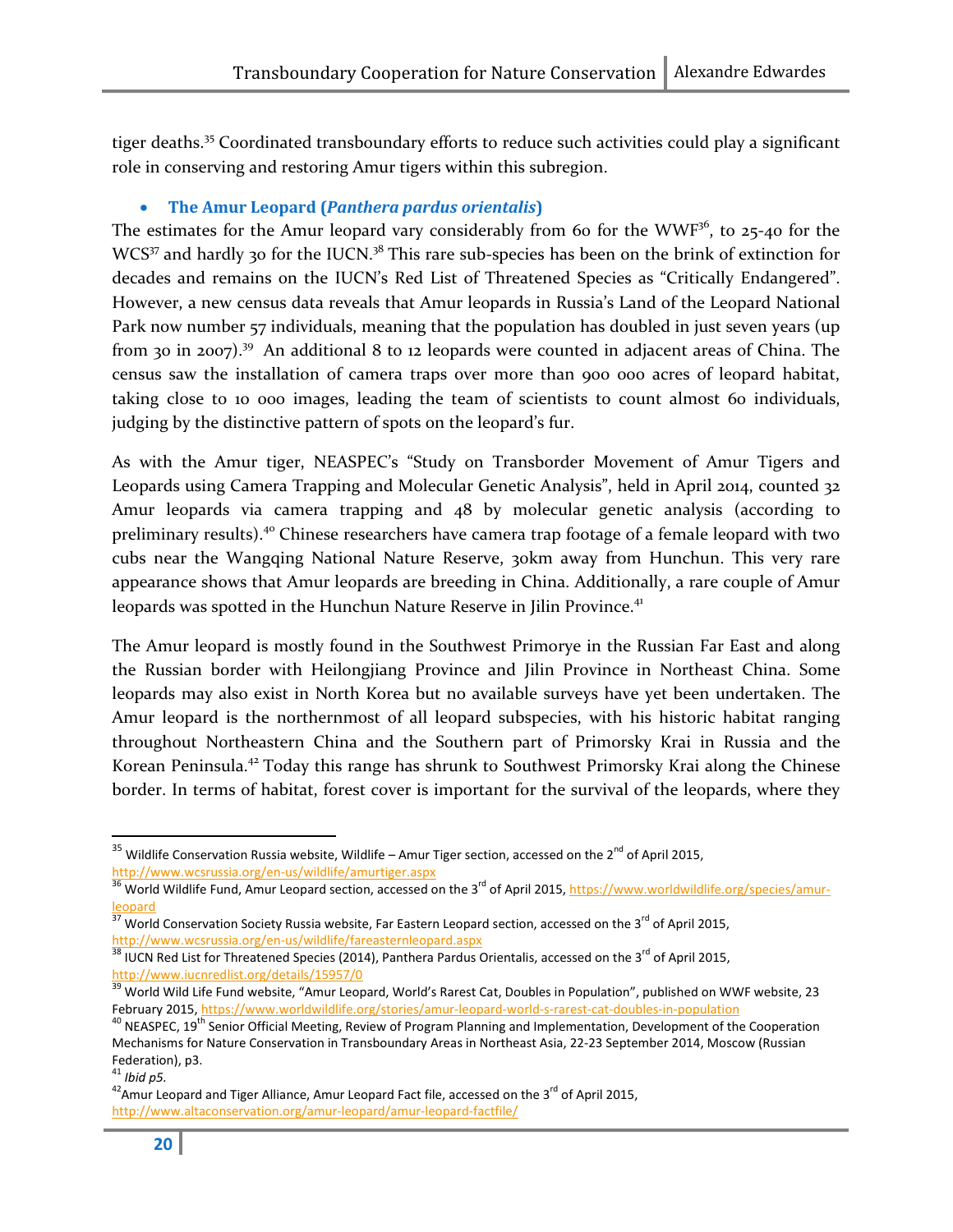find their prey, which consists of sika deer, roe deer, and small mammals such as weasels, badgers and mice.

The key threats to the Amur leopards are habitat degradation, poaching, prey depletion, inbreeding and disease. In terms of habitat degradation, annual human-caused fires are turning forests into grasslands and savannahs that are not suitable for leopards. Research undertaken from 1996 to 2203 by WCS and the Tigris Foundation, found that 46% of leopard habitat was burned at least once and between 12 and 22% of this territory was burned each year.<sup>43</sup> In terms of poaching the leopards are mainly sought for their skins and bones, but also to eliminate competition for deer and boar. However, it is the poaching of leopard prey that could end up been more destructive than poaching the leopards themselves.<sup>44</sup> Efforts to continue supporting the rising Amur leopard population must take into account that habitat conservation and prey populations recovery will be vital to achieve success.

#### • Black-faced Spoonbill (Platalea minor)

A recent census by the IUCN, established that in 2012, the population of Black-faced Spoonbill's (BFS) achieved a new high with 2 693 birds, making the total number of mature individuals to be around 1 600 as adults appear to account for  $60\%$  of the total population.<sup>45</sup> This number has increased from 288 individuals in 1988 with a recent study inferring that their historical population was of 10 300 individuals.<sup>46</sup> The BFS is listed on the IUCN's Red List of Threatened Species as "Endangered" because the population is very small and is expecting to undergo a certain decline due to loss of habitat to industrial development, land reclamation and pollution. A lack of data makes the identification of any population trends difficult, however the observed recent increases could warrant a downlisting by the IUCN if found correct.

The BFS breed off the West coast of North Korea, South Korea and the Liaoning Province in mainland China. Birds have also been reported in the Tumen estuary in Russia and breeding was first reported in the South Primorye for the first time in 2006. The three major wintering sites are the Tsengwen estuary of Taiwan, the Deep Bay area of Hong-Kong and the Chinese mainland and Hainan Island. Other places include Jeju Island, South Korea, Kyushu and Okinawa in Japan and the Red River delta in Vietnam.<sup>47</sup> BFS usually breed in mixed colonies on small islands from March to August. They are crepuscular feeders, finding their food in mudflats and fields whilst resting on a variety of sites (trees, man-made structures, shallow water) within 2-3 km from the feeding area. The main threats are pollution and habitat destruction from industrial development

<sup>&</sup>lt;sup>43</sup> World Conservation Society Russia website, Far Eastern Leopard section, accessed on the 3<sup>rd</sup> of April 2015,

<sup>&</sup>lt;u>http://www.wcsrussia.org/en-us/wildlife/fareasternleopard.aspx</u><br><sup>44</sup> World Wildlife Fund, Amur Leopard section, accessed on the 3<sup>rd</sup> of April 2015, <u>https://www.worldwildlife.org/species/amur-</u> leopard

<sup>45</sup> IUCN Red List of Threatened Species (2014), Platalea minor, accessed on the 3<sup>rd</sup> of April 2015,

http://www.iucnredlist.org/details/22697568/0

 $\frac{1}{46}$  Ibid.

 $47$  Ibid.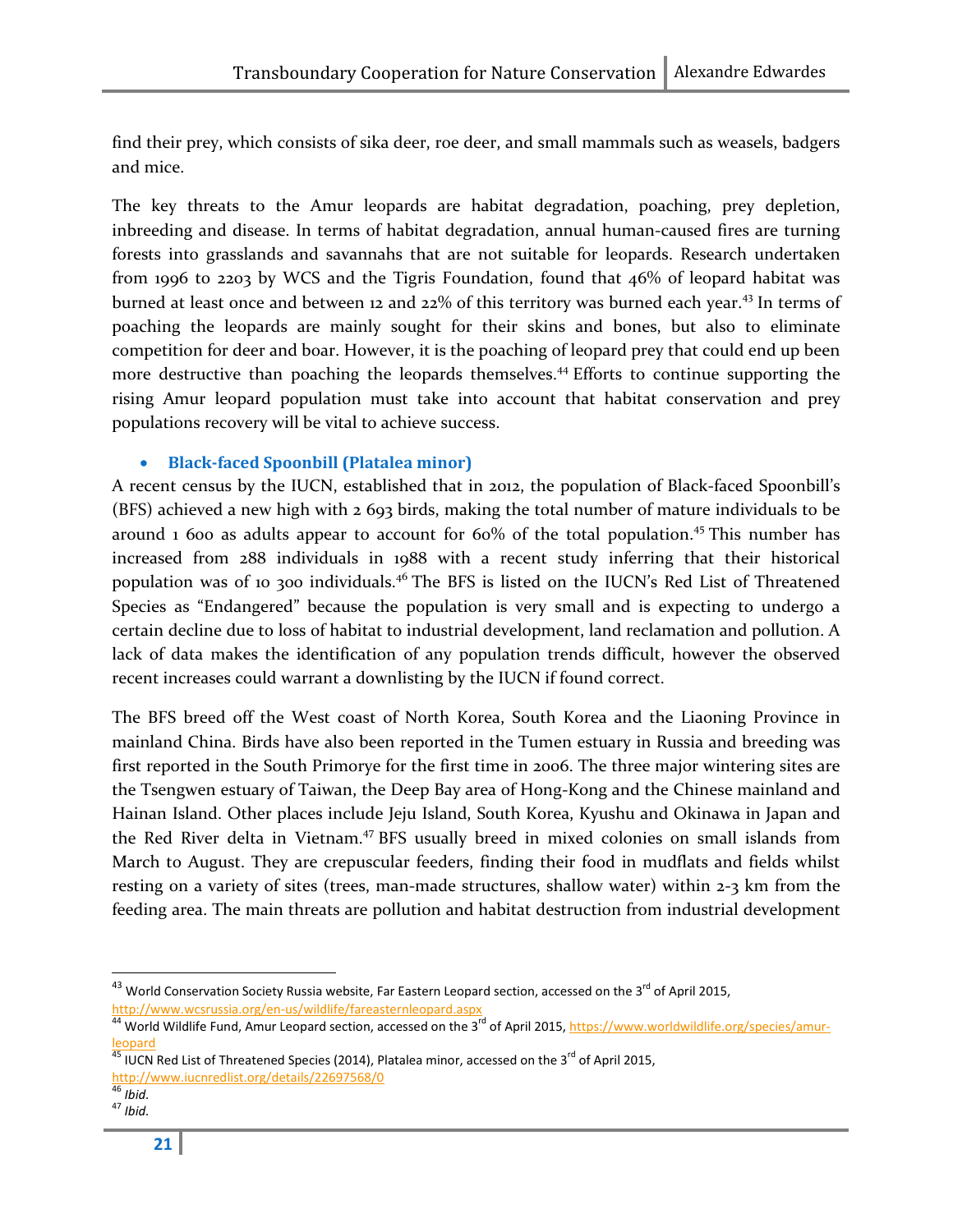that threaten feeding, breeding and resting sites. Other threats include increased disturbance by fisherman and tourists and increasing hunting activities in China and Vietnam.<sup>48</sup>

#### • Hooded Crane (Grus monacha)

The global population was estimated at 6 900 mature individuals in 2006, but as of 2012, it was estimated to around 11 600 based on winter estimates in China (1 050 to 1 150 individuals), Japan (10 500 individuals) and South Korea (114 individuals).<sup>49</sup> The relatively small population and the threats to the natural habitat of the Hooded Crane have added it to the IUCN's Red List of Threatened Species as "Vulnerable", expecting a decline in population due to these factors.<sup>50</sup>

The breeding grounds of the Hooded Crane are located in Southeast Russia and Northeast China. There are also non-breeding flocks to be found near the Russia-Mongolia-China border region, as well as in South Korea and Yashiro in Southern Japan. The majority of the population spends their winter at the Izumi Feeding Station on the Japanese island of Kyushu.<sup>51</sup> In terms of habitat Hooded Cranes nest and feed in isolated sphagnum bogs scattered through the taiga in Southeastern Russia, and in forested wetlands and mountain valleys in China. Non-breeding birds can also be found in shallow open wetlands, natural grasslands and agricultural fields in Southern Siberia and Northeastern Mongolia. All cranes are omnivorous and feed on a diet that includes aquatic plants, berries, insects, frogs, salamanders, seeds, grass. At artificial feeding stations in Korea and Japan the cranes also eat rice, wheat and other cereal grain.

The key threats to the Hooded Cranes are the developments taking place near and on their wintering grounds in Japan, South Korea and China. The pressure from human activities such as the draining of wetlands, intensified logging, conversion of wintering grounds to agriculture and dam constructions are also threatening the cranes. The artificially high concentration of cranes at Izumi can also cause outbreaks of disease.<sup>52</sup>

#### • White-naped Crane (Antigone vipio)

The total population of White-naped Cranes is estimated to be around  $5,500$  to 6 $500$  individuals based on surveys undertaken in 2012. This population breaks down into 1000 to 1 500 individual wintering in China, 1 920 in South Korea and 3 142 at Izumi in Japan.<sup>53</sup> As with the Hooded Crane, the threats from agriculture and economic development to the natural habitat of the Whitenaped Cranes have justified their addition to the IUCN's Red List of Threatened Species as "Vulnerable" because of the ensuing population decline.

<sup>-</sup> $48$  Ibid.

 $49$  IUCN Red List of Threatened Species (2014), Grus monacha, accessed on the 3<sup>rd</sup> of April 2015, <mark>http://www.iucnredlist.org/details/22692151/0</mark><br><sup>50</sup> Ibid.

<sup>&</sup>lt;sup>51</sup> International Crane Foundation website, accessed on the 3<sup>rd</sup> of April 2015, http://www.savingcranes.org/hooded-crane.html  $52$ Birdlife International website, accessed on the 3 $^{rd}$  of Paril 2015,

http://www.birdlife.org/datazone/species/factsheet/22692151

<sup>53</sup> IUCN Red List of Threatened Species (2014), Grus monacha, accessed on the 3<sup>rd</sup> of April 2015, http://www.iucnredlist.org/details/22692151/0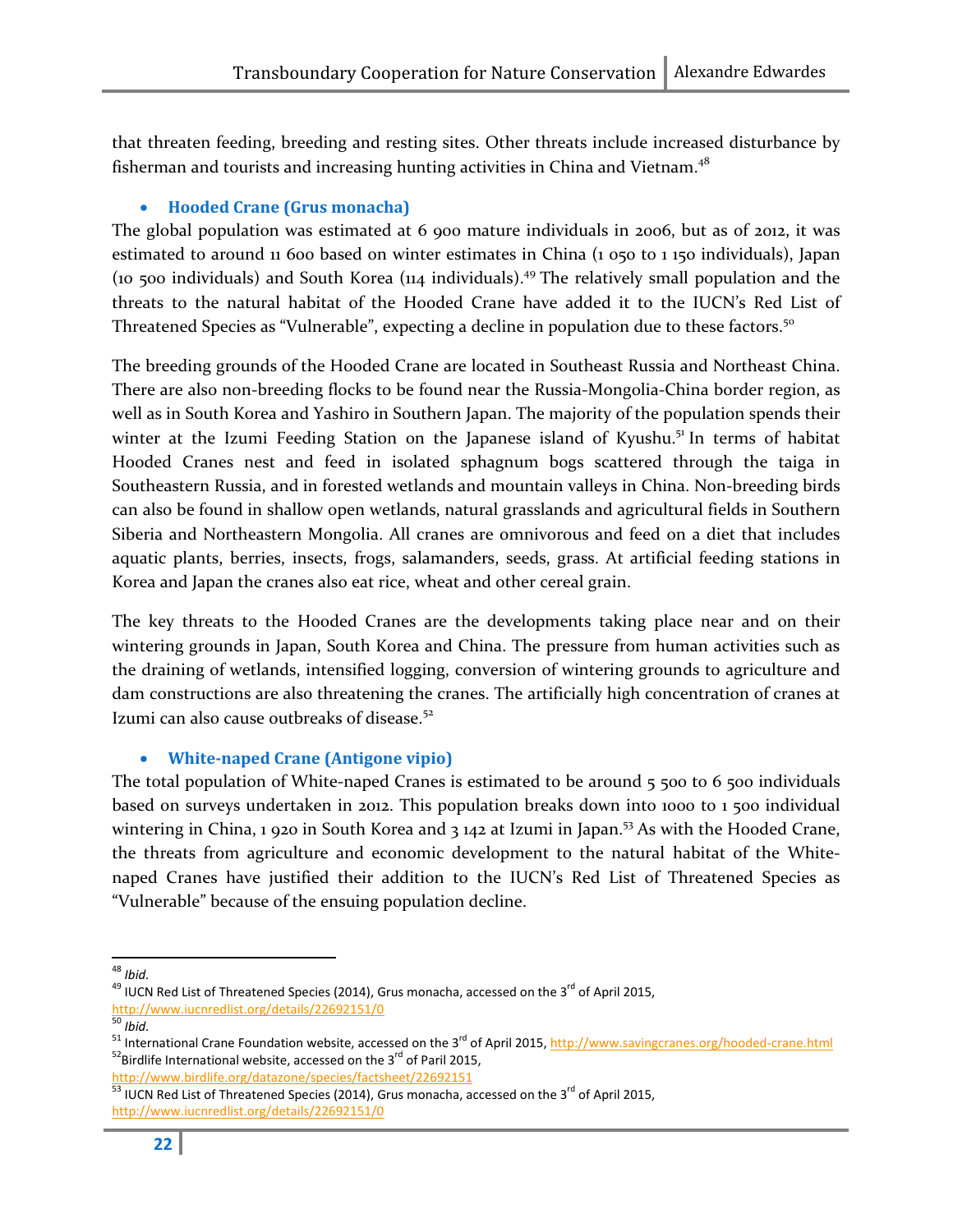The White-naped Crane breeds in Dauria, on the border of Russia, Mongolia and China, in the Amur and Ussuri basins on the Sino-Russian border and the Songnen and Sanjiang plans in China. They migrate along the Songnen plain and Gulf of Bohai to their wintering grounds in the Yangtse basin, mainly located at Poyang Hu, along the Korean peninsula to the Demilitarized Zone (mainly Cholwon) and to the Southern Kyushu in Japan. In terms of habitat, the cranes breed in shallow wetlands and wet meadows in broad river valleys, along lake edges and in lowland steppes or mixed forest-steppe areas. They nest, roost and feed in shallow wetlands and along wetland edges, foraging in adjacent grasslands or farmlands. During migration they use rice paddies, mudflats and other wetlands and agricultural fields as resting grounds. Their diet is similar to that of the Hooded Crane.<sup>54</sup>

The main threats come from agricultural expansion and the subsequent destruction of wetlands and other habitats where White-naped cranes breed, nest and feed. Some other threats come from the proposed construction of dams in the Amur River basin.<sup>55</sup>

## c. Existing protected areas in the LTRB

| Name                                               | <b>Location</b>                                                                                                | <b>Category and Status</b> | <b>Year of</b><br><b>Establishment</b>                                                                                 | Area (ha)            |  |
|----------------------------------------------------|----------------------------------------------------------------------------------------------------------------|----------------------------|------------------------------------------------------------------------------------------------------------------------|----------------------|--|
| <b>CHINA</b>                                       |                                                                                                                |                            |                                                                                                                        |                      |  |
| Hunchun                                            | Hunchun Municipality,<br>Yanbian Korean<br>Autonomous Prefecture,<br>Jilin Province                            | National Nature Reserve    | October 2001<br>established as<br>provincial<br>nature reserve<br>and in July<br>2005 upgraded<br>to national<br>level | 108,700              |  |
| Dongfanghong                                       | Wandashan forest near<br>Ussuri river, Heilongjiang<br>Province                                                | National Nature Reserve    | Dec 2009                                                                                                               | 31,516               |  |
| Laoyeling Forestry<br><b>Protected Distric</b>     | Borders Russia in the East<br>and is on the South of the<br>hunchun Nature Rerserve<br>(Heilongjian Province). | Amur Tiger Protected Areas | 2011                                                                                                                   | 70 000               |  |
| Wandashan<br><b>Forestry Protected</b><br>District | Heilongjiamg Province                                                                                          | Amur Tiger Protected Area  | 2011                                                                                                                   | $80000 -$<br>100 000 |  |

Table 2: Existing protected areas in the LTRB.

<sup>&</sup>lt;sup>54</sup> International Crane Foundation website, accessed on the 6<sup>th</sup> of April 2015, http://www.savingcranes.org/white-naped-<mark>crane.html</mark><br><sup>55</sup> IUCN Red List of Threatened Species (2014), accessed on the 6<sup>th</sup> of April 2015,

http://www.iucnredlist.org/details/22692073/0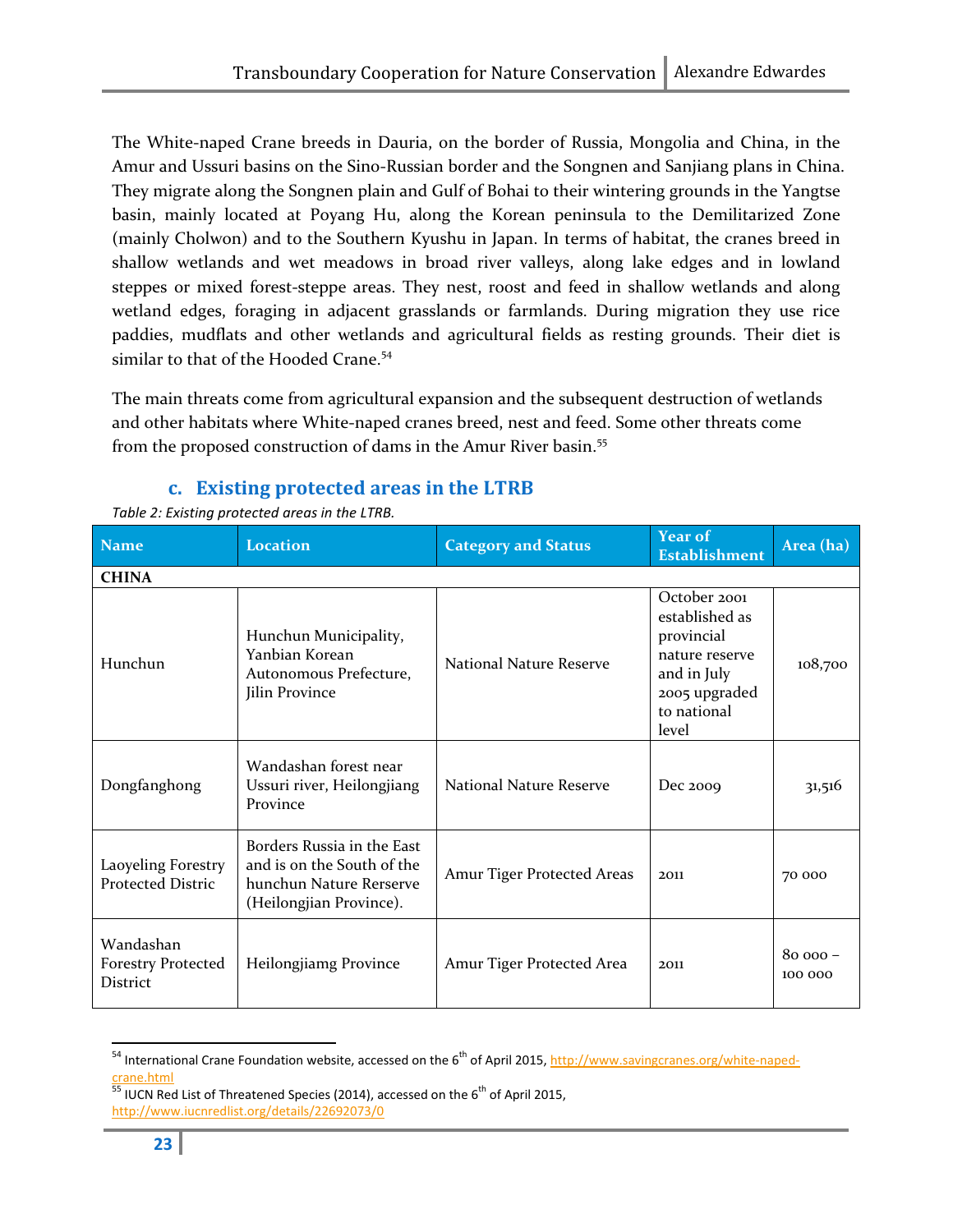| <b>Wangqing Nature</b><br>Reserve                                      | Jilin Province                                                                                                                                                                                                                                                                                                            | <b>Natural Reserve</b>                                                                    | 2012 | 67 437  |
|------------------------------------------------------------------------|---------------------------------------------------------------------------------------------------------------------------------------------------------------------------------------------------------------------------------------------------------------------------------------------------------------------------|-------------------------------------------------------------------------------------------|------|---------|
| <b>RUSSIA</b>                                                          |                                                                                                                                                                                                                                                                                                                           |                                                                                           |      |         |
| Dalnevostochny<br>Morskoi (Far East<br><b>State Marine</b><br>Reserve) | Offshore from Khasan-sky<br>Raion, Primorsky<br>Terriorty, in a cluter of<br>four sepearte zones (Peter<br>the Great Bay)                                                                                                                                                                                                 | Zapovednik (strictly<br>protected area)<br>Man Biosphere<br>$\bullet$<br>Program (2003)   | 1978 | 63,000  |
| Kedrovaya Pad                                                          | The south of Primorsky<br>(Khasan-sky Raion) and<br>centered around a valley<br>and small mountain ridge                                                                                                                                                                                                                  | Zapovednik (strictly<br>$\bullet$<br>protected area)<br>Man & Biosphere<br>Program (2004) | 1916 | 17,890  |
| Barsovy                                                                | Barabash-Slavyanka &<br>along Chinese border,<br>Khasan-sky District                                                                                                                                                                                                                                                      | Federal Zakaznik (special<br>purpose reserve)                                             | 1979 | 106,000 |
| Borisovskoye Plato<br>(Plateau)                                        | Southwestern Primorsky,<br>stretching along the<br>Chinese-Russian border                                                                                                                                                                                                                                                 | Regional Zakaznik (special<br>purpose reserve)                                            | 1996 | 63,429  |
| Khasansky Park                                                         | Part of vast Tumen<br>wetlands along the<br>southeastern border of the<br>Krai.                                                                                                                                                                                                                                           | Nature Park<br>Man Biosphere<br>Program $(2005)$                                          | 1997 | 35,000  |
| Land of the<br>Leopard National<br>Park                                | Combines three existing<br>protected areas of<br>Kedrovya Pad Reserve,<br><b>Barsovy Federal Wildlife</b><br>Refuge and Borisovkoe<br>Plateau Regional Wildlife<br>Reguge as well as<br>additional previously<br>unprotected lands along<br>the Chinese border and in<br>the Northeast portion of<br>the leopard's range. | <b>National Park</b>                                                                      | 2012 | 262 000 |
| <b>DPRK</b>                                                            |                                                                                                                                                                                                                                                                                                                           |                                                                                           |      |         |
| Sonbong<br><b>Migratory Bird</b><br>Reserve                            | Bonpo Wetland                                                                                                                                                                                                                                                                                                             | Municipal level-status bird<br>reserve                                                    | 1959 | 3,200   |
| Unmu Island Sea-<br><b>Bird Breading Site</b><br><b>TRANSBOUNDARY</b>  | Natural Monument                                                                                                                                                                                                                                                                                                          | strictly protected area                                                                   | 1976 | 85      |
| New transboundary                                                      |                                                                                                                                                                                                                                                                                                                           |                                                                                           |      |         |
| Sredneussuriisky<br>Wildlife Refuge                                    | corridor that gives access<br>between Russia's Sikhote-<br>Alin mountains and<br>China's Wandashan<br>mountains.                                                                                                                                                                                                          | Transboundary Corridor                                                                    | 2012 | 180 000 |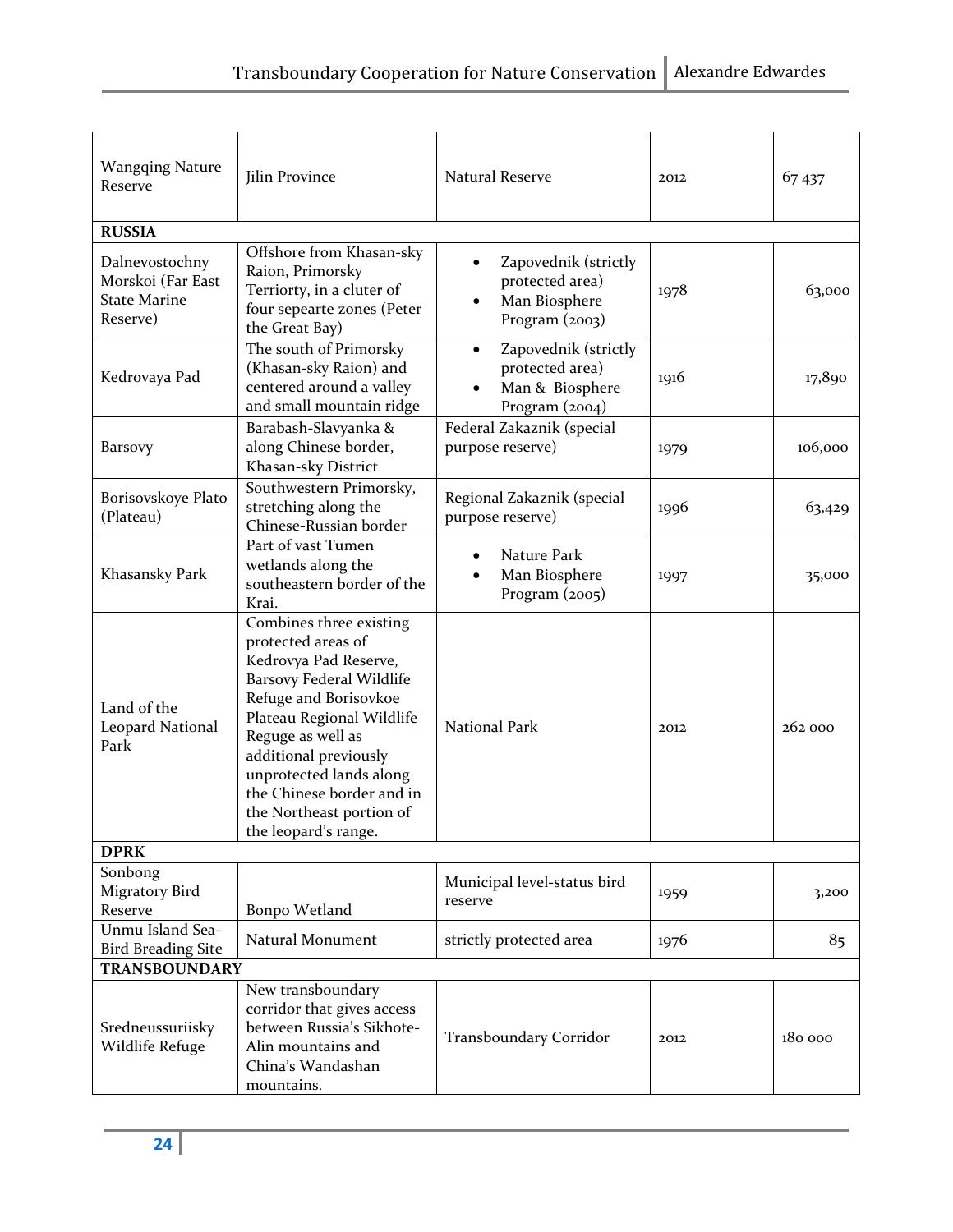The Russian Federation took the lead in development of protected areas, by establishing five protected areas in the Lower Tumen River area. Two of five are strictly protected areas at the national level, the Far East State Marine Reserve and Kedrovaya Pad, the latter of which was established as early as 1916, during the World War I. The Barsovy Nature Reserve is a federal reserve, specially created to protect the Far Eastern Leopards. The Khasansky Park is the only Nature Park in Primorsky Krai to protect part of the vast Tumen wetlands along the southeastern border of the Krai. China has also made remarkable progress in promoting biodiversity conservation in the Lower Tumen basin over the past decades. First, institutional mechanisms have raised the level of protection. The Jilin Hunchun Nature Reserve established in 2001 as a provincial level reserve has already achieved a State-level Nature Reserve status in 2005. Second, the number of protected areas in the Lower Tumen basin has grown gradually since 2000. In December 2009, Dongfanghong wetland was declared a state-level Nature Reserve, a habitat for 1,671 species of the wild fauna and flora, with the variety of species accounting for 40% of the entire Heilongjiang province. DPRK has also designated two major protected areas in the Lower Tumen River, the Sonbong Migratory Bird Reserve and Unmu island sea-bird breading site while lacking infrastructure, management institutions, and reliable full-range surveying.

More recently in 2008, the barsovy and Borisovskoye Plato were made one nature reserve called "Leopardovy", which is under the supervision of the Ministry of Natural Resources. In May 2012, the conservation structure received its official name from the Russian Ministry: "Federal State Organization of Joint Direction of Kedrovaya Pad State Biosphere Nature Reserve and Leopard's Land National Park". In January 2013, the areas adjacent to the nature reserve were granted the status of protective zones.<sup>56</sup> In China's Jilin Province is planning to expand present tiger and leopard protection areas to cover ten forestry protected districts. Moreover, ecological corridors will also be developed to link these districts to facilitate migration of tigers and leopards.<sup>57</sup> In April 2012, the Jilin Province completed a project plan on "Amur Tiger and Leopard Protection and Habitats Development in Changbai Mountain", emphasizing the restoration of habitats, sustaining instant wild population and increasing ungulate resources in the area. The plan aims to restore over 1.2 million hectares of habitat and develop ecological corridors that cover 100 000 hectares along the borders of China, Russia and the DPRK. <sup>58</sup> Still within the Jilin Province, the Wangqin Nature Reserve was approved to be upgraded to a national level reserve as it has been established as a major habitat for Amur tigers and leopards. In 2011, the Heilongjian Province in China adopted the "Heilongjiang Action Plan for Amur Tigers in Forestry Protected Districts" with the aim of doubling their population in the area in the next forty years. As such, three districts were identified to further the plan (Laoyeling, Wandashan and Zhangguangcailing) and will work collectively to strengthen tiger protection work in the Province. Moreover, three to four

l

<sup>&</sup>lt;sup>56</sup> Land of the Leopard website, Accessed on the 6<sup>th</sup> of April 2015, <u>http://leopard-land.ru/about/history</u>

<sup>&</sup>lt;sup>57</sup> NEASPEC, 17<sup>th</sup> Senior Officials Meeting, Review of Program Planning and Implementation, meeting on Development of Cooperation Mechanisms for Nature Conservation in Transboundary Areas in Northeast Asia, 20-21 December 2012, Chengdu, China, p3.

 $58$  Ibid.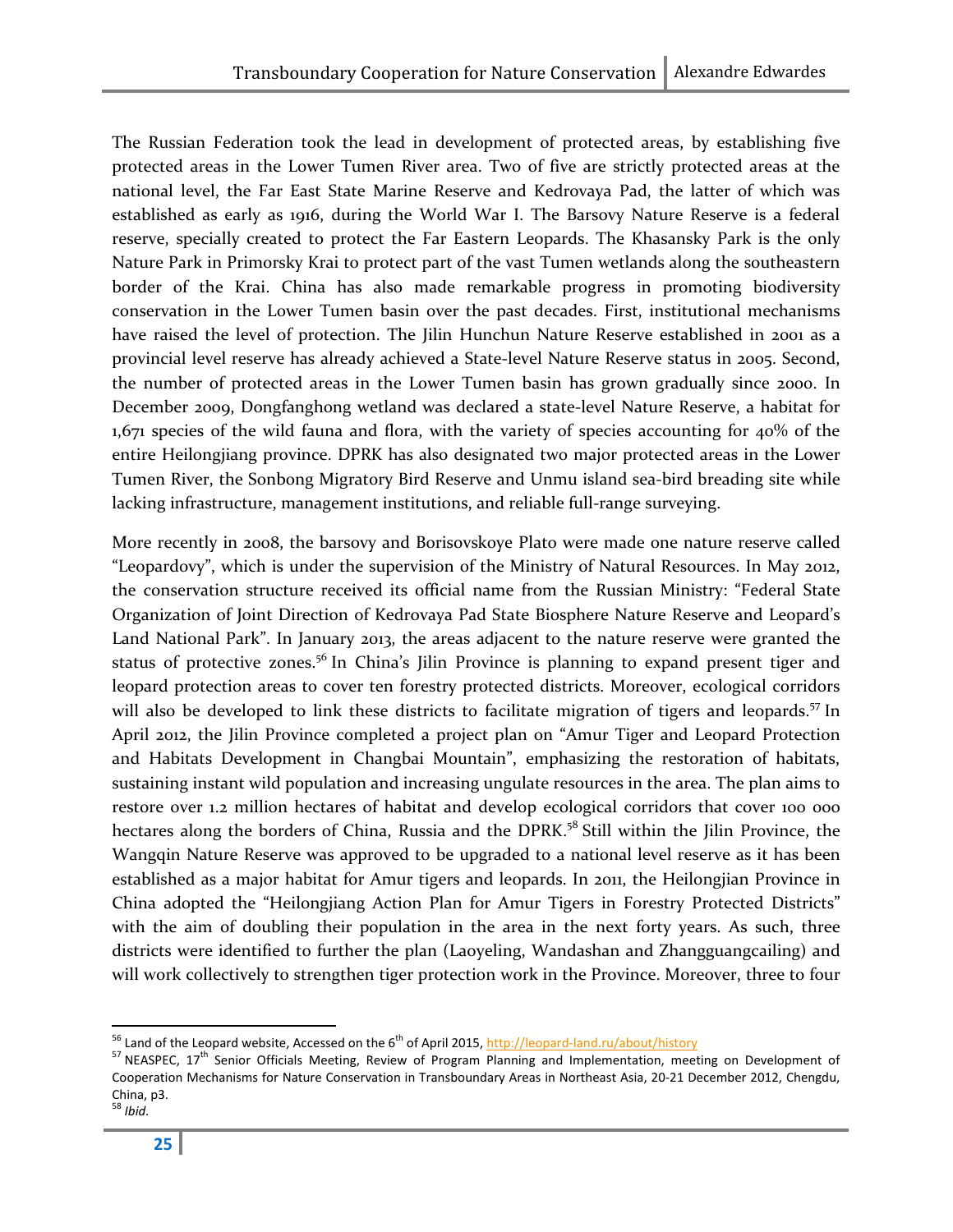ecological corridors will be established with the Russian Far East to facilitate tiger migration from Russia into China.<sup>59</sup>

## d. Current transboundary cooperation mechanisms in the LTRB

As we have seen in the previous section, states in the subregion are very active in the conservation of habitats and flagship species on their own sovereign territory, however what is the level of cooperation that takes place on a transboundary level? This section will look into the key transboundary mechanisms that are in place to further nature conservation.

- In 2010, China's Jilin Province and Russia's Primorsky Krai agreed to establish the first transboundary protection zone for Amur tigers. The main measure of the agreement is to enforce anti-poaching measures on both sides of the border and to increase the level of information shared in between the two bodies as well as to adopt identical monitoring systems for the tigers and their prey.<sup>60</sup>
- Experts from the two countries have also put forward the idea of creating a joint expert group to enhance the conservation of the Amur tiger in transboundary areas. Indeed, during the  $6<sup>th</sup>$  International Ecological Forum "Nature Without Borders", the experts agreed that the main point of the group would be to initiate a Sino-Russian Transboundary Area Network. The key aims of this network would be to enhance information and experience exchange on Amur tigers and their habitat, to improve Amur tiger and Amur leopard monitoring, to strengthen ecological protection of the Amur tiger and leopard in the Sino-Russia border area and finally, to promote environmental education and public awareness.
- NEASPEC project "Study on Transborder Movement of Amur Tigers and Leopards using Camera Trapping and Molecular Genetic Analysis" taking place from April 2014 to November 2015. This proposal from the Russian Federation was endorsed during NEASPEC's Senior Officials Meeting (SOM) 17 held in December 2012. The proposed activities are to monitor Sino-Russian transborder movement of target species using state of the art methods that are available for tracking. This project involves non-tiger ranger countries such as Japan and South Korea who contribute by giving technical advice. A first Expert Group Meeting (EGM) was held in April 2014 bringing together experts from China, Japan, South Korea and the Russian Federation to review existing experience on camera trapping and molecular genetic analysis techniques, discuss scientific and technical approaches to the project and make a detailed project work plan including timeframe,

 $\overline{a}$ <sup>59</sup> Ibid p4.

 $60$  Ibid p5.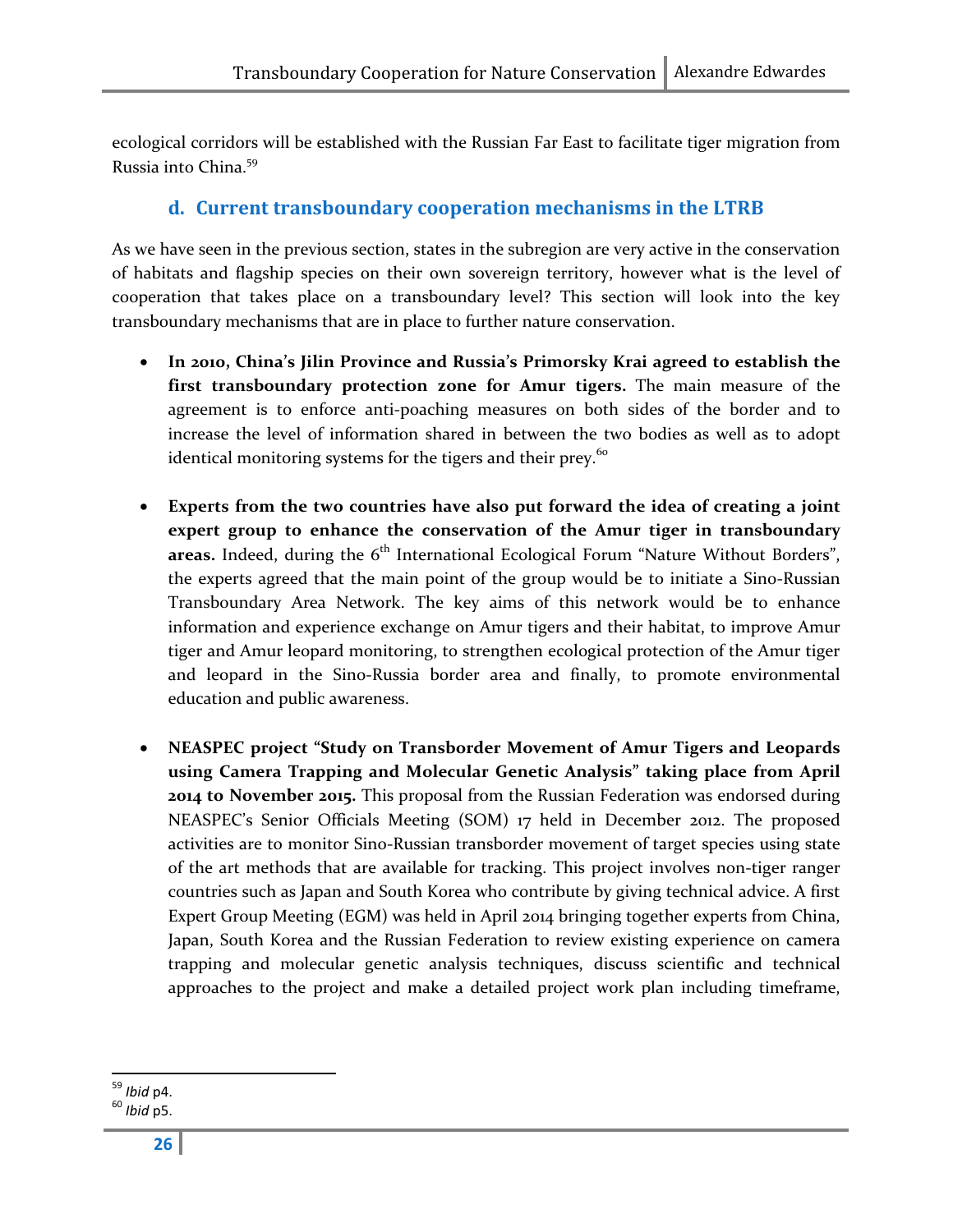institutional arrangements and budgetary matters. $64$  During this first meeting, the experts emphasized the necessity for transregional cooperation by utilizing advanced monitoring technologies as well as unified scientific data, standardized monitoring techniques and the need for technology and information exchanges among experts. Some challenges were put forward such as the lack of skilled personnel, funding and regular technical training. The project is currently ongoing and will be adopting its final report of its findings in November 2015.

- NEASPEC project "Conservation and rehabilitation of habitats for key migratory birds in Northeast Asia". The project was approved during NEASPEC's SOM 18 in 2013 and was formulated by the first EGM held later that year. The key aims of the project are to carry out scoping surveys and joint studies on the state of conservation of flagship migratory birds and their habitats. The Project is to strengthen subregional cooperation at different levels on migratory birds conservation and generate knowledge which contributes to achieving goals of the NEASPEC Nature Conservation Strategy as well as the Aichi Biodiversity Targets. As part of this Project, the Field Survey of Habitats of Migratory Birds organized by ESCAP-ENEA and the Korean Society of Environment and Ecology will gather national experts from North-East Asia and international organizations. The Field Survey will involve detailed habitat mapping, habitat and biodiversity assessment and meeting with the local communities with the aim of enhancing conservation management in North-East Asia.<sup>62</sup> The EGM agreed that the chosen target sites would have scientific significance, a strong relevance to international cooperation and implications of local community participation. Based on these criteria eight sites were chosen across China, South Korea, Japan, Mongolia and the Russia Federation. The projects are still ongoing and the project update is to be presented to the 20<sup>th</sup> SOM in July 2015.
- NEASPEC field survey at the Rason Migratory Bird Reserve, 27-30 March 2014. Following the EGM held in 2013, UNESCAP ENEA and the Hanns Seidel Foundation decided to carry out a field survey with a team of international experts at the Rason Migratory Reserve. The reserve is located east of the Rason Special Economic Zone and borders with China and the Russian Federation and is adjacent to the Tumen River estuary. As such this reserve has been identified as vital in the transboundary conservation in the overall river delta. The field survey has provided baseline information of the habitat and confirmed that the Reserve meets Ramsar criteria as an "internationally important

 $61$  NEASPEC, 19<sup>th</sup> Senior Official Meeting, Review of Program Planning and Implementation, Development of the Cooperation Mechanisms for Nature Conservation in Transboundary Areas in Northeast Asia, 22-23 September 2014, Moscow (Russian

Federation), p3.<br><sup>62</sup> Northeast Asian Subregional Program for Environmental Cooperation website, "NEASPEC Nature Conservation Project on Habitats for Key Migratory Birds", accessed on the 8<sup>th</sup> of April, http://www.neaspec.org/article/neaspec-nature-conservationproject-habitats-key-migratory-birds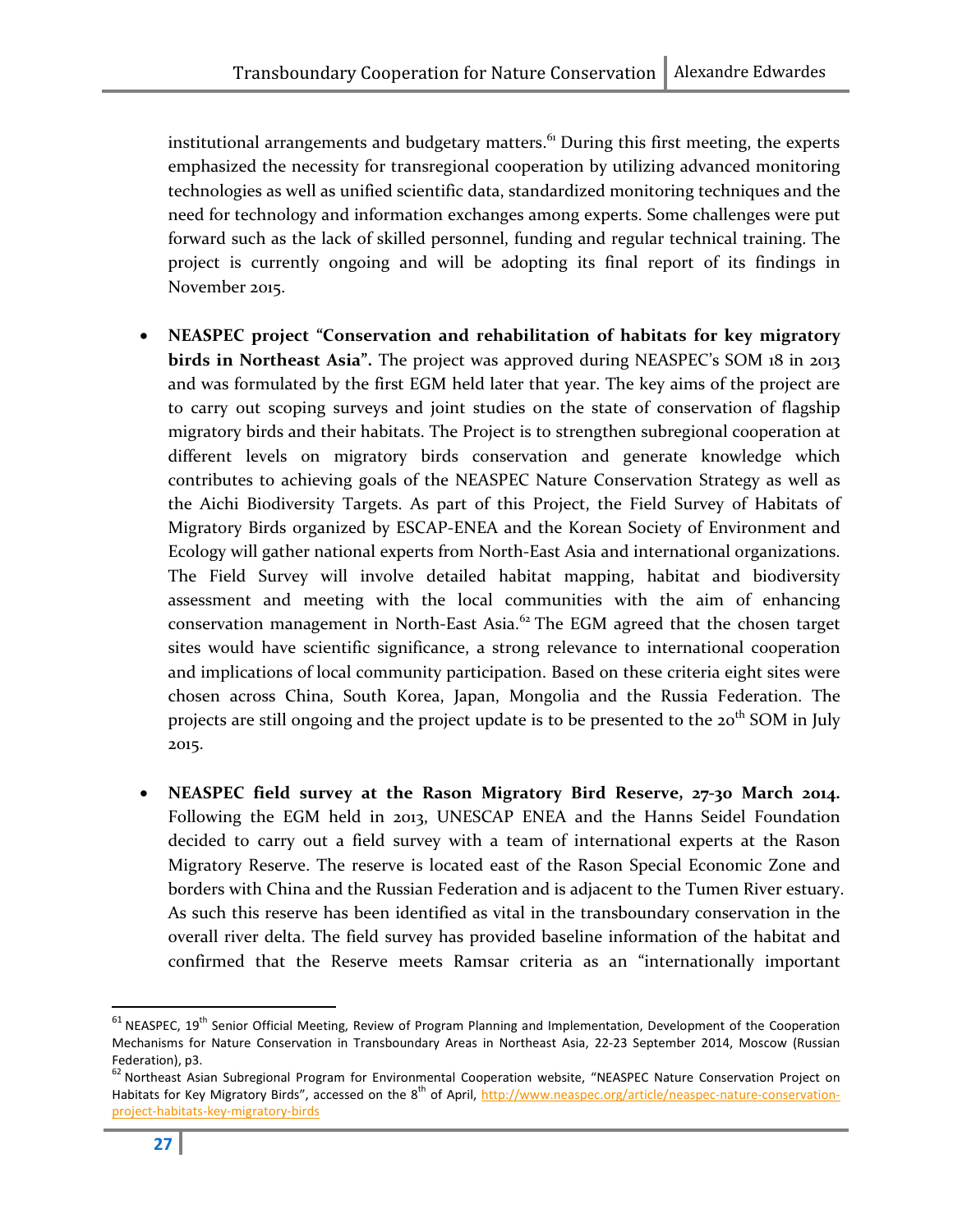wetland". This field survey and future follow-up work will provide the technical basis for international cooperation in conserving this habitat. $63$ 

• The Great Tumen River Initiative (GTI) is the successor to the Tumen River Economic Development Area. The conservation of the environment is one of the objectives of the initiatives and is also the subject of a Memorandum of Understanding on Environmental Principles Governing the Tumen River Economic Development Area and Northeast Asia, signed by all member countries in New York in 1995. The GTI thus aims to coordinate regional activities that promote environmental sustainability in the Greater Tumen Region. $64$ 

There have been other proposals to further the conservation of these flagship species in this transboundary area. Updates on the state of these proposals have not been found. It must therefore be assumed that they have been abandoned or are still under negotiation.

- UNDP/UNESCO: Lower Tumen River Area Transboundary Biosphere Reserve Proposal. The United Nations Educational, Scientific and Cultural Organization (UNESCO) together with the United Nations Development Program (UNDP) conducted a feasibility study on the establishment of the Lower Tumen River Area Transboundary Biosphere Reserve in 2001. Based on the review of conservation work from June 2002 to April 2004, UNDP/UNESCO proposed to establish a Transboundary Biosphere Reserve in the Lower Tumen River basin within China, DPRK, and the Russian Federation in its project final report. This proposal defined the boundaries and zonation for the protected area and suggested that the Transboundary Biosphere Reserve (TBR) was developed to coordinate conservation of ecological zones and corridors divided by international borders. This proposal also recommended organizing a Lower Tumen River Area TBR Coordination Council, in order to organize some crucial follow-up activities including fund raising, field study coaching, public education programs, anti-poaching programs, monitoring programs and forestry management programs.
- UNDP/GEF: Tumen River Strategic Action Program- Transboundary Diagnostic Analysis. The UNDP/GEF Tumen River Strategic Action Program was proposed specially to ensure the preservation and protection of the region's unique environmental assets for future generations, while at the same time allowing for the ecologically sustainable economic development in the area. This action program proposed five principle interventions for nature conservation in TumenNET area. The interventions are coordination of environmental protection with international plans, coordination of

l

<sup>&</sup>lt;sup>63</sup> NEASPEC, 19<sup>th</sup> Senior Official Meeting, Review of Program Planning and Implementation, Development of the Cooperation Mechanisms for Nature Conservation in Transboundary Areas in Northeast Asia, 22-23 September 2014, Moscow (Russian Federation), p10.

 $64$  Greater Tumen Initiative website, Priority Sections – Environment, accessed on the  $8^{th}$  of April 2015, http://tumenprogramme.org/?list-1591.html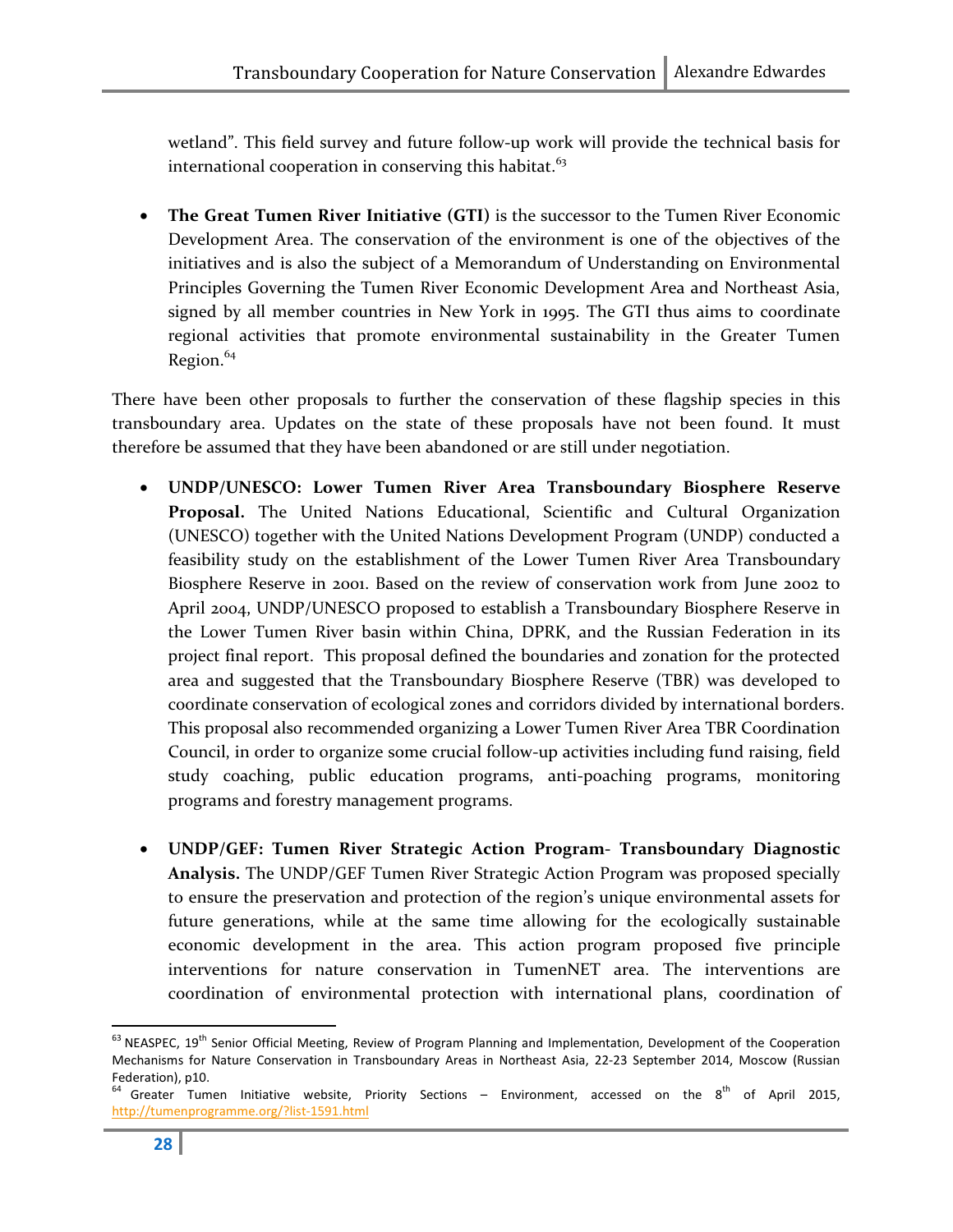environmental protection with national economic plans, improvement of biodiversity conservation, improvement of international cooperation in the management of Tumen River pollution, and policy measures to prevent and manage industrial pollution.

## e. Observations, trends and needs for transboundary conservation in the LTRB

As we have seen in the previous section, progress is been made towards greater cooperation across boundaries, however a move towards a formal transboundary conservation area that is "managed cooperatively through legal or other means" is yet to be established. And yet considering the geographical location of the region and the fragility of its habitats and species, transboundary cooperation is absolutely necessary to achieve effective conservation but also to promote more peaceful relations.

By taking the IUCN's levels of cooperation we saw in section 2.d and the projects taking place in section 3.d, we will assess the depth of cooperation that is taking place in the LTRB. Although the table in section two gives levels of cooperation in between natural reserve staff, it can be helpful to use as a more general benchmark of cooperation between various actors. The key observation is that the international activities that are taking place in the LTRB enter the IUCN's local level and third party level initiatives, making them closer to consultation and collaboration than to coordination and co-management. Indeed, the nature of the cooperation taking place is focused on the exchange of information and experience in between experts and conservation practitioners. Moreover, activities evolve around joint research projects to monitor and gain further information on ecosystems and their biodiversity. If this type of activity does require coordination amongst participants (the experts, NGOs and international organizations) they do not require a high level of political coordination and cooperation that are the key characteristics of more formal transboundary conservation areas. On the other hand, these activities can act as the founding blocks of future, more coordinated projects that will hopefully build up towards forms of high level coordination as trust and mutual benefits are increased.

Despite the fact that progress has been made, many ecologically-sensitive areas still remain unprotected in the Lower Tumen River basin. One important reason is that this area has a long legacy of fragmented national and subregional environmental management. There has been an absence of co-coordinated planning and integration, poor legal frameworks, lack of enforcement and implementation of existing regulatory instruments, insufficient public involvement, inadequate financial mechanisms of support, as well as inadequate capacity to monitor and assess ecosystems. It has been approved that transboundary natural conservations have performed relatively well in securing representative samples of biodiversity pattern (distribution of species, communities, and ecosystems). Practical approaches for such cooperation are supposed to create coordination mechanisms among national protected areas adjoining international borders or unified protected areas (such as Transboundary Protected Areas or Transboundary Biosphere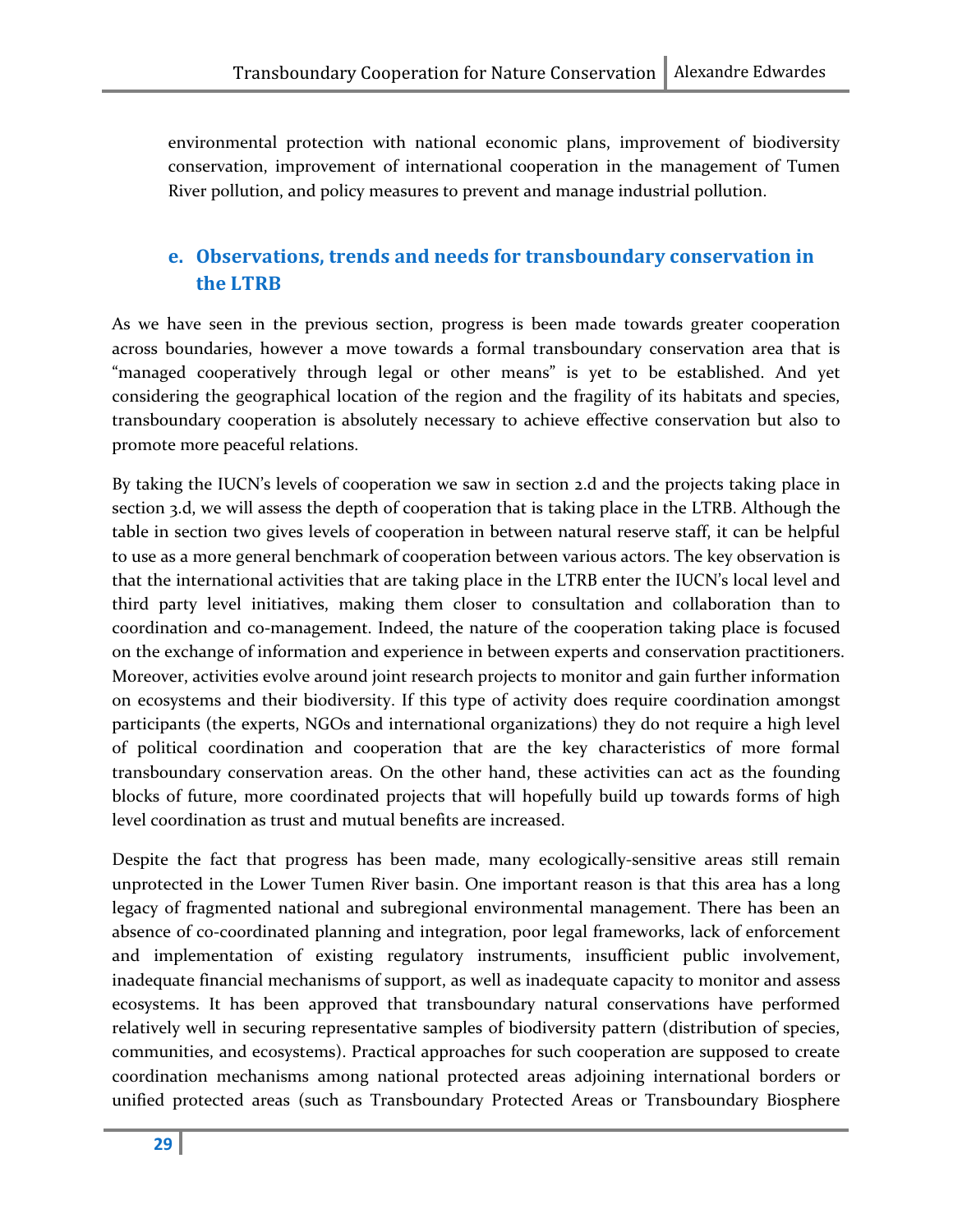Reserves), which will contribute not only to coordinated actions on biodiversity conservation, but also to building environmental confidence among States as well as local stakeholders sharing international borders. The following section will look into the role that wetlands in the LTRB can play in achieving greater cooperation in nature conservation in the subregion.

The need to work towards including the DPRK into activities and projects is also vital to the promotion of cooperation and peace in the region. As such, the international projects taking place in the subregion can act as effective tools of "environmental diplomacy" where cooperation over scientifically focused projects can help build trust and better relationships in between stakeholders.<sup>65</sup> As participants focus only on environmental matters, cooperation may be more acceptable for parties in conflict. As such, the projects taking place in the subregion are encouraging and a definite sign of progress towards the greater cooperation over nature conservation. We will see in the following section how transboundary wetlands can play an important role in fostering better environmental conservation and cooperation in the subregion.

## 4. Transboundary Conservation of Wetlands: Towards Greater Environmental Diplomacy in Northeast Asia?

This final section will look at the role that wetland conservation can play in promoting better environmental conservation and international cooperation in Northeast Asia. As such, we will first look at the importance of wetlands for biodiversity and international cooperation before looking at some recommendations for Northeast Asia.

#### a. Value of wetlands for biodiversity conservation

The Ramsar Convention defines wetlands as "areas of marsh, fen, peatland or water, whether natural or artificial, permanent or temporary, with water that is static or flowing, fresh, brackish or salt, including areas of marine water the depth of which at low tide does not exceed six meters".<sup>66</sup> According to this definition, both inland wetlands (lakes, rivers and marshes) and coastal wetlands (tidal flats, mangroves, salt marshes and coral reefs) are included.

The value and benefits deriving from protected and healthy wetlands are numerous. Indeed, by the biodiversity they contain, these ecosystems play a vital role for human survival and are amongst the world's most productive environments and are the cradles that provide the water and productivity upon which countless species of plants and animals depend on for their survival.<sup>67</sup> Wetlands are indispensable for the many ecosystem services they provide to humanity, a list of which has been made in the table below. Their degradation can lead to significant

<sup>&</sup>lt;sup>65</sup> Pamela J. Griffin and Saleem H. Ali, Managing transboundary wetlands: the Ramsar Convention as a means of ecological diplomacy, Journal of Environmental Studies and Science, 10 June 2014, p5.<br><sup>66</sup> Ramsar, Ecosystems and Human Well-Being: Wetlands and Water Synthesis, 2013, p. V.

 $67$  Ramsar website, "The Importance of Wetlands", accessed on the  $8^{th}$  of April 2015, http://www.ramsar.org/about/theimportance-of-wetlands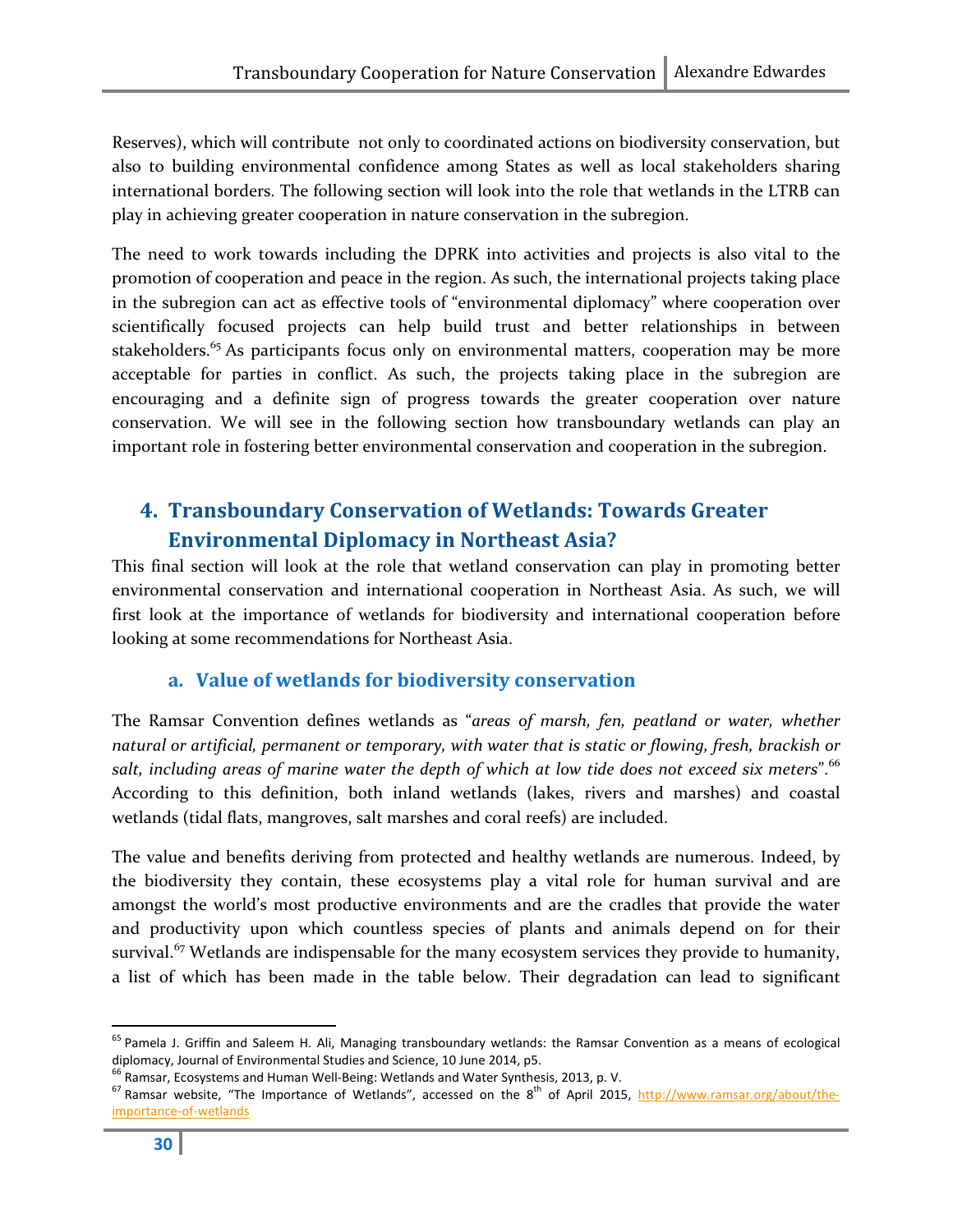biodiversity loss, changes to ecological functions and changes to ecosystem service flows, leading to the subsequent impacts on health, livelihoods and wellbeing of communities.

Table 3: Ecosystem Services Provided By or Derived from Wetlands<sup>68</sup>

| <b>Services</b>                                                                       | <b>Comments and Examples</b>                                                                                                        |  |
|---------------------------------------------------------------------------------------|-------------------------------------------------------------------------------------------------------------------------------------|--|
| Provisioning                                                                          |                                                                                                                                     |  |
| Food                                                                                  | Production of fish, wild game, fruits and grains                                                                                    |  |
| Fresh water                                                                           | Storage and retention of water for domestic,<br>industrial and agricultural use                                                     |  |
| Fiber and fuel                                                                        | Production of logs, fuel wood, peat and fodder                                                                                      |  |
| Biochemical                                                                           | Extraction of medicines and other materials<br>from biota                                                                           |  |
| Genetic materials                                                                     | Genes for resistance to plant pathogens,<br>ornamental species and so on                                                            |  |
| <b>Regulating</b>                                                                     |                                                                                                                                     |  |
| Climate regulation                                                                    | Source of and sink for greenhouse gases;<br>influence local and regional temperature,<br>precipitation and other climatic processes |  |
| Water regulation (hydrological flows)                                                 | Groundwater recharge and discharge                                                                                                  |  |
| Water purification and waste treatment                                                | Retention, recovery and removal of excess<br>nutrients and other pollutants                                                         |  |
| Erosion regulation                                                                    | Retention of soils and sediments                                                                                                    |  |
| Natural hazard regulation                                                             | Flood control and storm protection                                                                                                  |  |
| Pollination                                                                           | Habitat for pollinators                                                                                                             |  |
| <b>Cultural</b>                                                                       |                                                                                                                                     |  |
| Spiritual and inspirational                                                           | Source of inspiration; many religions attach<br>spiritual and religious values to aspects of<br>wetland ecosystems                  |  |
| Recreational                                                                          | Opportunities for recreational activities                                                                                           |  |
| Beauty and aesthetic value that people can find<br>Aesthetic<br>in wetland ecosystems |                                                                                                                                     |  |
| Educational                                                                           | Opportunities for formal<br>and<br>informal<br>education and training                                                               |  |
| <b>Supporting</b>                                                                     |                                                                                                                                     |  |
| Soil formation                                                                        | Sediment retention and accumulation of<br>organic matter                                                                            |  |
| Nutrient cycling                                                                      | Storage, recycling, processing and acquisition<br>of nutrients                                                                      |  |

It is estimated that the global extent of wetlands is in excess of 1 280 million hectares, although it is well established that this number is an underestimate. Over 50% of wetlands found in North

<sup>&</sup>lt;sup>68</sup> Millennium Ecosystem Assessment, "Ecosystems and Human Wellbeing: Wetlands and Water (Synthesis)", World Resource Institute, Washington, 2005, p. 2.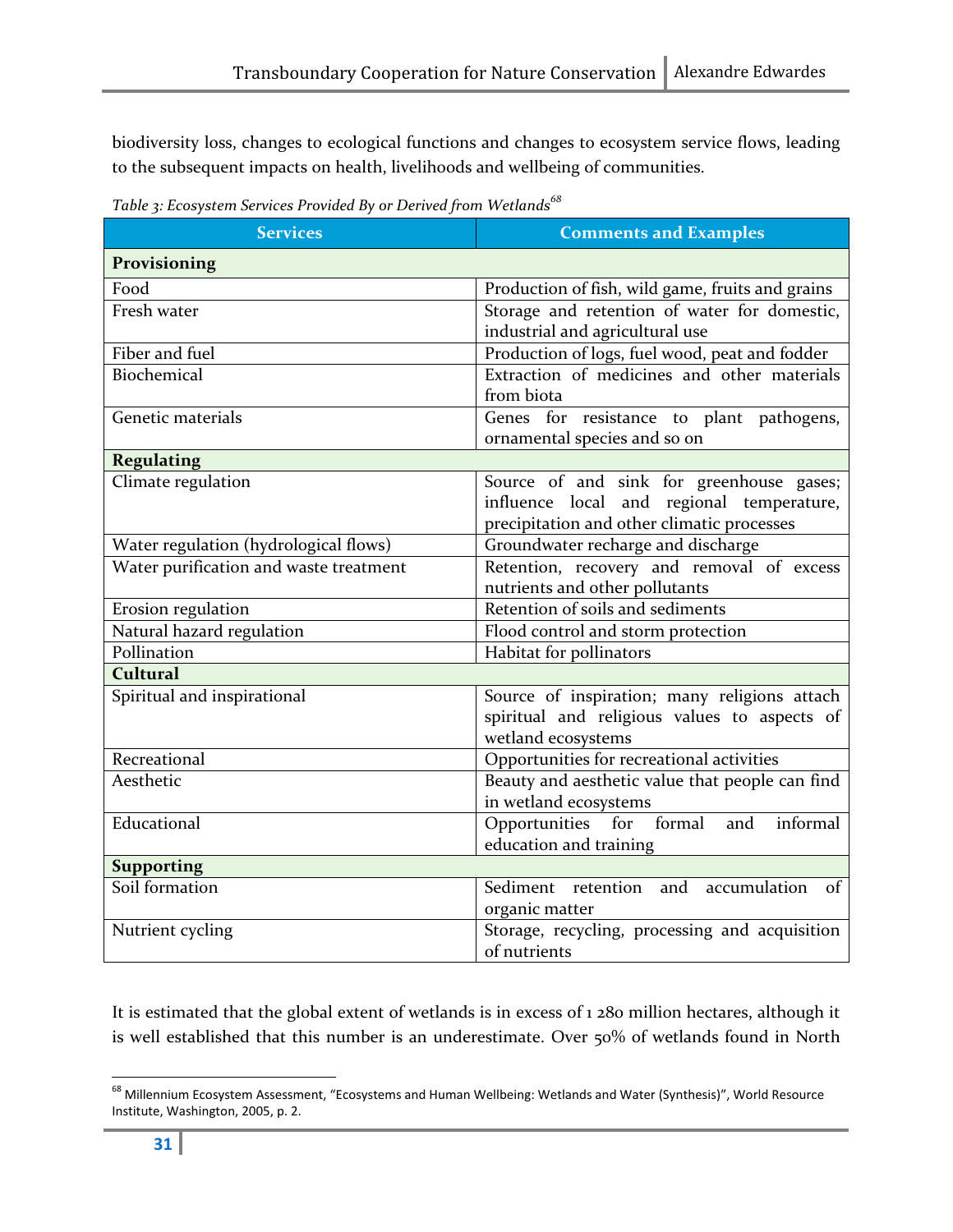America, Europe, Australia and New Zealand have been converted over the course of the 20<sup>th</sup> century.<sup>69</sup> The primary drivers of wetland degradation have been population growth and economic development. The direct drivers of degradation and loss include infrastructure development, land conversion, water withdrawal, pollution, overharvesting and overexploitation and the introduction of invasive species (for both inland and coastal wetlands). With regards to coastal wetlands more specifically, the drivers are the diversion of freshwater flows, nitrogen loading and species invasion.<sup>70</sup> The following section will look at two case studies of transboundary wetland conservation in order to assess the ways in which they proceeded and the ecological and political benefits they derived from cooperation.

## b. Two experiences of transboundary wetland conservation: the Wadden Sea area and the Saloum-Niumi Complex

As we have just seen, natural ecosystems and in this case, wetlands and water systems do not easily fall into and respect administrative and legal divisions constructed by mankind. Moreover, the threats to their well-being such as pollution, excessive water consumption, aquifer depletion all transcend national borders and require the implementation of joint solutions. Despite this situation, within the 234 confirmed Transboundary Ramsar Sites (TRS) only 16 have formal transboundary agreements. The development of TRS is hence still at an early stage and although encouraged by international organizations such as Ramsar, it is up to each group of stakeholders involved to construct meaningful, achievable and effective cooperation mechanisms for nature conservation. We will now turn to two case studies in order to illustrate the evolution and cooperation mechanisms used to bolster transboundary wetland conservation.

#### • The Wadden Sea (Germany, Netherlands and Denmark)

The Trilateral Wadden Sea Cooperation in between Germany, the Netherlands and Denmark is possibly one of the oldest and well established examples of transboundary cooperation for wetland conservation in the world. Indeed, these three sovereign states have entered a formal but not legally binding treaty in order to develop a highly complex level of joint management towards the conservation of the Wadden Sea area. Although these states share a specific common history and political, economic and social contexts relevant to Europe, some lessons can be extracted from their



Figure 1 Map of the Wadden Sea (Source: Common Wadden Sea Secretariat)

 $70$  Ibid p.6.

<sup>&</sup>lt;sup>69</sup> Millennium Ecosystem Assessment, "Ecosystems and Human Wellbeing: Wetlands and Water (Synthesis)", World Resource Institute, Washington, 2005, p. 3.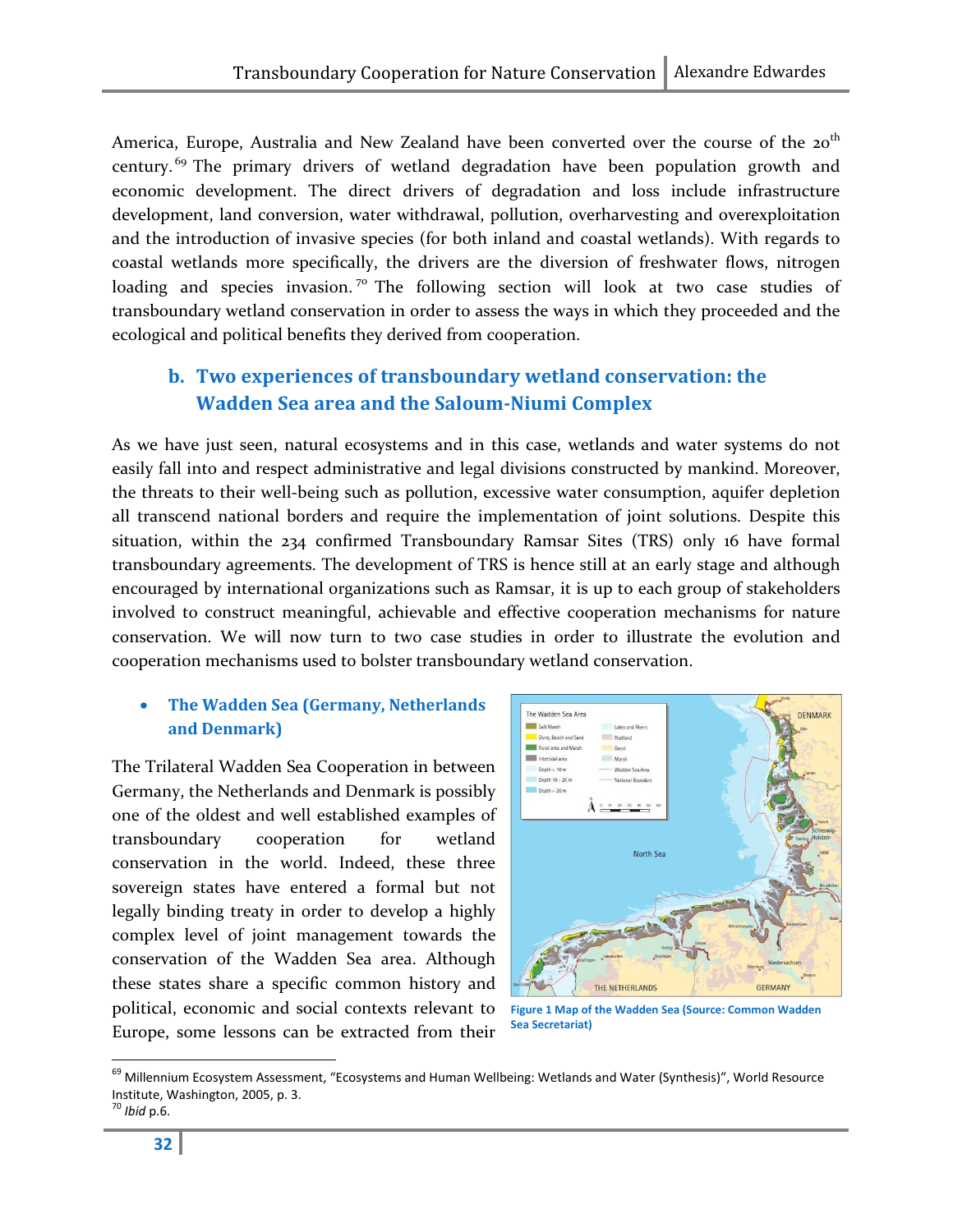experience and possibly adapted to other parts of the world such as Northeast Asia.

#### **Overview**

The Wadden Sea is located in the South Eastern part of the North Sea. It stretches across the Southwest of the Netherlands, the German Bight and to the Northeast of the Danish coast. The Wadden Sea is one of the largest unbroken systems of intertidal sand and mud flats in the world and is rich in species specially adapted to these demanding environmental conditions. It is considered to be one of the most important areas in the world for migratory birds that use the East Atlantic Flyway but also plays a vital role in the conservation of African-Eurasian migratory water birds. The Wadden Sea area can be visited by up to 6.1 million birds at any one time and see an average of 10 to 12 million birds stopover per year.<sup>71</sup> Because of this rich variety of life, the Wadden Sea has been protected by a variety of laws, directives, treaties and agreements that range from the national, regional and global spheres. After decades of conservation efforts, the Wadden Sea was nominated as a UNESCO World Heritage site in 2008, which was extended to include the Danish part of the Wadden Sea during the  $38<sup>th</sup>$  World Heritage Committee in 2014. The Wadden Sea area is composed of eight sites which are all listed on the Ramsar List of International Importance. On the  $29<sup>th</sup>$  of January 2015, the Wadden Sea Secretariat sent a joint request to the Ramsar secretariat to list the Wadden Sea sites as the Transboundary Ramsar Site "Wadden Sea" in order to "contribute to the ongoing efforts of the Ramsar Convention to promote the transboundary aspect of the protection and the management of wetlands" and emphasized their willingness to jointly manage these sites and accept shared responsibility.<sup>72</sup> Despite the fact that the Wadden Sea is not yet an official Transboundary Ramsar Site, it presents us with an unparalleled example of transboundary cooperation for nature conservation, presenting many ideas on objectives and activities for other countries.

#### Cooperation and governance

The cooperation between the three countries to conserve and protect the Wadden Sea has been taking place at the ministerial level since 1978, forming what is called the "Trilateral Wadden Sea Cooperation". The guiding principle is to "achieve, as far as possible, a natural and sustainable ecosystem in which natural processes proceed in an undisturbed way".<sup>73</sup> The basis for cooperation is the "Joint Declaration on the Protection of the Wadden Sea", first signed in 1982 and updated in 2010. This Joint Declaration outlines the objectives and areas of cooperation as well as institutional and financial arrangements. In the 2010 updated version these include nature conservation and management, sustainable use, landscape and cultural heritage, climate, sea level

 $71$  Common Wadden Sea Secretariat website, About the Wadden Sea, accessed on the  $10^{th}$  of April 2015, http://www.waddensea-secretariat.org/about-us/about-the-wadden-sea

 $\frac{72}{12}$  Wadden Sea Board, on the topic of the Wadden Sea Transboundary Ramsar Site, 28-29<sup>th</sup> of January 2015, Wilhelmshaven, Germany, p. 3.<br><sup>73</sup> Common Wadden Sea Secretariat website, About the Wadden Sea, accessed on the 10<sup>th</sup> of April 2015,

http://www.waddensea-secretariat.org/about-us/about-the-wadden-sea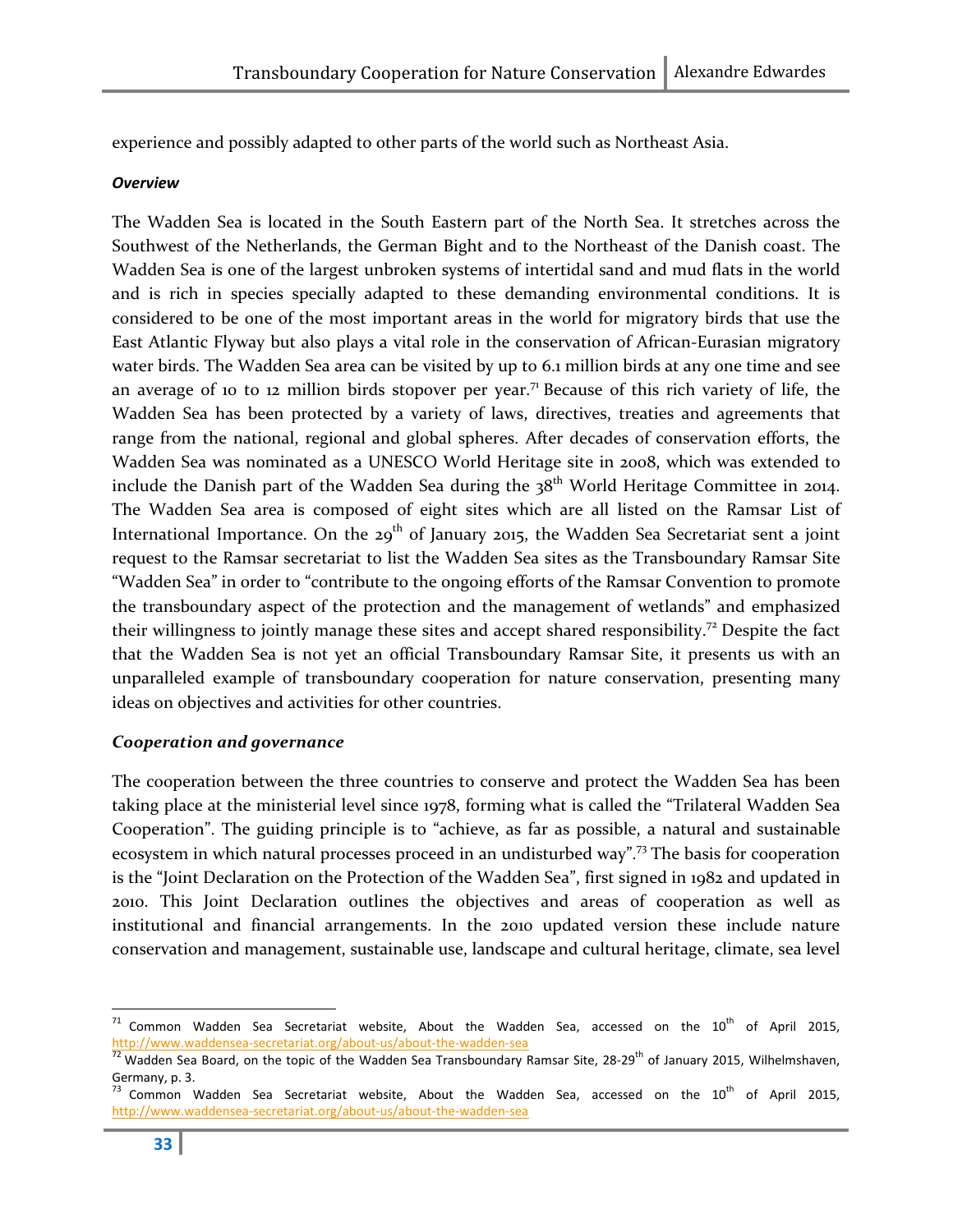rise and coastal protection, alien species, shipping and ship's safety, communication, monitoring, assessment and scientific research, international cooperation and so on.<sup>74</sup>

In terms of governance the Trilateral Wadden Sea Cooperation has two levels of decision-making: the Council of Ministers and the Wadden Sea Board.



Figure 2 Governance Structure of the Trilateral Wadden Sea Cooperation (Source: Common Wadden Sea Secretariat website)

The Council of Ministers gathers the relevant responsible ministers for each country every three years. These conferences discuss Wadden Sea matters and provide the political leadership, harmonization and decision-making between the three governments. This could be called the legislative section of the Cooperation. On the other hand, the Wadden Sea Board is the governing body: it runs and oversees the work of the Cooperation in between the Ministerial Council meetings and prepares, adopts and implements the Strategies for the work of the Cooperation. The Board appoints task Groups to prepare and undertake specific tasks, plans or projects. The Board is chaired by a senior government official, who is appointed by the Council and generally rotates between the countries. Each country appoints four members and four advisors with expertise and experience relevant to the Cooperation. Finally, the Cooperation also has several Task and Expert Groups to carry out specific monitoring and scientific tasks.<sup>75</sup>

#### Mission and activities

In general terms, the core mission of the Trilateral Wadden Sea Cooperation is to:

 $74$  Common Wadden Sea Secretariat, 2010 Sylt Declaration, Ministerial Council Declaration of the 11<sup>th</sup> Trilateral Governmental Conference on the Protection of the Wadden Sea, Wilhelmshaven, Germany.

 $75$  Common Wadden Sea Secretariat website, Organizational Structure, Accessed on the 10<sup>th</sup> of April 2015, http://www.waddensea-secretariat.org/trilateral-cooperation/organisational-structure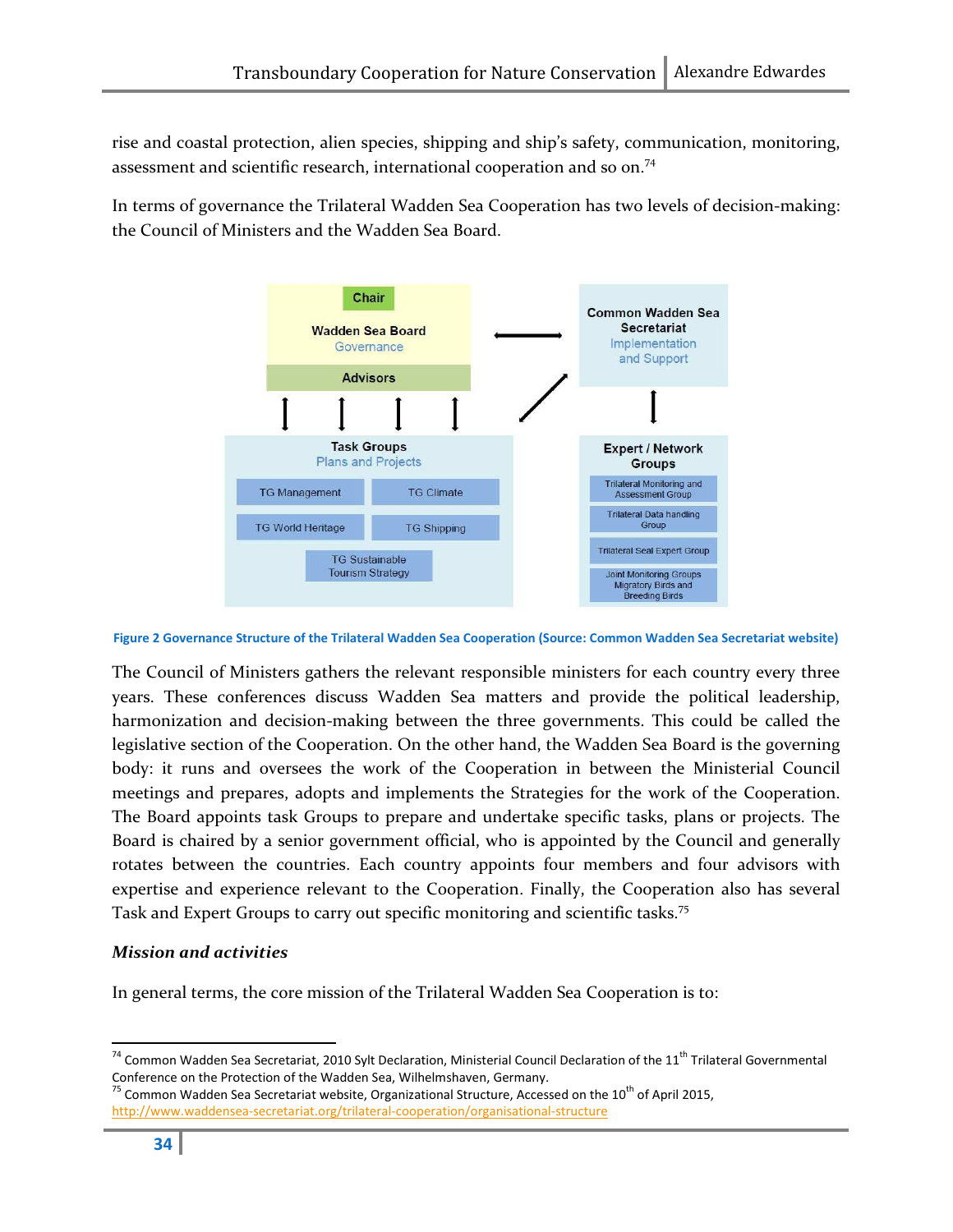- Protect and conserve the Wadden Sea as an ecological entity through common policies and management.
- Monitor and assess the quality of the Wadden Sea ecosystem in collaboration with national and regional authorities and scientific institutions as a basis for effective protection and management.
- Promote international cooperation with other marine sites on protection, conservation and management of ecosystems.
- Engage the public in the protection of the Wadden Sea through awareness raising activities and environmental education.
- Secure the sustainable development of the Wadden Sea with respect to its natural and cultural values.

The Cooperation uses specific mechanisms to ensure that individual national conservation policies are coordinated and harmonized in order for the Cooperation to bring an added value to conservation. The key mechanisms for cooperation and harmonization are:

- Politically agreed upon targets (ecological, physico-chemical and cultural).
- The Trilateral Wadden Sea Plan.
- The harmonized monitoring program, "Trilateral Monitoring and Assessment Program" (TMAP).
- The Quality Status Report.
- Policy Assessment Report.
- The establishment of the Common Wadden Sea Secretariat and its website.
- The Trilateral Governmental Conference which includes Ministerial level meetings.

In more specific terms, the Trilateral Wadden Sea Plan (WSP) lays out the common policy and management plan for the protection, conservation and sustainable management of the area. It was adopted in 1997 at the  $8<sup>th</sup>$  Wadden Sea Conference and was updated at the  $1<sup>th</sup>$  session in 2010. The plan dissects the transboundary area into various habitats for which common targets have been adopted whilst putting forward the ways to achieve said targets in a trilateral fashion. Beyond clarifying the common vision, principles and policies of Trilateral Cooperation, the Plan is also an agreement on how the countries coordinate and integrate the management of the Wadden Sea area, with specific actions and common projects that can be carried out to achieve the commonly agreed Trilateral Targets.<sup>76</sup>

An example can be the response to climate change and sea level rise, which is a serious threat to the Wadden Sea ecosystem. Starting in 1998, the Cooperation started by establishing a trilateral working group on Coastal Protection and Sea Level Rise. By 2010, the group had prepared three reports addressing the impacts of sea level rise on the Wadden Sea ecosystem, identifying the best

l

 $^{76}$  Common Wadden Sea Secretariat website, Wadden Sea Plan 2010, Accessed on the 17<sup>th</sup> of April 2015, http://www.waddensea-secretariat.org/management/wadden-sea-plan-2010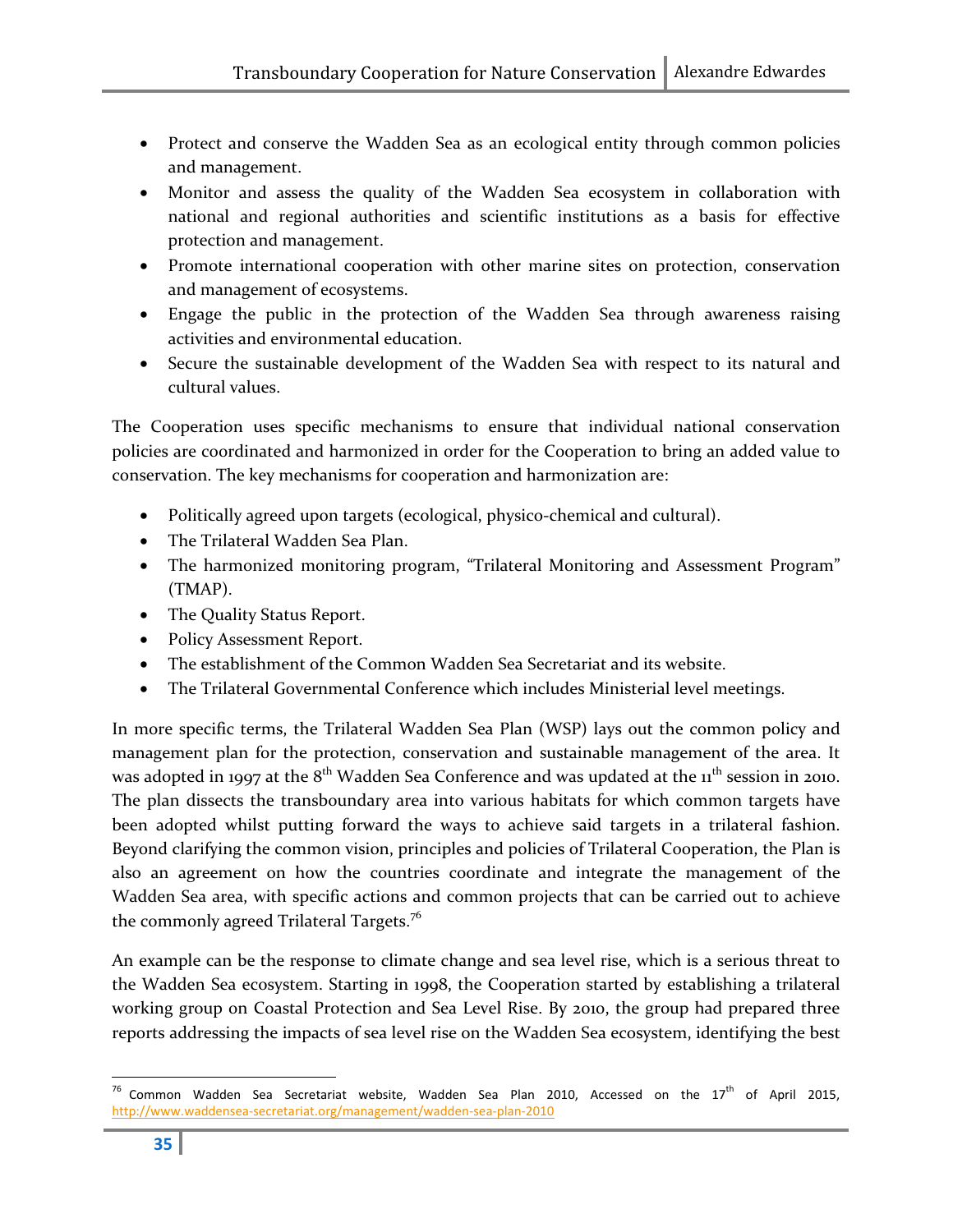practices to deal with sea level rise and the relevance of spatial planning for managing the impacts of climate change and the role of sand nourishment for compensating sea level rise.<sup>77</sup> By 2011, the Task Group Climate elaborated a Trilateral Climate Change Adaptation Strategy, which was subsequently adopted by the  $12<sup>th</sup>$  Wadden Sea Conference in 2014. The suggested activities are as follows<sup>78</sup>:

#### Best practice:

- Evaluate the effects of different measures (e.g. for coastal risk management) on natural dynamics.
- Secure and enhance the interconnectivity of habitats, both marine and terrestrial.
- Continue and further strengthen joint activities, including exchange of best practices.
- Promote and support trilateral pilot projects on integration of disciplines and sectors, including administrative layers.
- Evaluate site-specific solutions from the trilateral perspective of the Strategy.
- Promote and support the development of a common knowledge base that can be drawn upon locally and communicate these solutions broadly for eventual application at other sites.

#### Policy and management:

- Support trilateral scientific and planning cooperation on climate change adaptation (drivers, impacts and no-regret measures) as part of adaptive management.
- Promote the inclusion of climate change adaptation management as a central issue in longterm spatial planning and relevant policies and legislation
- Investigate and promote the implementation of so-called bench marks for action with respect to future developments in long-term planning.
- Support the option to promptly enhance long-term policies as appropriate.
- Provide advice on the implementation of the Wadden Sea Plan regarding these priorities.

#### Communication and education:

- Exchange and communicate practical field experience with restoration measures
- Strengthen the cooperation with the Wadden Sea Forum on communication and participation regarding climate change adaptation
- Include climate change adaptation in the overall trilateral communication strategy.
- Support the International Wadden Sea School in developing relevant education material.

#### Common Monitoring Program

The Trilateral Cooperation also has its own common monitoring program for the Wadden Sea called the "Trilateral Monitoring and Assessment Program" (TMAP). TMAP is considered as one

 $\overline{a}$ 

<sup>&</sup>lt;sup>77</sup> Common Wadden Sea Secretariat website, Climate Change, accessed on the 21<sup>st</sup> of April 2015, http://www.waddensea-<mark>secretariat.org/management/climate-change</mark><br><sup>78</sup> Trilateral Wadden Sea Secretariat, Climate Change Adaptation Strategy, Annex 6, Climate Change Adaptation Strategy, 2010,

pp. 6-7.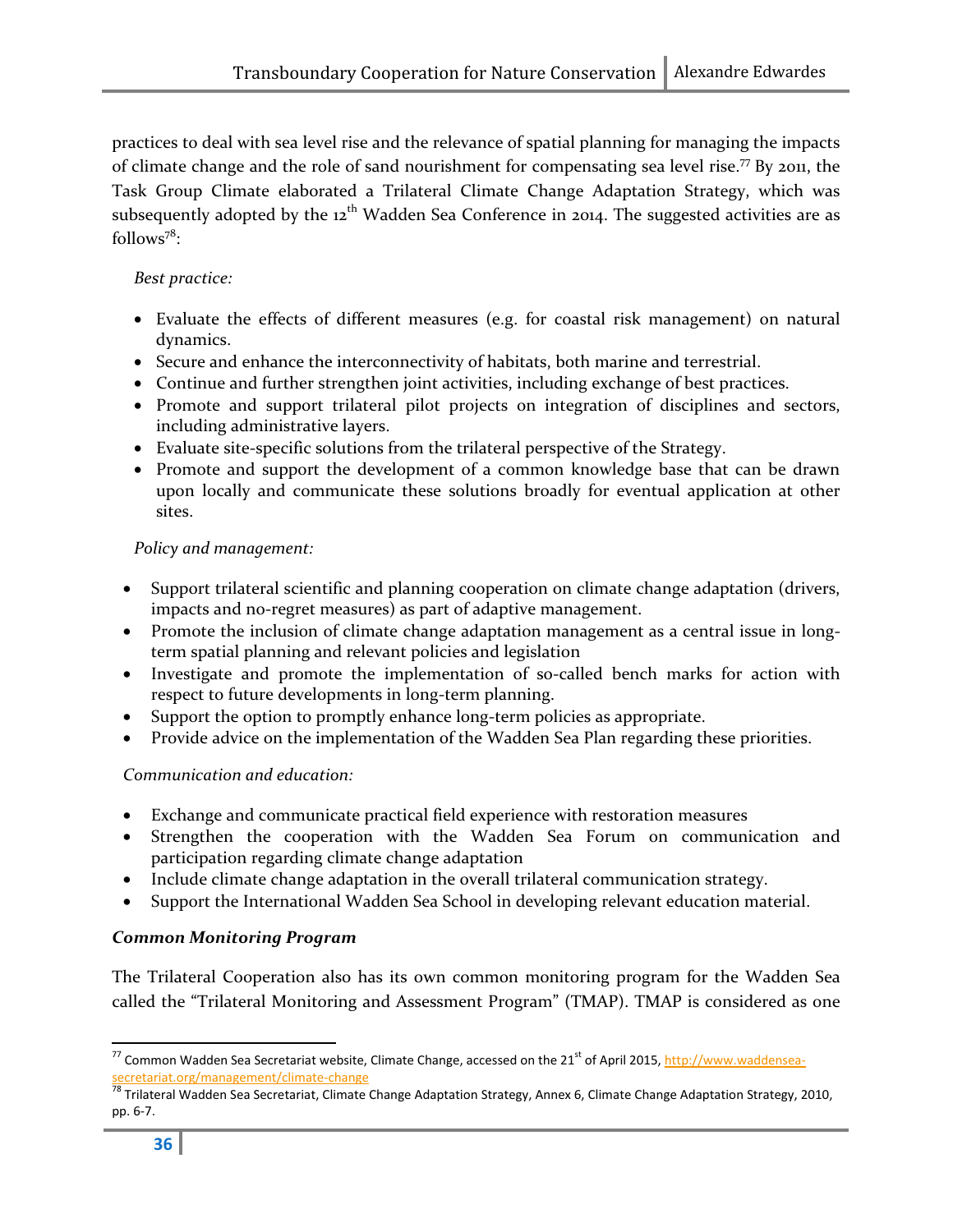of the "cornerstones" of the Cooperation and covers a broad range of issues and is carried out by national and regional authorities in charge of monitoring.<sup>79</sup> The general vision of TMAP is "*a* harmonized and effective monitoring and assessment program, based on sound scientific evidence, that serves the needs of policy making at all levels, the commitments ensuing from relevant Directives and conventions, as well as the World Heritage status and that supports the management of the Wadden Sea as an ecological entity". $80$ 

The objectives of TMAP are to $^{8_1}$ :

- Facilitate adequate, cost effective monitoring and integrated scientifically based assessment of the Wadden Sea ecosystem taking into account Member States' monitoring and reporting requirements under the relevant EC Directives and International Conventions.
- Better monitor new challenges, such as pressures on the Wadden Sea ecosystem (climate change and its impacts for example).
- Increase the value of the TMAP to users and to a wider range of stakeholders including the handling of data and presentation of information resulting from those data.

TMAP is a cornerstone of the Cooperation as it $^{82}$ :

- Provides an important and scientifically sound evidence base for decision making and policy development at all levels.
- Provides essential contextual information to support the management of the Wadden Sea as a single ecological entity.
- Supports reporting against Directives and the World Heritage status.
- Enables integrated assessment of be undertaken which is an essential prerequisite for the application of the ecosystem approach.
- $\bullet$  P

rovides information about progress towards trilateral targets and facilitates the discussion about the priorities for the period ahead.

 $^{79}$  Common Wadden Sea Secretariat website, About TMAP, accessed on the 1<sup>st</sup> of May 2015, http://www.waddensea-secretariat.org/monitoring-tmap/about-tmap

 $\overline{80}$  Ibid.

 $81$  Ibid.

 $82$  Ibid.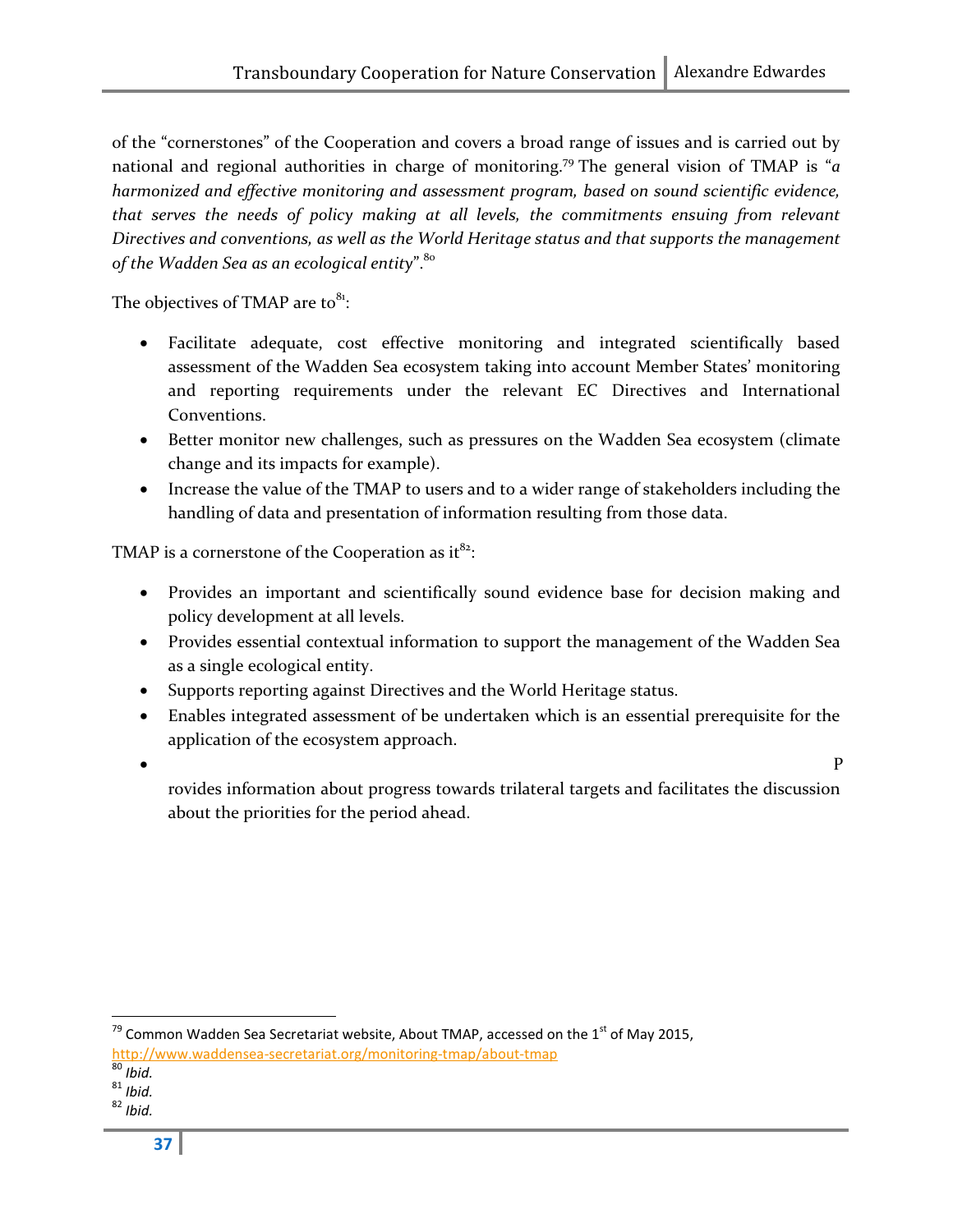#### • The Saloum-Niumi Complex

The Saloum-Niumi Complex is located in between Senegal and The Gambia and consists of two National Parks that are the Niumi National Park in The Gambia and the Saloum Delta National Park in Senegal. Both sites host many kinds of rare bird species and are generally rich in biodiversity, making them key national sites for biodiversity conservation. The presence of a national border in between the two sites that are of the same ecological unit mean that they have been treated with different management procedures, in different languages leading to them been seen as Figure 3 Map of Saloum-Niumi Complex (Source: separate entities. In response to the rising issues of lucn



separate conservation strategies, the Saloum-Niumi Complex was registered as a Transboundary Ramsar Site on the 1<sup>st</sup> January 2008, thus making it the first TRS of the African continent but also the first TRS to be located outside of Europe.<sup>83</sup> We will therefore look into the process leading up to the creation of the TRS, whilst analyzing the gaps that occurred prior to the TRS and how they hope to improve them through cooperation and joint management of two sites.

#### Overview

The Saloum-Niumi Complex is located in the Northwestern part of The Gambia and covers an area of 185 000 hectares. The mainly composed of coastal wetlands, savannah forests and one of the last remaining untouched swathes of mangrove forest in West-Africa. Wetland features include shallow marine waters, estuaries, sandy inlets and shores, inter-tidal sand and mudflats, marshes and mangroves. The complex is the host to over 100 000 birds, counting close to 80 different species such as the royal tern, the Caspian tern, the slender-billed gull, the pink-backed pelican and so on. The waters of the park is an important spawning ground for fish, whilst the terrestrial parts are vital habitats for a variety of threatened fauna such as spotted hyenas, crocodiles, African clawless Otters and so on. Because of this rich biodiversity both Sine Saloum and Niumi are national parks; in fact the Saloum Delta was inscribed as World Heritage site of Outstanding Universal Value by UNESCO in 2011.<sup>84</sup>

Despite strong attempts to protect this natural ecosystem some threats have had negative impacts on conservation. These threats arise from the cheer size of the protected area in question and the fact that people live and operate in the parks and buffer zones. The difficulties emanating from

l

<sup>83</sup> Wetlands International website, "Le Niumi Saloum, Premier site Ramsar transfrontière d'Afrique", published on Wetlands International website, 5 December 2008, accessed on the  $2^{nd}$  of May 2015, http://africa.wetlands.org/News/NewsinFrench/tabid/2950/ID/1614/Le-Niumi-Saloum-1er-site-RAMSAR-transfrontieredAfrique.aspx

<sup>84</sup> UNESCO, World Heritage Centre website, World Heritage List, Saloum Delta, accessed on the 2<sup>nd</sup> of May 2015, http://whc.unesco.org/en/list/1359/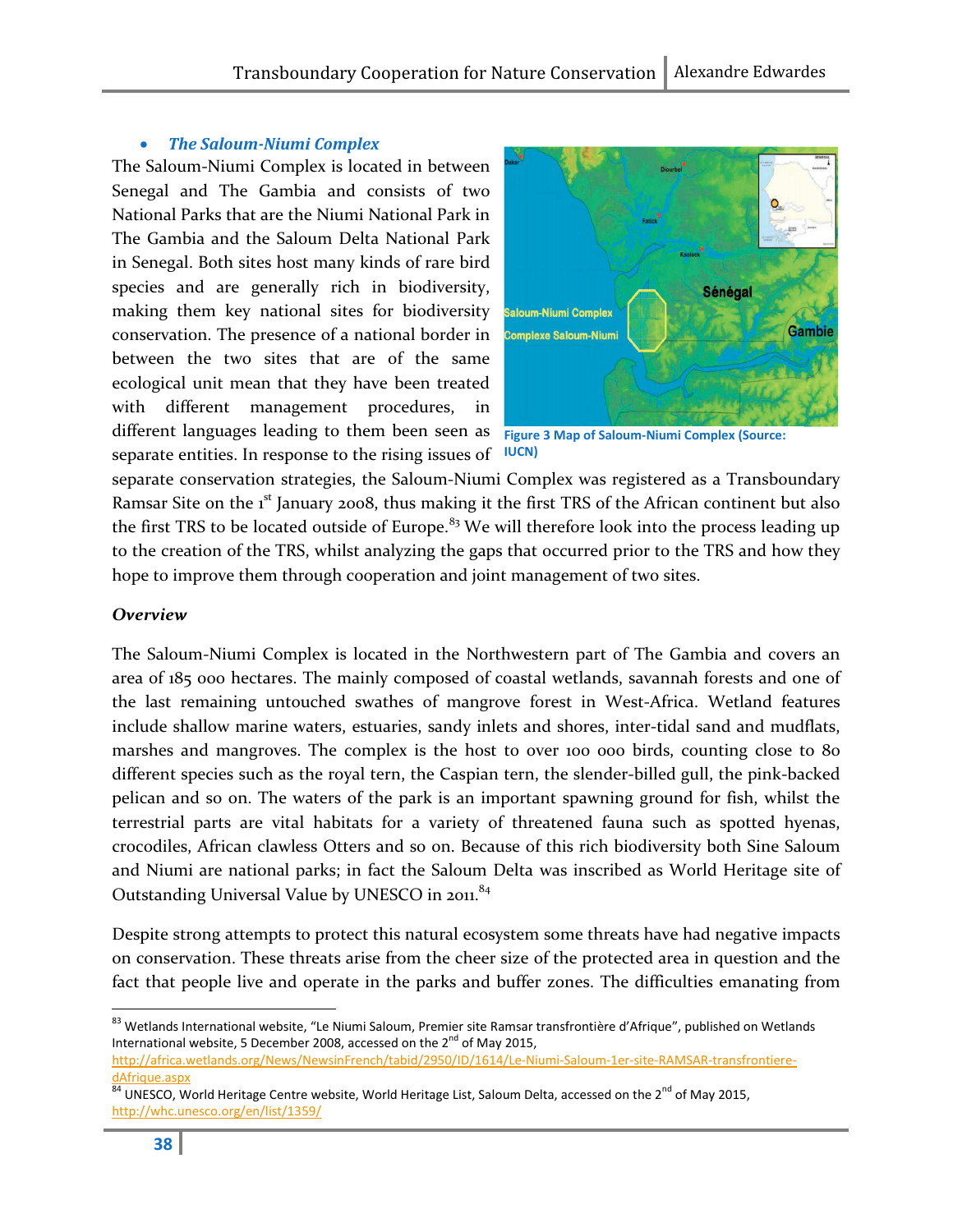managing a transboundary site without any cooperation has meant that illegal hunters can easily cross the border and escape protected area authorities. There is also a significant and regular movement of fishermen across the borders, making it difficult to apply national laws. Overall the threats to the complex are:<sup>85</sup>

- Mangrove cutting for drying fish, collecting oysters and fuel wood
- Impact of over-fishing, most notably on juvenile fish stocks
- Over-fishing of regionally endangered species such as sharks and sting rays
- Transboundary hunting and resource exploitation
- Clearance of land for agriculture
- Local and transboundary conflicts affecting the territory's integrity
- Overgrazing by livestock
- Coastal erosion
- Lack of planning for tourist development and related environmental impacts

These threats have been amplified by the fact that the parks were managed and treated as completely separate entities, with different administrative and legal systems, different languages and staff. In terms of management prior to current activities, both national parks were managed by respective national park agencies (Direction des Parcs Nationaux of Senegal and the Department of Parks and Wildlife Management of The Gambia) and locally based staff.

In view of this situation a group of third parties such as the IUCN, Wetlands International, the United Nations Environmental Program (UNEP), the Global Environmental Facility (GEF) elaborated the "Wings Over Wetlands" project (WOW) in 2007. The WOW project was the largest international flyway-scale wetland and waterbird conservation initiative ever to take place in the African-Eurasian region. The project lasted four years (2006-2010) but contributed to a variety of regional and sub-regional projects that will undoubtedly continue into the future. Throughout the project area, WOW support a number of demonstration sites following a number of themes such as ecotourism, wetland restoration, transboundary management and so on. As such, the WOW project supported the implementation of the "Transboundary Cooperation and Community Participation: Saloum-Niumi, Senegal / The Gambia" project. This case study will therefore focus on this project as it is the central common activity implemented by both parties in terms of transboundary cooperation to date and also the most documented and reviewed.

#### Wings Over Wetlands demonstration project: rationale and objectives

As previously stated, the WOW project was elaborated to respond to the gaps emanating from the lack of cooperation over nature conservation between Senegal and The Gambia. A report by the United Nations Office for Project Services states that, in view of the threats to the ecosystems of

<u>.</u> <sup>85</sup> UNEP – GEF, "Wings Over Wetlands", project "Transboundary Cooperation and Community Participation: Saloum-Niumi, Senegal / The Gambia", 2010, accessed on the 3<sup>rd</sup> of May 2015,

http://wow.wetlands.org/Portals/1/documents/demoprojects/senegal\_gambia/demo\_project\_document\_senegal\_gambia.pdf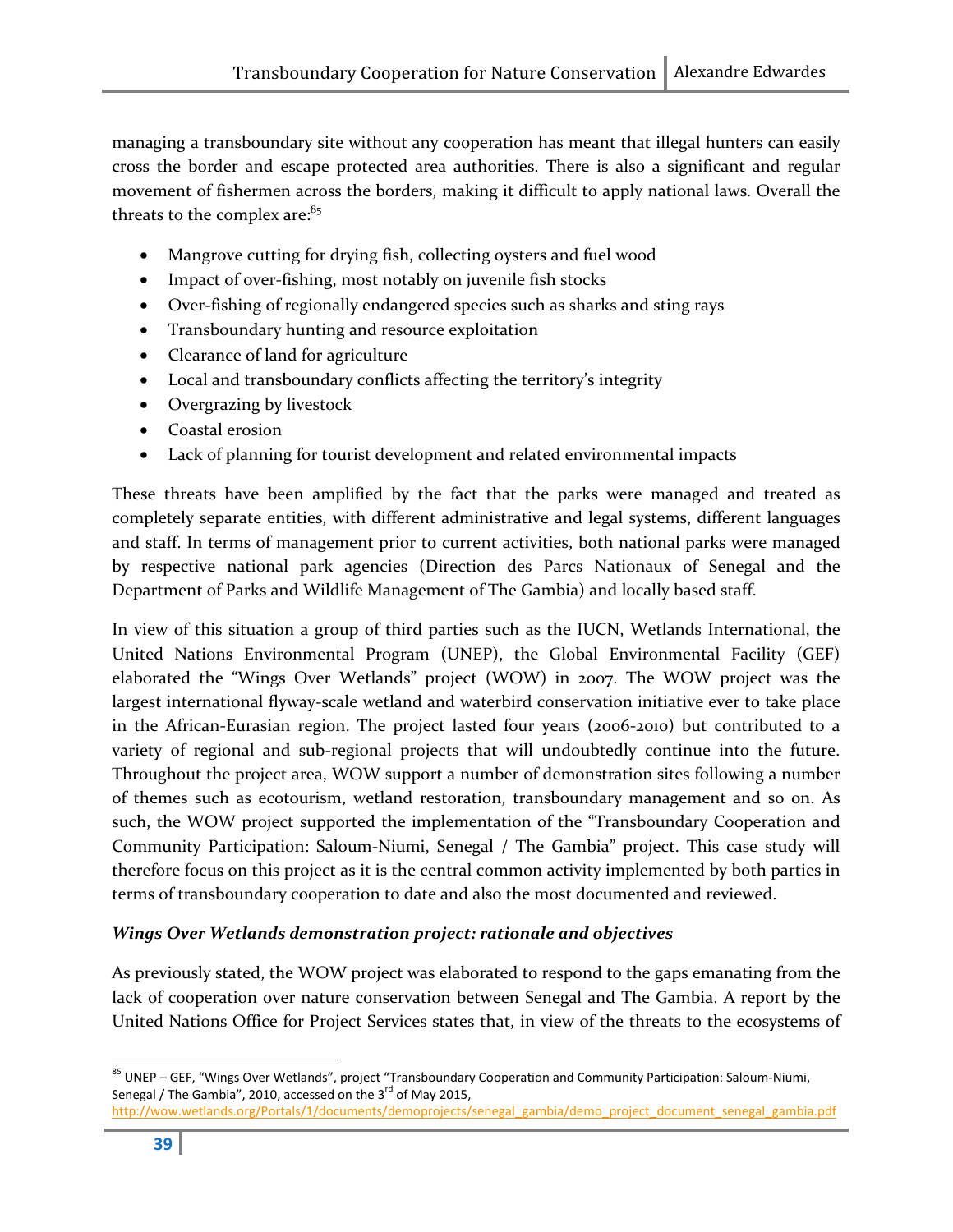the complex, the major management requirement is to improve transboundary cooperation so that the Saloum-Niumi Complex can effectively fall under one management system.<sup>86</sup> The report continued by stating that the complex needs improved transboundary surveillance of sensitive sites, such as important breeding bird colonies and areas of important aquatic biodiversity. Other human activities such as fishing, wood-cutting, land clearing, agriculture, hunting and tourism, would be more effectively controlled if monitored on a transboundary scale. The lack of personnel and infrastructure in both parks could be complemented via the pooling of resources.

Hence, the rationale for the project is to promote the management of this single ecological unit as one single administrative unit in order to make biodiversity conservation more effective through a cooperative framework for resource management, surveillance and monitoring. The project saw all activities as partnerships in order to bring added value to existing national commitments and plans. It also emphasized the need to involve a wide range of stakeholders and local communities in order for the activities to be successful.

The general objective of the project is "the conservation and sustainable use of biological diversity in the wetlands of the Sine Saloum Delta and Niumi within the framework of transboundary cooperation". This objective has been divided into three sub-objectives:

- Sub-objective 1: To enhance transboundary management and surveillance of biodiversity and of natural resource use in the Saloum-Niumi Complex, especially of waterbirds and other species that move freely between the two countries.
- Sub-objective 2: To strengthen transboundary and local cooperation for the sustainable use of natural resources in the Saloum-Niumi Complex.
- Sub-objective 3: To promote transboundary wetland/resource management through awareness raising at the local and subregional levels.

| <b>Desired Outcomes</b>                                                                                                                                                                 | <b>Proposed activities</b>                                                                                                                                                                                                                                    |  |
|-----------------------------------------------------------------------------------------------------------------------------------------------------------------------------------------|---------------------------------------------------------------------------------------------------------------------------------------------------------------------------------------------------------------------------------------------------------------|--|
| <b>Outcome 1:</b> Improved transboundary<br>management and surveillance of biodiversity<br>and of natural resource use in the Saloum-<br>Niumi Complex, especially of migratory species | • Designate Transboundary Ramsar Site<br>• Develop an integrated transboundary<br>management plan<br>• Strengthen surveillance of waterbird<br>breeding colonies<br>Support parks infrastructure<br>(field)<br>$\bullet$<br>equipment, institutional support) |  |

## Suggested Activities by the WOW project<sup>87</sup>

<sup>&</sup>lt;u>.</u> <sup>86</sup> UNEP – GEF, "Wings Over Wetlands", project "Transboundary Cooperation and Community Participation: Saloum-Niumi, Senegal / The Gambia", 2010, accessed on the 3 $^{rd}$  of May 2015, p.3

<sup>87</sup> UNEP – GEF, "Wings Over Wetlands", project "Transboundary Cooperation and Community Participation: Saloum-Niumi, Senegal / The Gambia", 2010, accessed on the  $3^{rd}$  of May 2015, pp. 6-8.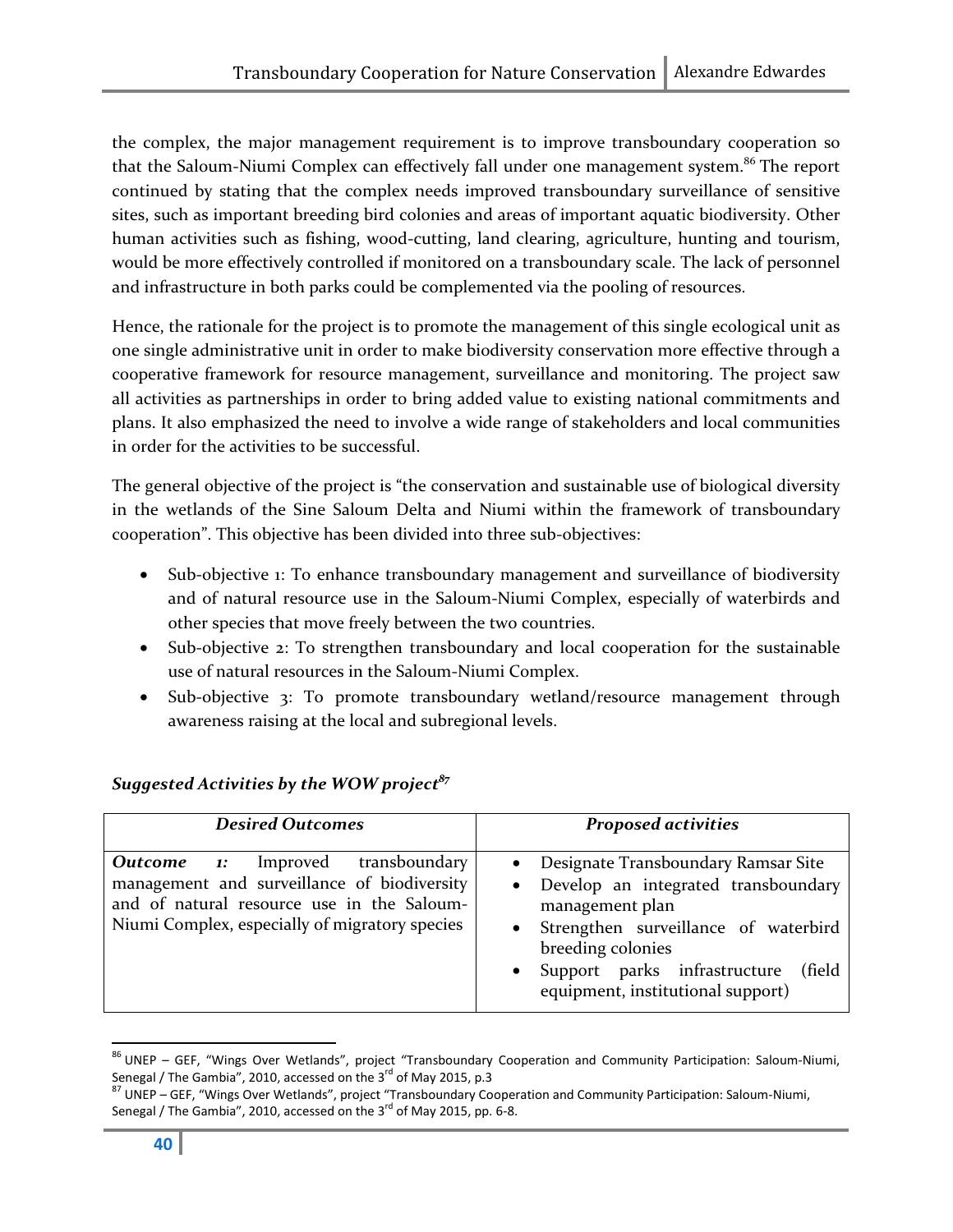| Strengthen capacity<br>for<br>Outcome<br>2:<br>transboundary and local cooperation for the<br>sustainable use of natural resources in the<br>Saloum-Niumi Complex                   | Staff capacity building<br>$\bullet$<br>Community capacity building                                                                                                                                                                                                                                                                                                                                                                                      |
|-------------------------------------------------------------------------------------------------------------------------------------------------------------------------------------|----------------------------------------------------------------------------------------------------------------------------------------------------------------------------------------------------------------------------------------------------------------------------------------------------------------------------------------------------------------------------------------------------------------------------------------------------------|
| <b>Outcome 3:</b> Awareness raised<br>the<br>on<br>importance of transboundary cooperation for<br>improved wetland management at local and<br>sub-regional levels                   | Awareness raising campaign for policy<br>makers and high-level government<br>officials<br>Promote sustainable use of natural<br>includes<br>that<br>local<br>resources<br>communities, fishing cooperatives and<br>women's groups<br>Raise public awareness on the value of<br>$\bullet$<br>wetlands (displays, information boards<br>at tourist sites and local schools,<br>production of a short film)<br>Subregional workshop and exchange<br>program |
| <b>Outcome 4:</b> Integration of transboundary<br>activities and monitoring into administrative<br>procedures and park management plans (see<br>governance section for more detail) | Project management and review unit<br>(with a project coordinator and two<br>national focal points)<br>Project monitoring and evaluation<br>(project Steering Committee to oversee<br>and guide projects, approve reports and<br>budgets, meet on bi-annual basis)                                                                                                                                                                                       |

#### Governance<sup>88</sup>

The WOW project is guided by the Steering Committee, composed and represented by the main stakeholder groups including Wetlands International, site management teams, IUCN, WWF, PRCM, GEF focal points. The main role of the Committee will be to monitor and evaluate project progress reports, work plans and budgets. The Committee meets on a bi-annual basis. The actual coordination of the project is undertaken by the Wetlands International West Africa Office in order for the two implementing agencies (Direction des Parcs Nationaux of Senegal and the Department of Parks and Wildlife Management of The Gambia, DPN and DPWM respectively) to work closely on technical issues. Wetlands International will contribute by providing logistical, administrative and technical support to the project.

The DPN and DPWN coordinate activities and site personnel within their own countries through respective focal points appointed by each park. To provide valuable coordination and

<sup>88</sup> UNEP - GEF, "Wings Over Wetlands", project "Transboundary Cooperation and Community Participation: Saloum-Niumi, Senegal / The Gambia", 2010, accessed on the 3<sup>rd</sup> of May 2015, p. 12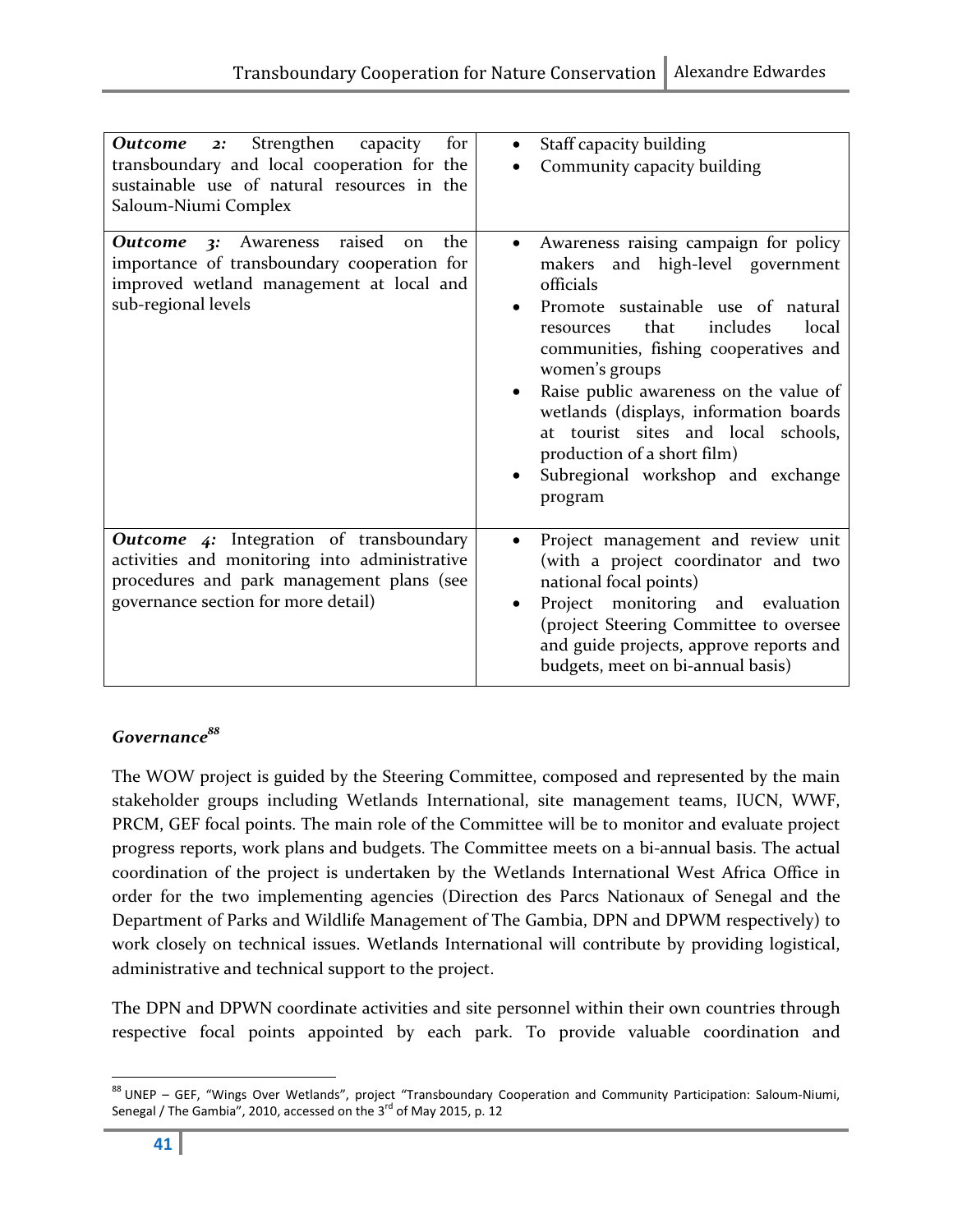harmonization, these focal points will be coordinated on site by the project site coordinator (who divides his time in between the two sides of the border). The project coordinator and focal points as well as Wetland International act as a Management Team on the ground to oversee project administration, day to day monitoring, solving administrative or management problems.

#### Outcomes and challenges of the "Wings Over Wetlands" demonstration project

This section will be based on the Semi-Annual Report of the Wings Over Wetlands project that was written and published in 2010<sup>89</sup>.

| <b>Key Project Achievement</b>                                                                             | <b>Date</b> |
|------------------------------------------------------------------------------------------------------------|-------------|
| Designation of the Saloum-Niumi Complex as a Transboundary Ramsar Site, first                              | 01.2008     |
| of its kind in Africa. Staff from both parks and high level officials from both                            |             |
| countries cooperated over the designation of the Complex as a TRS                                          |             |
| Elaboration and review of a transboundary Management Plan for the Complex<br>under final adoption process. | 03.2010     |
| Restoration and installation of some facilities in the Niumi National Park to                              | Throughout  |
| encourage tourism                                                                                          | project     |
| Improvement of park headquarters capacity and infrastructures through field                                | Throughout  |
| materials and equipment                                                                                    | project     |
| Production and installation of signboards within the complex                                               | 12.2008     |
| Setting up of local ecoguard group composed of volunteers from local                                       | Throughout  |
| communities at the Niumi National Park side of the complex                                                 | project     |
| Capacity building of the park's staff and volunteers (around 30 people) in various                         | Throughout  |
| technical thematic (using GPS, bird counting, tourist guiding, etc) and joint bird                         | project     |
| counts and bird monitoring activities within the complex including two                                     |             |
| international bird counts by the complex staff                                                             |             |
| Capacity building of community members (especially women) for a sustainable                                | Throughout  |
| use of natural resources in the complex through training sessions on topics like                           | project     |
| collecting oysters, sustainable use of fisheries, vegetable farming, etc.                                  |             |
| Exchange visits at site and national level to support the capacity building of the                         | 03.2009     |
| park staff to the complex                                                                                  |             |
| Regional exchange visit to explore and discuss the possibility of establishing an                          | Throughout  |
| African Sites Managers Network.                                                                            | project     |
| Series of awareness campaigns addressing local community leaders and other                                 | Throughout  |
| members through radio channels, etc.                                                                       | project     |
| Awareness campaign for national level authorities in each country                                          | Throughout  |
|                                                                                                            | project     |
| Awareness campaign and discussions for children within schools in and around                               | Throughout  |
| the complex                                                                                                | project     |

<sup>&</sup>lt;u>.</u> 89 UNEP – GEF African Eurasian Flyways Project, Wings Over Wetlands, Demonstration Project Semi-Annual Report, Transboundary cooperation and community participation the Saloum-Niumi Complex, Senegal / The Gambia, 2010, accessed on the 4<sup>th</sup> of May 2015, http://wow.wetlands.org/Portals/1/WoW Sal-Niumi Final Report - cleared by PCU.pdf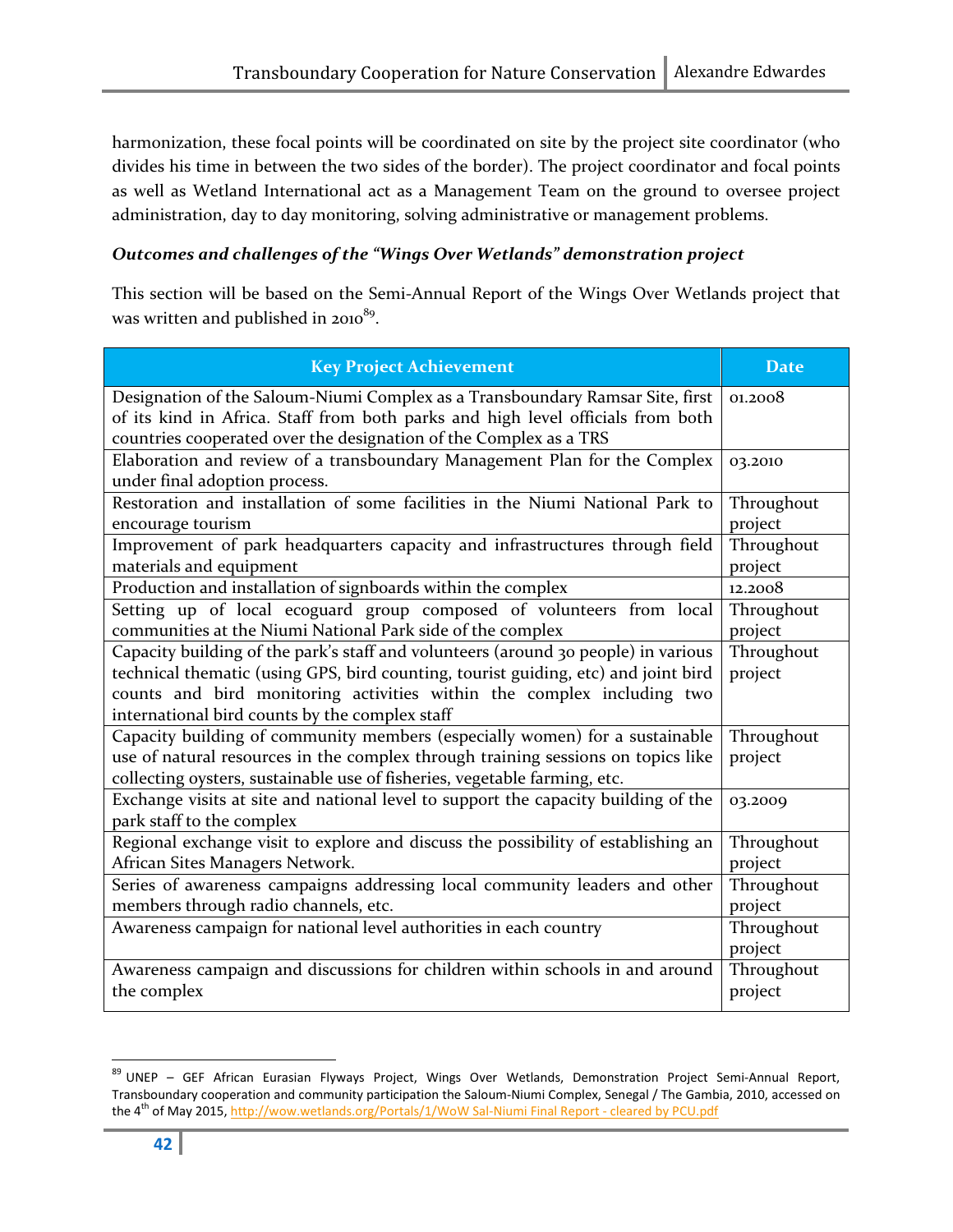Some major challenges are apparent in slowing down if not completely disrupting the development of transboundary cooperation in this complex. Despite the Management Plan been endorsed by all stakeholders there is a serious lack of funds to support the implementation of the plan in the complex. The risk stemming from this situation is a return to the separate management of the two sites and therefore a return to the previous issues from this separate management. There is also a lack of effective joint collaboration with organizations and partners acting on the site with regards to transboundary cooperation. If the setting up of the eco-guard group was useful, they need to go beyond joint monitoring exercises towards the joint management of initiatives within the complex. Also mentioned, is the fragility of the administrative and political systems on both sides of the border, which could impact on the sustainability of this cooperation. Since the end of the WOW project, no documents can be found by the author on any further developments within the complex, whether from Ramsar, IUCN, Wetlands International or the national implementing bodies. This can lead to suppose that the efforts to develop cooperation have faltered and stopped as no official documents on the state of conservation can be found.

Despite this situation, it is interesting to note the importance that third parties can play in the development of cooperation over transboundary nature conservation. In this case, NGOs, international organizations and the park teams were the ones who "kick started" the process that eventually built up to high administrative levels in each country and leading to site been recognized as a TRS. For the Saloum-Niumi Complex, it was these actors and not governments as in the Wadden Sea case studies, who were the drivers of activities, projects and ideas to increase transboundary management of the area. However, the ending of the WOW project and thus of the demonstration sites, seems to have also brought an end to the progress made over those four years. This could be explained by the lack of funding and interest by local and national administrations, but also by the total disinvestment on the part of the third parties who initially participated in the project. The role of the Ramsar Convention and the recognition of the complex as a TRS is unclear as to increasing cooperation in between the two states and hence the effectiveness of nature conservation in the site. It seems that Ramsar came more as a "label" given to a work in progress that was initiated by third parties, rather than initiating and providing the capacity to the relevant stakeholders to start and continue their efforts. Therefore, the role of third parties initiating and providing assistance to the relevant stakeholders as well as the implementation of viable and adapted activities are crucial to assure the longevity of transboundary cooperation.

## c. The case for ecotourism

This section will look into the relationship in between transboundary cooperation for nature conservation and ecotourism (or sustainable tourism). Indeed, ecotourism has been implemented around the world (to various levels of success) as a tool for resource and nature conservation. This is because ecotourism facilities and activities are expected to operate in harmony with the ecology of the area and remain consistent with the culture and social expectations of the people living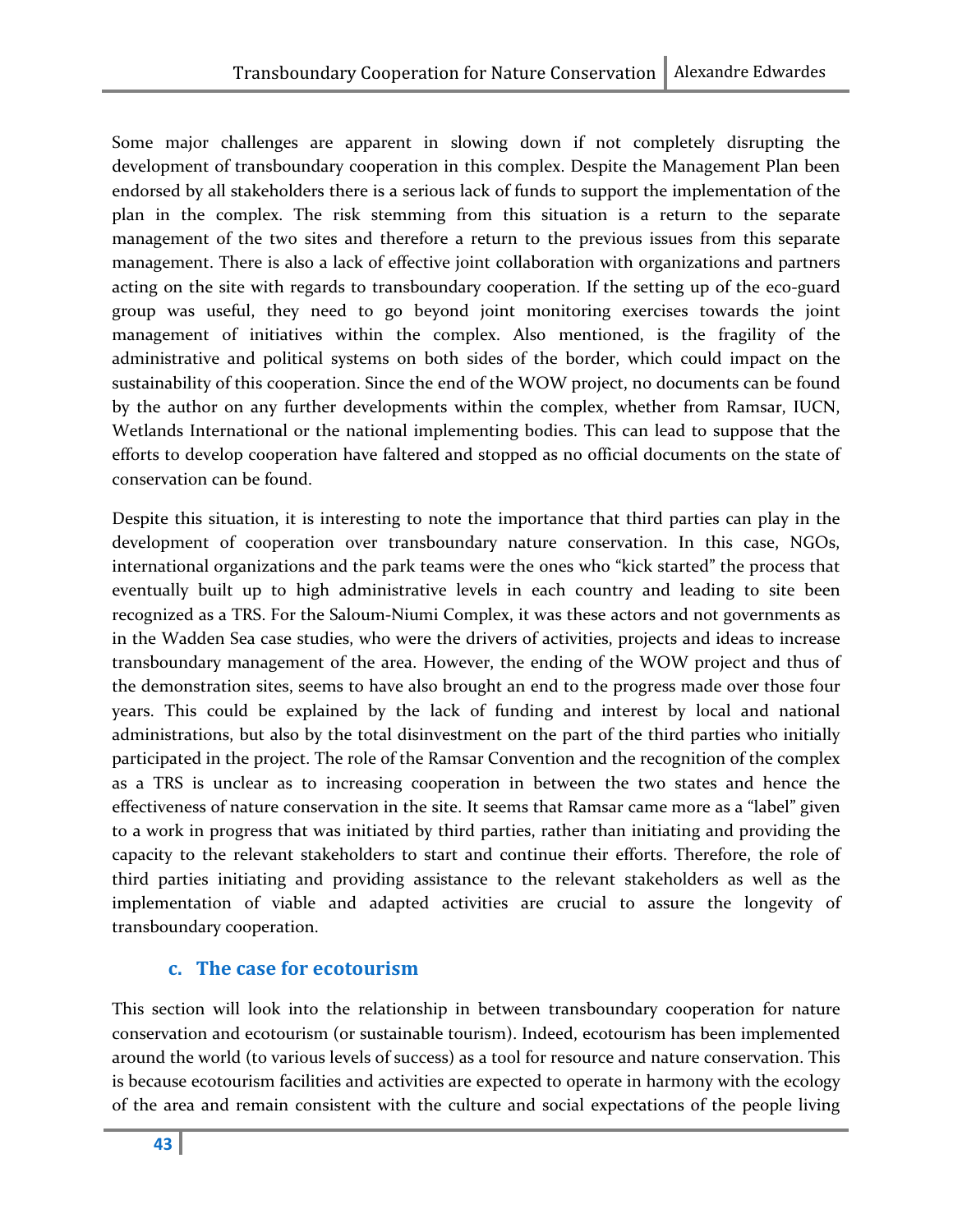within the local communities. Thus ecotourism depends on the success of nature conservation and can provide a significant income for local communities. As we have seen throughout this paper, transboundary cooperation can improve the conservation and protection of an ecosystem, therefore enhancing the potential for ecotourism. Likewise, by promoting conservation at the local and national level, ecotourism provides diversified funds for the continuation of conservation projects and can hence sustain transboundary initiatives. As such ecotourism can become a valuable mechanism to encourage stakeholder involvement and attract sources of funding to initiate cooperation activities. However, this activity must follow strict guidelines in order to avoid the destruction of the ecosystem it depends on. This section will be based on the experience of the Sava River Basin (Slovenia, Croatia, Bosnia and Herzegovina and Serbia) and the elaboration of their "Transboundary Ecotourism Guidelines for the Sava River Basin" published in 2013.

#### Definitions and objectives of ecotourism

Generally speaking ecotourism is considered to be a kind of sustainable tourism that is focused on visiting fragile and pristine and undisturbed natural areas. It is a combination of socially responsible travel and environmental sustainability.<sup>90</sup> As such, it hopes to meet the demands of present tourists whilst enhancing future opportunities for the community and their ability to protect and preserve the environment and local heritage in a sustainable way. The vision is to meet economic and social needs through the protection and maintenance of natural ecosystems and cultural integrity.<sup>91</sup> According to the World Tourism Organization, ecotourism is used to mean forms of tourism which have the following characteristics<sup>92</sup>:

- All nature based forms of tourism in which the main motivation of the tourists is the observation and appreciation of nature as well as the traditional cultures prevailing in natural areas.
- It contains educational and interpretation features.
- It minimized negative impacts upon the natural and socio-cultural environment.
- It supports the maintenance of natural areas which are used as ecotourism attractions by:
	- o Generating economic benefits for host communities, organizations and authorities managing natural areas with conservation purposes.
	- o Providing alternative employment and income opportunities for local communities.
	- o Increasing awareness towards the conservation of natural and cultural assets, both among locals and tourists.

<sup>&</sup>lt;sup>90</sup> International Sava River Basin Commission, Transboundary Ecotourism Guidelines for the Sava River Basin, One River, Four Countries, Unlimited Possibilities, September 2013, accessed on the  $4<sup>th</sup>$  of May 2015,

http://www.savacommission.org/dms/docs/dokumenti/documents\_publications/publications/other\_publications/transbounda <mark>ry\_eco\_tourism\_guidelines.pdf</mark>, p.7.<br><sup>91</sup> World Tourism Organization, The British Ecotourism Market, Special Report, p.22, 2001.

 $92$  World Tourism Organization, The British Ecotourism Market, Special Report, p.19, 2001.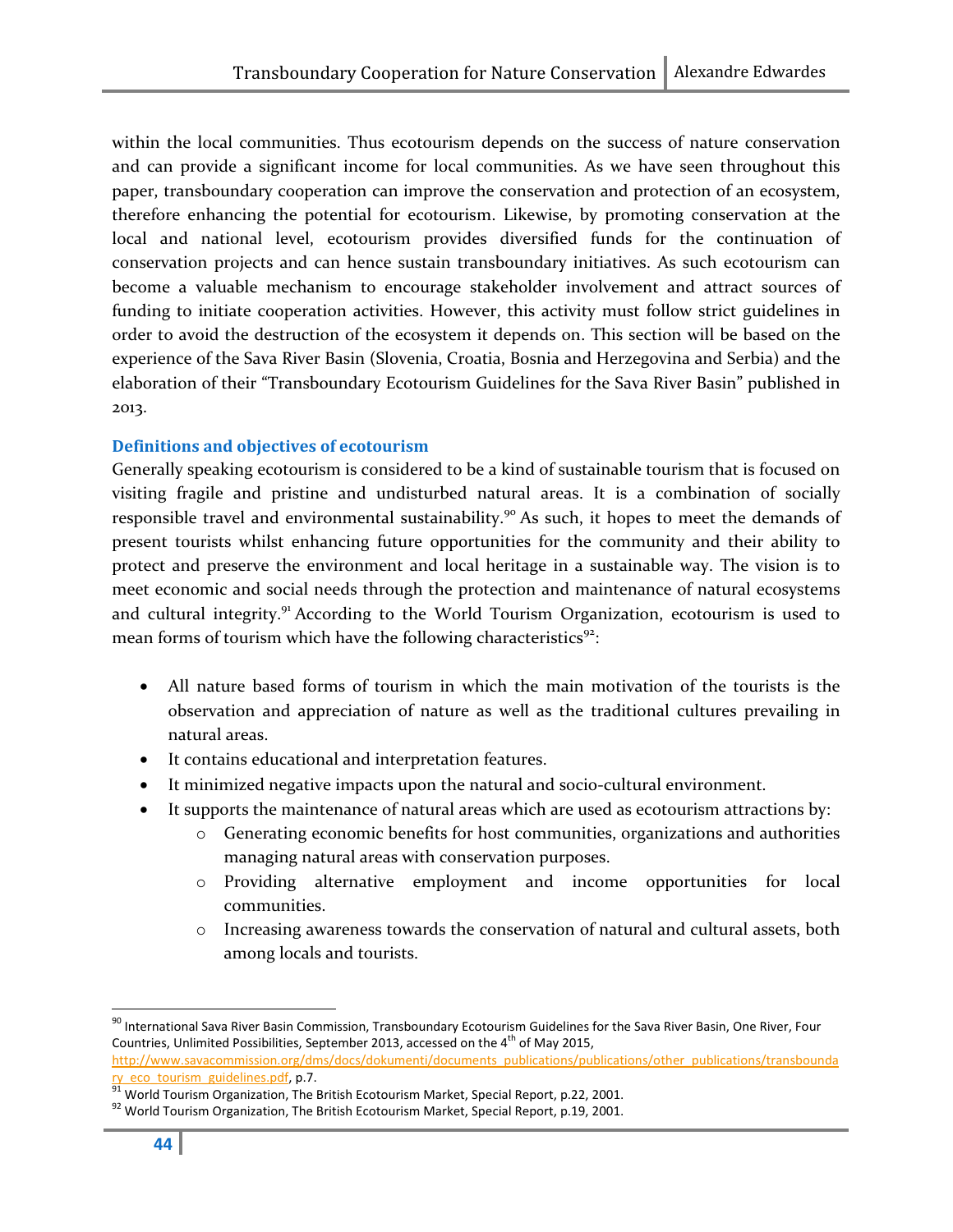For states and other stakeholders engaging in transboundary cooperation, ecotourism presents some significant environmental, economic and social advantages. Indeed, in many cases worldwide, border areas are disadvantaged zones in an economic sense due to their remoteness from central government, lack of infrastructure, political hostilities and so on. Transboundary conservation areas can help offer development to border areas, especially through tourism. In the early years 2000, ecotourism represented around 20% of all international travel globally and is growing at a faster rate than "traditional" tourism.<sup>93</sup> By consequence, ecotourism can offer great potential for the country and local communities to enhance their incomes and quality of life through the conservation of their natural environment. It is also recognized that cooperation between countries and the joint promotion of a site as "one site" is attractive to tourists and donors, moreover that the designation of sites by international organizations such as UNESCO and Ramsar increases flows of tourists to the site. States thus have an incentive to develop transboundary conservation in order to promote ecotourism.

#### Transboundary mechanisms to promote ecotourism: examples from the Sava River Basin

In order to develop successful and sustainable ecotourism in the Sava River Basin, the four states (Slovenia, Croatia, Bosnia and Herzegovina and Serbia) wrote a Transboundary Ecotourism Guideline as the main framework of implementation. The central purpose of the guidelines is to provide an expert contribution to a unified approach to sustainable development and ecotourism in wetland areas of international importance (Ramsar Sites) and to outline the scope of work for the preparation of a master plan for the development of ecotourism in the Sava Basin. A consultation process used to develop and prioritize actions for the sustainable development of ecotourism found five major themes:

- Develop and sustain transboundary ecotourism activities
- Managing Ramsar Site and wetland landscapes to maximize their conservation and public benefits and preserve their ecosystem services
- Sustainable economic development
- Stakeholder involvement and community participation
- Conserving and enhancing biodiversity

#### Proposed activities for the development of transboundary ecotourism

Although all these themes are related to the issues covered by this report, we will only focus on the proposed activities to develop the first theme "Develop and sustain transboundary ecotourism activities".

| Objective          | Outcome                                            |  |  | Comment |  |  |  |                 |
|--------------------|----------------------------------------------------|--|--|---------|--|--|--|-----------------|
| Establishment of a | Identification of the main The framework should be |  |  |         |  |  |  |                 |
| for<br>Framework   | natural and cultural potential in developed        |  |  |         |  |  |  | through $\vert$ |

<sup>93</sup> Maja Vasilijevic and Tomasz Pezold, Crossing Borders for Nature, European examples of transboundary conservation, IUCN Program Office for South-Eastern Europe, 2011, p.70.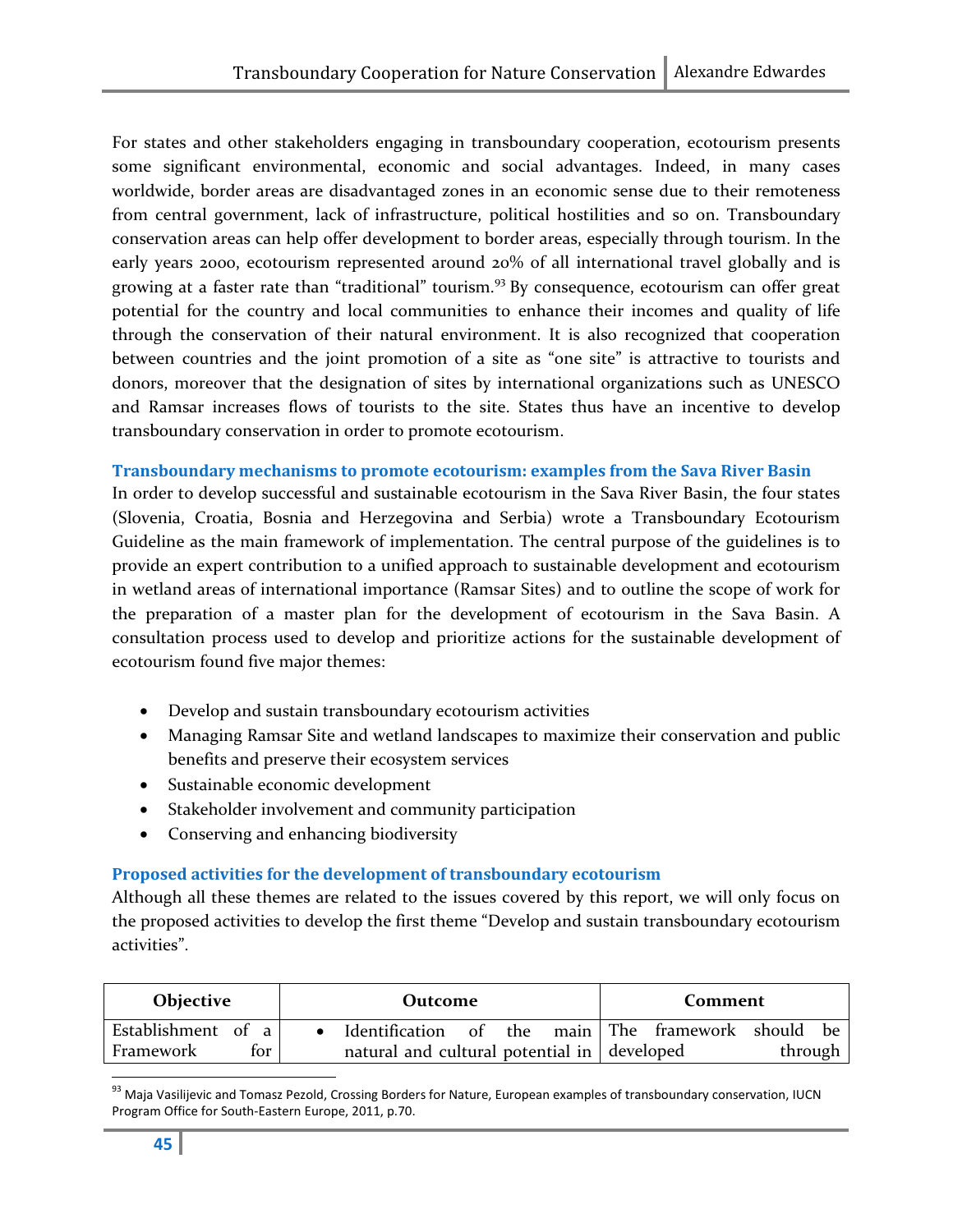|                      | the river basin                                  |                                 |
|----------------------|--------------------------------------------------|---------------------------------|
| Ecotourism           |                                                  | consultation with all relevant  |
| Development in Sava  | Identification<br>of<br>the<br>main<br>$\bullet$ | stakeholders                    |
| <b>River Basin</b>   | characteristics of each site as a                |                                 |
|                      | for<br>basis<br>ecotourism                       |                                 |
|                      | development                                      |                                 |
|                      | Analysis,<br>comparison<br>$\bullet$<br>and      |                                 |
|                      | harmonization of land<br>use                     |                                 |
|                      | planning, nature conservation                    |                                 |
|                      | tourism<br>development<br>and                    |                                 |
|                      | policies                                         |                                 |
|                      |                                                  |                                 |
|                      | Identification of liaison<br>for                 |                                 |
|                      | stakeholder groups to participate                |                                 |
|                      | the process<br>of policy<br>in.                  |                                 |
|                      | establishment                                    |                                 |
| Produce a baseline   | Evaluation of existing network of<br>$\bullet$   |                                 |
| which<br>study,      | established tourism offer within                 |                                 |
| identifies risks and | the Sava River Basin                             |                                 |
| conflicts<br>between | Identification of<br>existing<br>$\bullet$       |                                 |
| ecotourism           | potential conflicts of uses and                  |                                 |
| development<br>and   | activities                                       |                                 |
| wetland conservation | Determination of site specific<br>$\bullet$      |                                 |
|                      |                                                  |                                 |
|                      | expectations and limitations                     |                                 |
|                      | Development of fatal<br>flaw                     |                                 |
|                      | for<br>checklist<br>Ramsar<br>Site               |                                 |
|                      | development (no-go activities)                   |                                 |
|                      | Identification of policy<br>or                   |                                 |
|                      | legislative needs                                |                                 |
|                      | Develop a SWOT analysis<br>$\bullet$             |                                 |
| Development<br>of    | Identification of existing and<br>$\bullet$      | ISRBC and REC have<br>$\bullet$ |
| Transboundary        | required policies relevant to the                | identified<br>been<br>as        |
| Policy<br>for        | development of ecotourism                        | suited actors to begin          |
| Ecotourism           | Engagement<br>of<br>national                     | process of engaging             |
| Development in the   | authorities<br>to<br>ensure                      | both local and national         |
| Sava River Basin     | cooperation between sites in                     | level authorities in the        |
|                      | different countries                              | development<br>of               |
|                      | Definition<br>of<br>specific<br>$\bullet$        | cooperation                     |
|                      |                                                  | Policies should respect         |
|                      | expectations for sites based on                  |                                 |
|                      | Ramsar guidelines and other                      | national policies and           |
|                      | relevant guidelines<br>such<br>as                | international                   |
|                      | <b>UNESCO</b><br>programs<br>and                 | guidelines                      |
|                      | conventions                                      | The development of an           |
|                      | Strengthening of cooperation to                  | ecotourism<br>strategy          |
|                      | transboundary<br>ensure<br>nature                | should be elaborated in         |
|                      | conservation<br>and<br>ecotourism                | consultation with all           |
|                      | integrity and continuity                         | relevant stakeholders           |
|                      | collaborative<br>Encourage                       | and must include:               |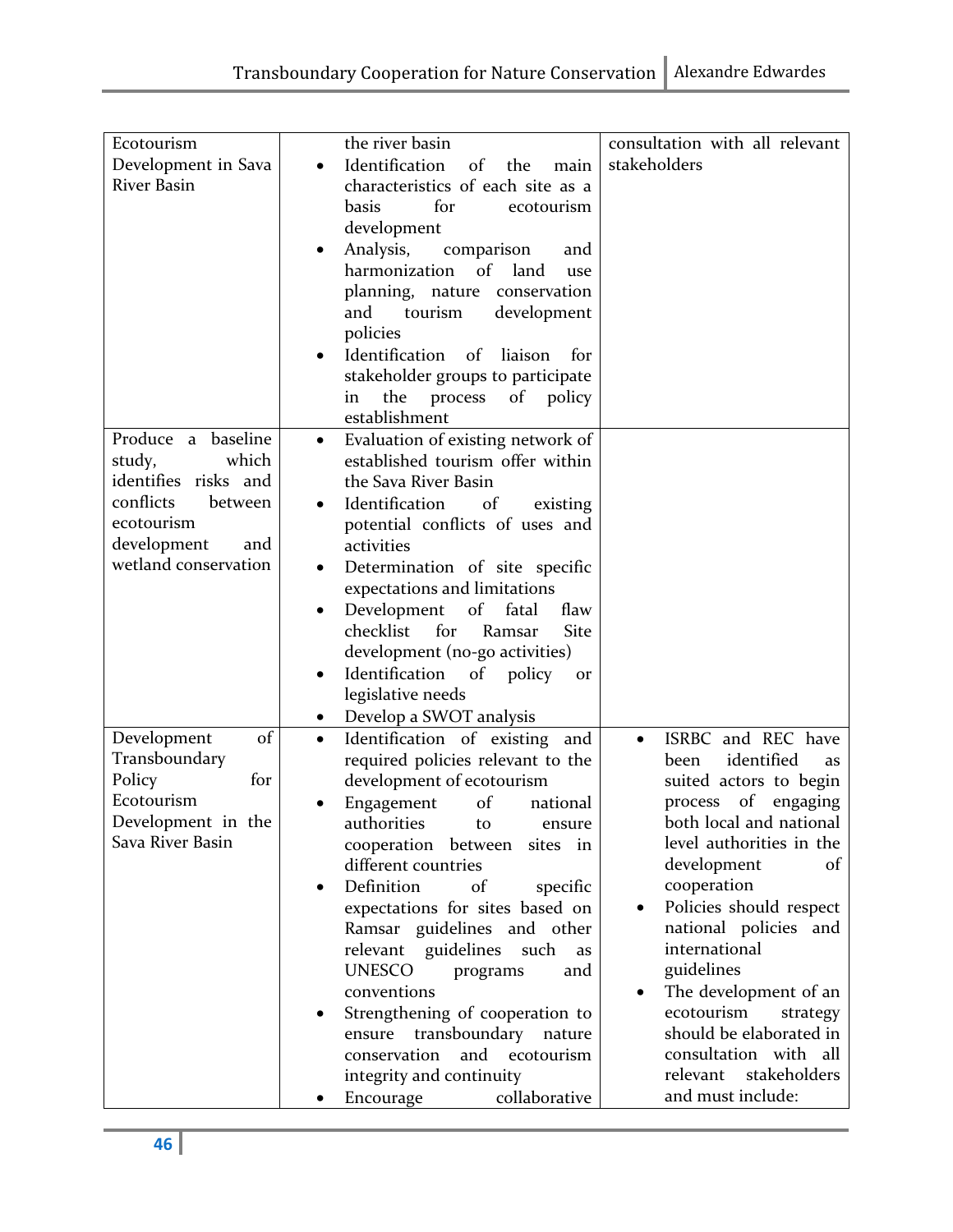|                                                                                                                                                                         | promotional<br>action<br>at<br>an<br>international scale<br>of<br>the<br>Assurance<br>proper<br>application and integration of<br>international<br>and<br>national<br>tourism legislation<br>Establishment of the perception<br>$\bullet$<br>and public image of the Sava<br>River basin as a complete and<br>collective tourist destination<br>Establishment and promotion of<br>٠<br>sustainable<br>tourism<br>and<br>exchange of information on the<br>practices<br>through<br>best<br>cooperation<br>with<br>tourist<br>destination in other countries<br>Development and promotion of<br>transnational<br>synergies for a<br>profile and improved promotion<br>of tourism<br>Identification<br>of government<br>liaison to communicate between<br>policy makers and stakeholders<br>Promote the incorporation of<br>these guidelines into national<br>legislations | A definition of the area<br>to be influenced by the<br>strategy<br>Assessment<br>of<br>the<br>area's<br>ecosystem<br>services, historic and<br>cultural heritage and<br>tourism<br>current<br>infrastructure,<br>economic and social<br>circumstances;<br>consider<br>issues<br>of<br>capacity,<br>need<br>and<br>potential opportunities<br>Assessment of current<br>visitors and potential<br>future markets<br>Set<br>of<br>strategic<br>objectives<br>the<br>for<br>development<br>and<br>management<br>of<br>tourism<br>Action plan to meet<br>these objectives<br>Indication of resources<br>and<br>partners<br>to<br>implement the strategy<br>Proposals<br>for |
|-------------------------------------------------------------------------------------------------------------------------------------------------------------------------|-------------------------------------------------------------------------------------------------------------------------------------------------------------------------------------------------------------------------------------------------------------------------------------------------------------------------------------------------------------------------------------------------------------------------------------------------------------------------------------------------------------------------------------------------------------------------------------------------------------------------------------------------------------------------------------------------------------------------------------------------------------------------------------------------------------------------------------------------------------------------|------------------------------------------------------------------------------------------------------------------------------------------------------------------------------------------------------------------------------------------------------------------------------------------------------------------------------------------------------------------------------------------------------------------------------------------------------------------------------------------------------------------------------------------------------------------------------------------------------------------------------------------------------------------------|
| Development of a<br>Plan<br><b>Master</b><br>for<br>Ecotourism<br>Development<br>ın<br>Ramsar sites, Buffer<br>Zones and Corridors<br>in the Sava River<br><b>Basin</b> | $% \left( \left( \mathcal{A},\mathcal{A}\right) \right) =\left( \mathcal{A},\mathcal{A}\right)$ of<br>Identification<br>protection<br>$\bullet$<br>of<br>considered<br>status<br>and<br>and existing<br>potential areas<br>relevant policy agreements<br>of<br>Identification<br>regional/national/entity/local<br>expectations<br>Identification of local products<br>Identification<br>of<br>main<br>stakeholders and target groups<br>Identification<br>of<br>program<br>measures                                                                                                                                                                                                                                                                                                                                                                                    | monitoring the results<br>This plan will define a<br>unified<br>path<br>for<br>development<br>of<br>ecotourism and ensure<br>its consistency with<br>regional and global<br>ecotourism standards.<br>A Master Plan should<br>be developed for all<br>Ramsar sites in the<br>Sava River Basin based<br>on the approaches and<br>objectives of the global<br>Master plan.                                                                                                                                                                                                                                                                                                |
| Establishment<br>of<br>Certifications<br>Joint                                                                                                                          | Implementation of additional<br>eco-labels and certificates such                                                                                                                                                                                                                                                                                                                                                                                                                                                                                                                                                                                                                                                                                                                                                                                                        | The key objective is to<br>promote<br>the                                                                                                                                                                                                                                                                                                                                                                                                                                                                                                                                                                                                                              |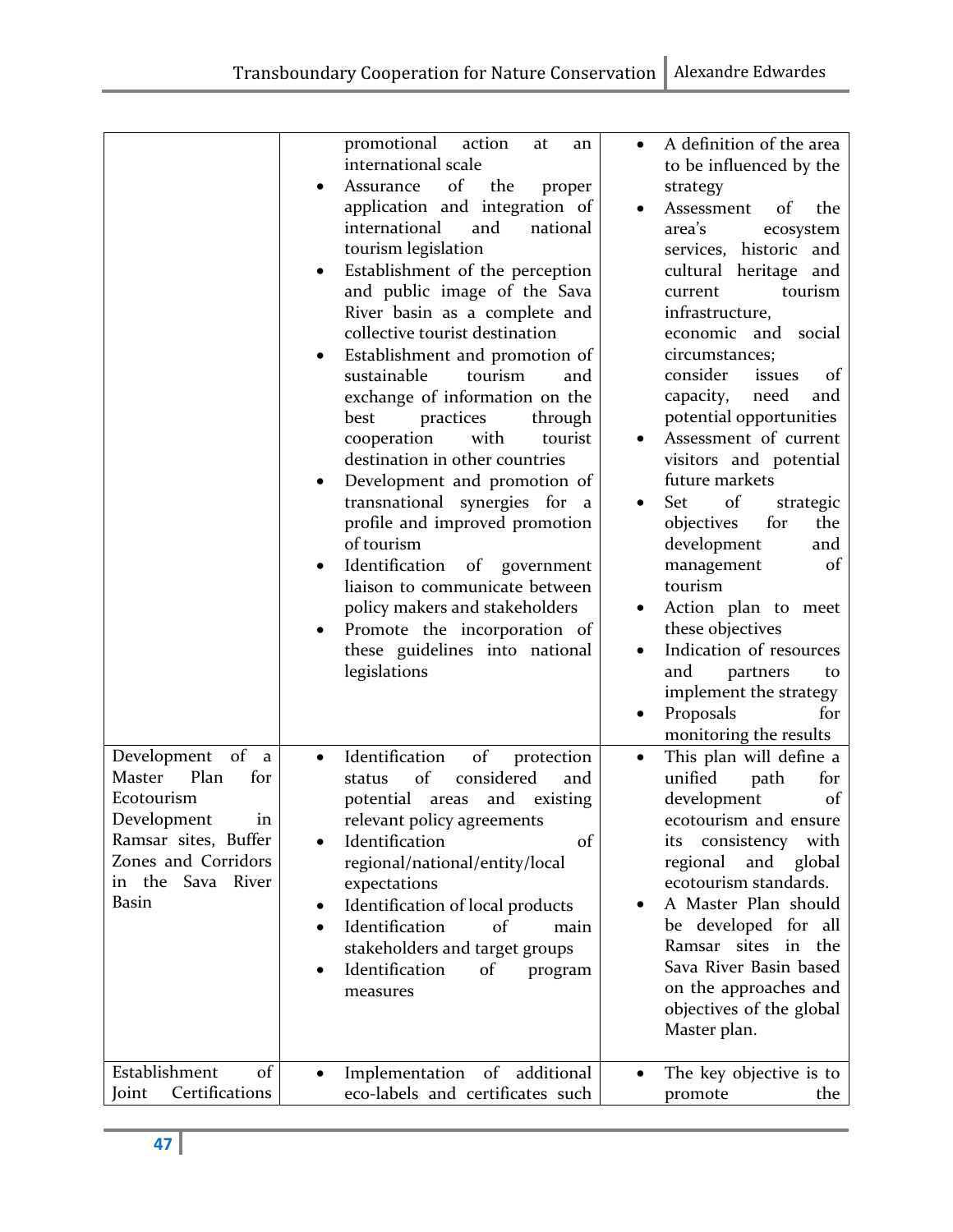| and       | training | European Charter<br>for<br>as             | consistency and high                |
|-----------|----------|-------------------------------------------|-------------------------------------|
| standards |          | Sustainable<br>Tourism<br>in              | level of standards for              |
|           |          | Protected Areas issued by the             | ecotourism                          |
|           |          | <b>Europarc Federation</b>                | Need<br>actively<br>to<br>$\bullet$ |
|           |          | Promote the incorporation of<br>$\bullet$ | participate<br>1n                   |
|           |          | ISO 140 000 family addresses              | international networks              |
|           |          | various aspects of environmental          | such<br>Europarc<br>as              |
|           |          | management                                | Federation and PAN                  |
|           |          | • Promote the incorporation of            | Parks<br>to<br>access               |
|           |          | Eco-Management and<br>Audit               | expertise<br>and<br>on              |
|           |          |                                           | certification                       |
|           |          | Scheme                                    | -of                                 |
|           |          | Develop a<br>transboundary<br>$\bullet$   | management                          |
|           |          | training standards for workers in         | standards,<br>park                  |
|           |          | ecotourism in the Sava River              | management                          |
|           |          | basin                                     |                                     |
|           |          | Assurance of consistency and<br>$\bullet$ |                                     |
|           |          | with<br>strict<br>requirements            |                                     |
|           |          | branding                                  |                                     |
|           |          |                                           |                                     |

## d. Recommendations

Based on the information found in these case studies and the other sections of this report, some recommendations can be identified. These can be considered in a general context but also in the more specific setting of East and Northeast Asia, where the author believes transboundary cooperation can make a significant contribution to nature conservation and diplomacy in between states.

- Promote transboundary cooperation as an effective tool for nature conservation and "ecological diplomacy": Encourage third parties such as NGO's and international organizations to continue or start promoting transboundary cooperation for nature conservation in between states. We have seen throughout this report the benefits that cooperation can bring in conservation, political, economic and social terms. Not only has the conservation and protection of sites of exceptional ecological value been increased by cooperation, but it has also helped build trust and interaction in between previously rather hostile neighboring states. If some examples of cooperation are top down and start at the governmental level, other examples have seen third parties play an essential role in initiating local level joint activities, providing funds and technical assistance, eventually growing into more formal and high-level intergovernmental agreements.
- **Set clear and feasible objectives:** whatever the level of cooperation taking place, whether at the ministerial level or at the local park staff level, stakeholders must agree upon clear, achievable and straightforward joint activities. Setting the bar too high could lead to technical and financial difficulties and compromise the viability of the cooperation.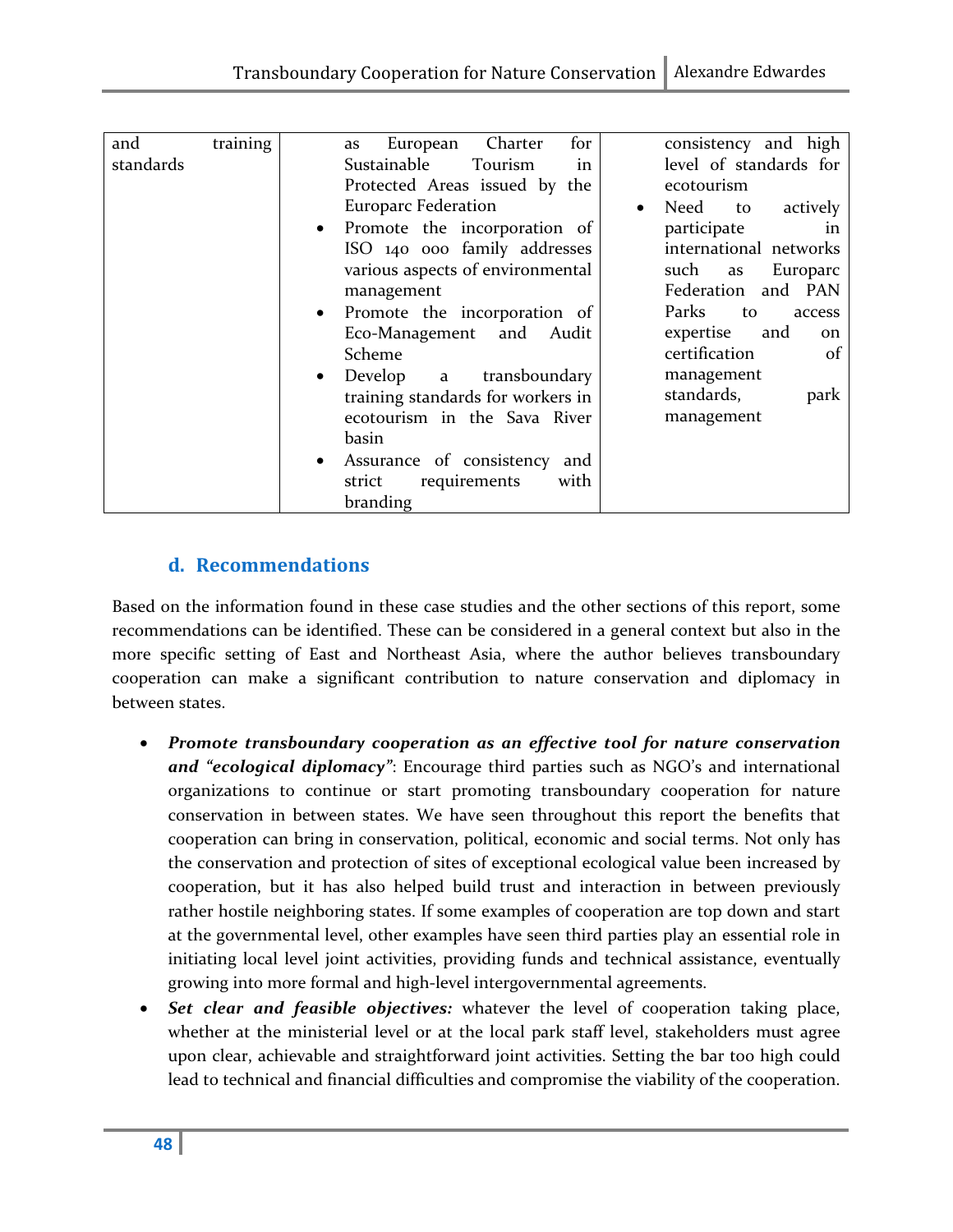The need to build from simple to complex takes time and trust in between stakeholders to function and be effective.

- Develop local participation: the need to include local communities and stakeholders is crucial for the effectiveness of transboundary cooperation. By living in or close to natural parks, they are those who need to be the most included in conservation efforts as their activities and lifestyles can impact (positively or negatively) the natural environment.
- **Trust in between stakeholders is the key to success:** throughout the various case studies in this report, we have seen how trust is essential in fostering effective cooperation. A lack of trust, as in the case of the Prespa Lake where Greece is stalling the conservation process, will ultimately lead to the downfall of transboundary cooperation. Greater trust can lead to greater cooperation and the more a transboundary area is active, the more it can attract funding and apply for international designations such as those from UNESCO or Ramsar, which will in turn increase the trust from third parties to supply funds.
- Step up international cooperation and ecotourism planning: the promotion of ecotourism through transboundary nature conservation initiatives and better international coordination of tourism policies and park management can significantly contribute to ecosystem conservation. Being based on success in the protection and conservation of the natural environment, ecotourism bolsters the incentive for local stakeholders to promote nature conservation, whilst providing local communities with a sustainable source of income. For states, ecotourism can become a significant income too, and its success will be based on how well they can cooperate and jointly manage a transboundary area. As a fast growing market, ecotourism is an interesting option for stakeholders to consider when entering transboundary nature conservation. However, a lack of coordination and strict framework of action can lead to unsustainable levels of tourist activity, degrading the natural environment on which it is based.
- Use the legal frameworks and other support provided by international organizations and conventions: Governments and local stakeholders engaging in transboundary activities should try to use the existing legal and administrative frameworks provided by international organizations and conventions.
- Promote the exchange of knowledge and experience of setting up transboundary cooperation initiatives to "prospective" countries: NGOs and international organizations that engage in transboundary nature conservation projects should be able to assist new projects in a more formal way. Sharing knowledge and experiences between stakeholders can mean a significant gain of time and funds for new projects.

In the more specific context of East and Northeast Asia, the following recommendations can be made, which support those put forward by NEASPEC:

Identify a potential transboundary protected area and initiate cooperation: NEASPEC is already undertaking this initiative through various joint international studies and conferences. One of its studies identified the Rason Migratory Bird Reserve, which is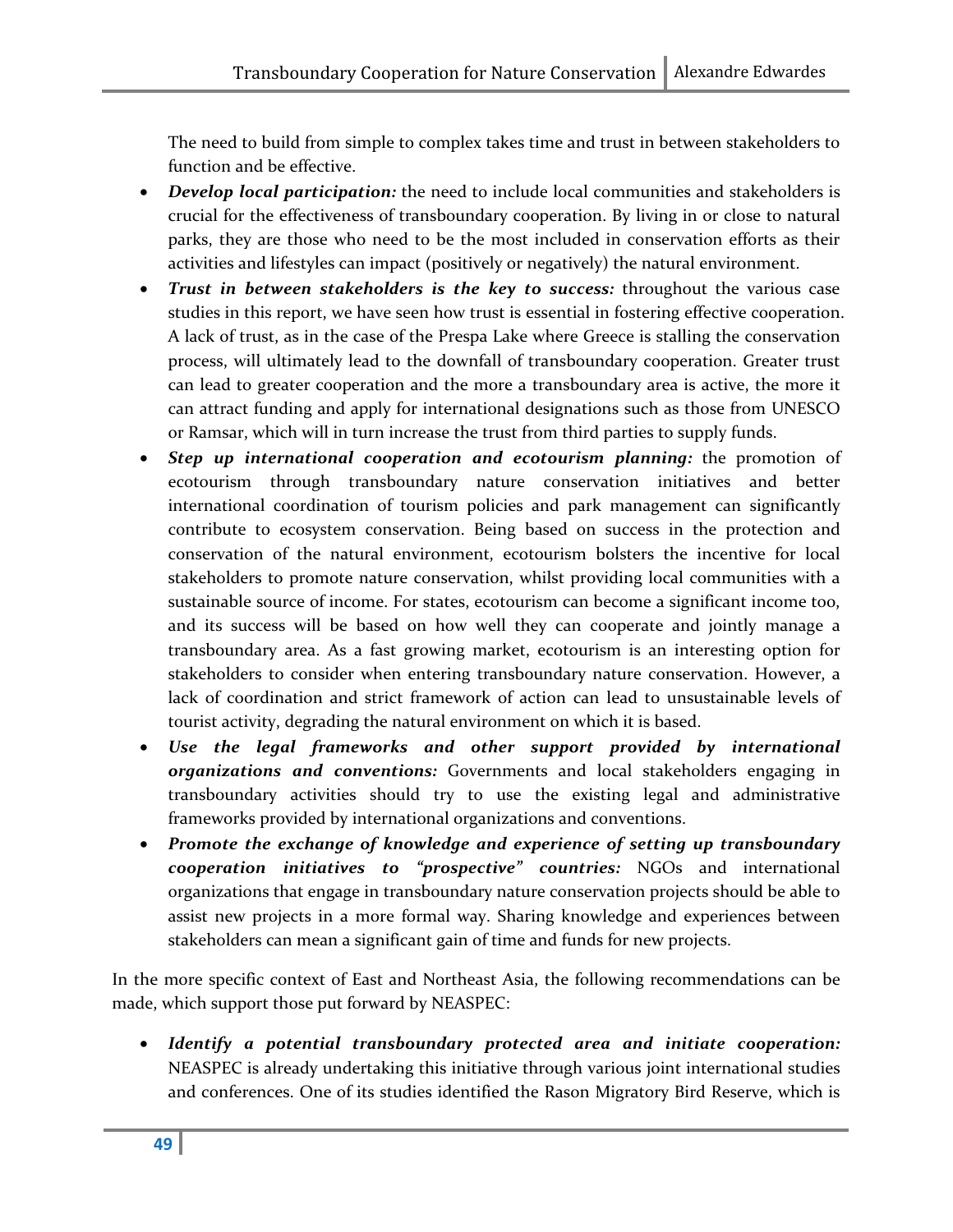located within the Democratic People's Republic of Korea (DPRK), the Russian Federation and China. As this site meets all Ramsar criteria, NEASPEC has recommended that the DPRK become a contracting party to the Ramsar Convention and designate the Rason Migratory Bird Reserve as a Ramsar site. This site could potentially become a Transboundary Ramsar site, the first in Asia if jointly applied with China and the Russian Federation.

• NEASPEC must continue its supporting role to transboundary cooperation in East and Northeast Asia: the role of third parties in initiating and supporting transboundary cooperation is crucial in the early phases of the joint projects. By providing financial and technical support, international organizations such as NEASPEC can play the role of convener and platform for stakeholders to meet, discuss and organize projects and activities. It can also provide the bridge to higher-level government officials, whose support is crucial for the survival of the process.

## **Conclusions**

There is no doubt that greater transboundary cooperation in the field of nature conservation is required in this globalized world. Judging by how marginal transboundary areas are today, the challenges to developing cooperation are still very strong and the incentives too small for states to initiate cooperation.

We have looked at the benefits that transboundary cooperation can provide: the two core ones being the enhancement of biodiversity conservation by treating ecosystems as ecological units despite human borders, harmonizing and coordinating research and monitoring, undertaking coordinated activities and conservation policies and so on. The second benefit is political, as transboundary nature conservation can act as an effective diplomatic tool to unfreeze tense political situations by getting opposing actors to focus on a mostly depoliticized issue such as nature conservation. Of course, other benefits arise from cooperation, such as the economic and social outcomes that can arise from the promotion of ecotourism, by making parks more attractive to tourists. Based on these observations and the variety of successful case studies found throughout the world, it seems reasonable to promote and argue for the expansion of transboundary cooperation.

 The challenges to the development of cooperation are significant in both quantative and qualitative terms. At the level of states, the lack of trust is often the greatest barrier to cooperation, when at the local level, it is often the lack of financing and technical capacity that will impede on cooperation. As such, the role of third parties such as NGO's, International Organizations and other stakeholders is crucial in bridging these gaps and providing the necessary means for the initiative to take place and grow. There is no "one size fits all" model to develop transboundary cooperation; it must be adapted to each location specific context by the most relevant stakeholders. However, communication with those states and other stakeholders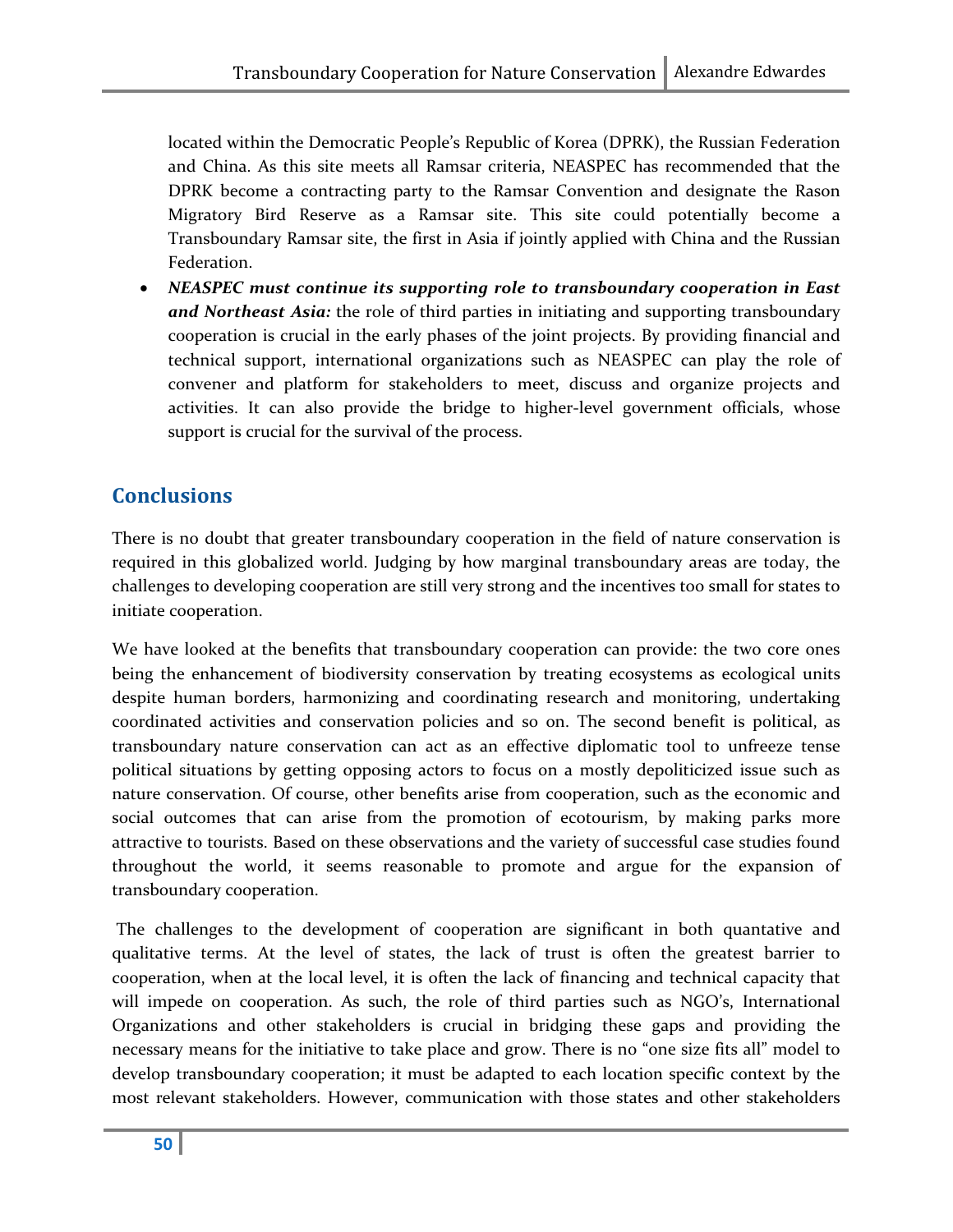who have participated in the elaboration of a transboundary project could significantly help gather valuable knowledge and experience for "younger" projects to base themselves upon.

The mechanisms used to implement transboundary cooperation are numerous and range from the simple exchange of information between park rangers, to highly complex and high-level joint management of a transboundary area through coordinated activities and policies. Most of the time cooperation starts with joint monitoring and assessment studies of transboundary areas, to move towards the organization of conferences, education activities and finally to more complex cooperation, such as the elaboration of a joint management plan and the harmonization of conservation policies. In any case, all stakeholders involved must achieve prior goodwill and agreement on the general outline of cooperation activities. Building up trust through the gradual implementation and development of cooperation is crucial if the project is to succeed.

In East and Northeast Asia, transboundary cooperation is still in its early days, but current trends are encouraging, such as the various joint projects led by NEASPEC. The next step would be to identify a potential transboundary conservation area that includes the DPRK and use organizations such as NEASPEC to act as platforms to convene all relevant actors to the development of transboundary nature conservation. As the first transboundary area in Asia, such a site would attract great attention from funders and could be a valuable occasion to lessen regional tensions through environmental diplomacy.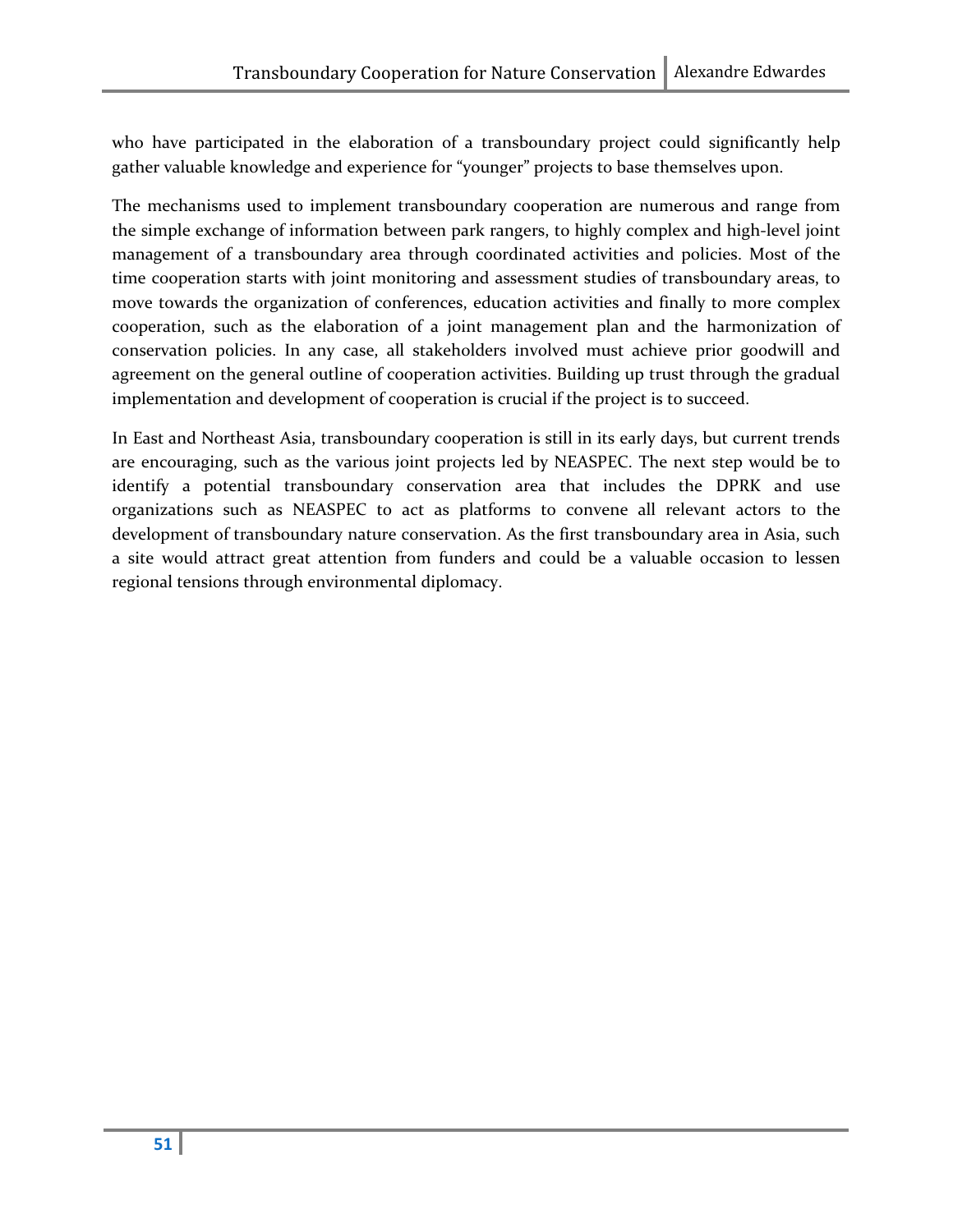## Bibliography

Common Wadden Sea Secretariat, 2010 Sylt Declaration, Ministerial Council Declaration of the 11<sup>th</sup> Trilateral Governmental Conference on the Protection of the Wadden Sea, Wilhelmshaven, Germany.

5<sup>th</sup> European Regional Meeting on the Implementation and Effectiveness of the Ramsar Convention, Workshop D, "Shared catchments and wetlands – increasing transboundary cooperation", 4-8 December 2004.

Pamela J. Griffin and Saleem H. Ali, Managing transboundary wetlands: the Ramsar Convention as a means of ecological diplomacy, Journal of Environmental Studies and Science, 10 June 2014.

International Sava River Basin Commission, Transboundary Ecotourism Guidelines for the Sava River Basin, One River, Four Countries, Unlimited Possibilities, September 2013.

Millennium Ecosystem Assessment, "Ecosystems and Human Wellbeing: Wetlands and Water (Synthesis)", World Resource Institute, Washington, 2005.

NEASPEC, 19<sup>th</sup> Senior Official Meeting, Review of Program Planning and Implementation, Development of the Cooperation Mechanisms for Nature Conservation in Transboundary Areas in Northeast Asia, 22- 23 September 2014, Moscow (Russian Federation).

NEASPEC, 17<sup>th</sup> Senior Officials Meeting, Review of Program Planning and Implementation, meeting on Development of Cooperation Mechanisms for Nature Conservation in Transboundary Areas in Northeast Asia, 20-21 December 2012, Chengdu, China.

Ramsar, Ecosystems and Human Well-Being: Wetlands and Water Synthesis, 2013.

Trevor Sandwith and Charles Besançon, Trade-Offs Among Multiple Goals for Transboundary Conservation, published by the Wilson Center, August 2005.

Trevor Sandwith, Clare Shine et al., Transboundary Protected Areas for Peace and Cooperation, published by the World Commission on Protected Areas and the IUCN, Best Practice Protected Areas Guidelines Series n°7, 2001.

Michael Schoon, "A brief History of Transboundary Protected Areas", Global Transboundary Conservation Network website, accessed on the  $26<sup>th</sup>$  of March 2015.

Trilateral Wadden Sea Secretariat, Climate Change Adaptation Strategy, Annex 6, Climate Change Adaptation Strategy, 2010.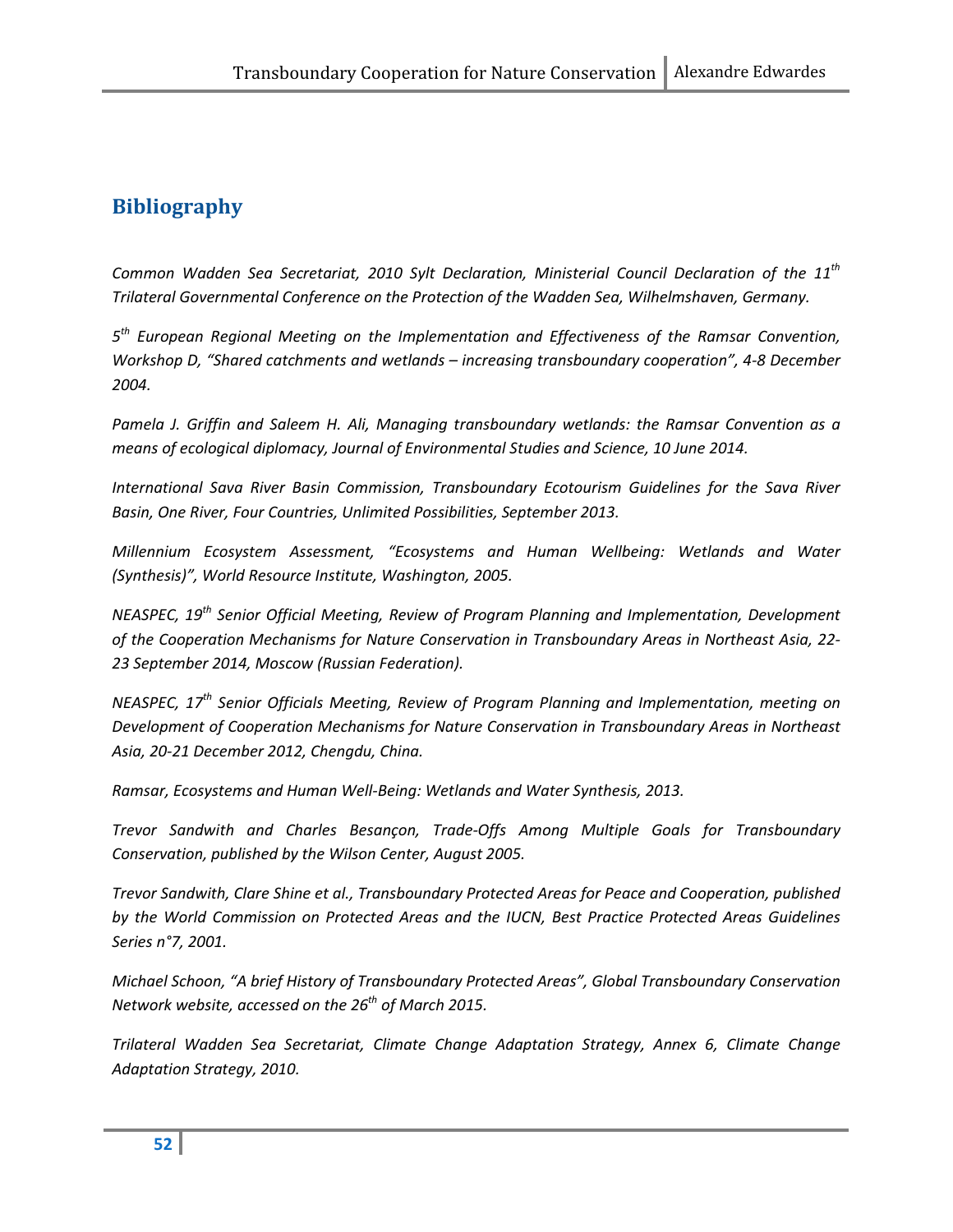UNEP – GEF African Eurasian Flyways Project, Wings Over Wetlands, Demonstration Project Semi-Annual Report, Transboundary cooperation and community participation the Saloum-Niumi Complex, Senegal / The Gambia, 2010, accessed on the  $4^{th}$  of May 2015.

Maja Vasilijevic and Tomasz Pezold, Crossing Borders for Nature, European examples of transboundary conservation, IUCN Program Office for South-Eastern Europe, 2011.

B. Vasilijevic and M. McKinney, "Initiating effective transboundary conservation, a practitioner's guideline based on the experience from the Dinaric Arc", published by the International Union for the Conservation of Nature and Natural Resources, 2012.

Wadden Sea Board, on the topic of the Wadden Sea Transboundary Ramsar Site, 28-29<sup>th</sup> of January 2015, Wilhelmshaven, Germany.

Wetlands International website, "Le Niumi Saloum, Premier site Ramsar transfrontière d'Afrique", published on Wetlands International website, 5 December 2008.

World Tourism Organization, The British Ecotourism Market, Special Report, 2001.

#### Websites:

Amur Leopard and Tiger Alliance: http://www.altaconservation.org

Common Wadden Sea Secretariat website, http://www.waddensea-secretariat.org

Greater Tumen Initiative website: http://www.tumenprogramme.org

International Crane Foundation website: https://www.savingcranes.org

International Union for the Conservation of Nature and Natural Resources website: http://www.iucn.org/fr/

IUCN Red List of Threatened Species (2014): http://www.iucnredlist.org

Land of the Leopard website: http://leopard-land.ru

Northeast Asian Subregional Program for Environmental Cooperation website: http://www.neaspec.org

Ramsar Convention website: http://www.ramsar.org

Society for the Protection of Prespa website: http://www.spp.gr/index.php?option=com\_content&view=article&id=5&Itemid=5&lang=en

UNESCO, World Heritage Centre website, World Heritage List, http://whc.unesco.org/en/list/

World Conservation Society Russia website: http://www.wcsrussia.org